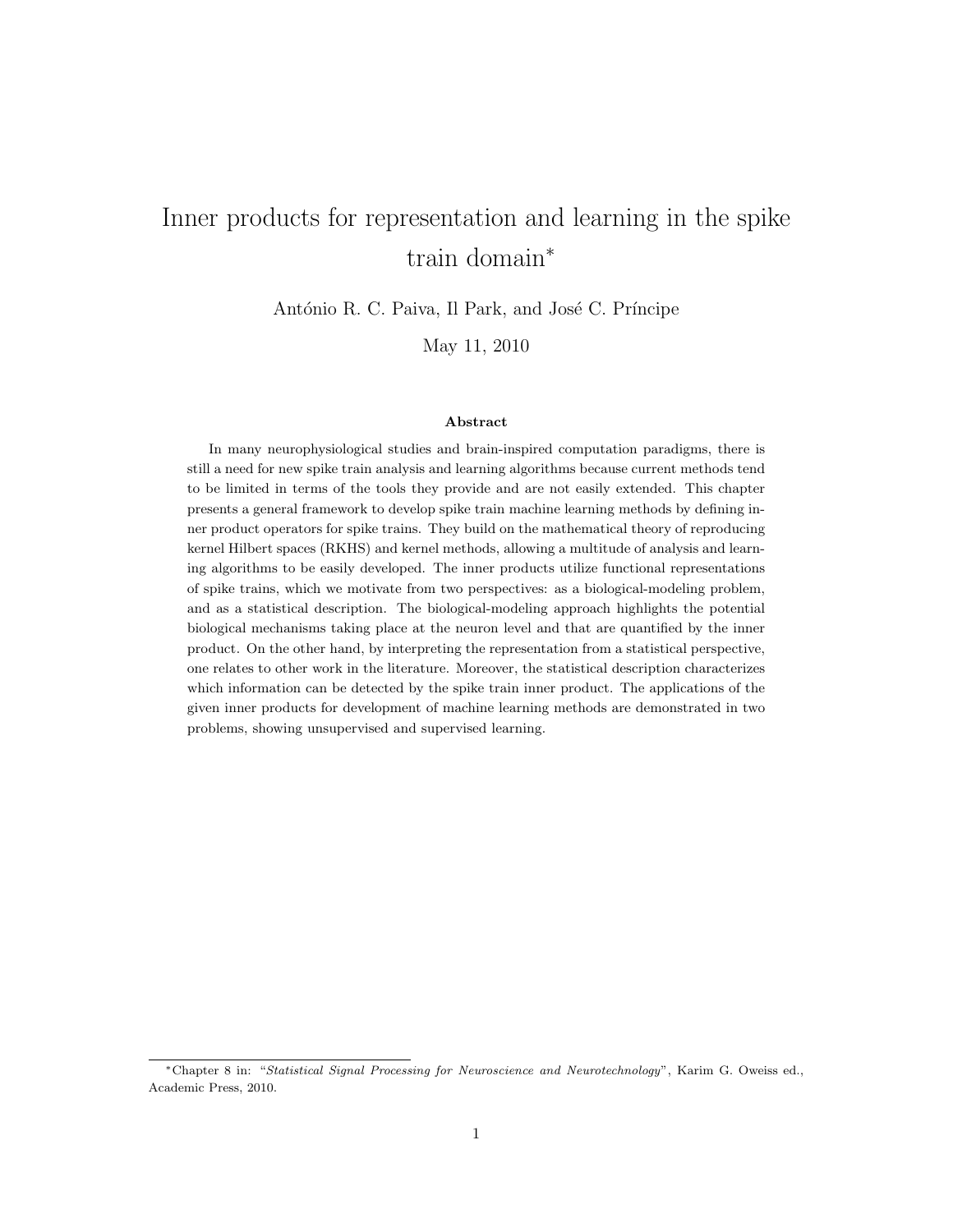# Contents

| 1              | Introduction                                                 |                                                                                                  |                |  |
|----------------|--------------------------------------------------------------|--------------------------------------------------------------------------------------------------|----------------|--|
| $\bf{2}$       | Functional representations of spike trains                   |                                                                                                  |                |  |
|                | 2.1                                                          |                                                                                                  | $\overline{5}$ |  |
|                | 2.2                                                          |                                                                                                  | 8              |  |
| 3              | Inner products for spike trains                              |                                                                                                  |                |  |
|                | 3.1                                                          | Defining inner products for spike trains $\dots \dots \dots \dots \dots \dots \dots \dots \dots$ | 11             |  |
|                |                                                              | 3.1.1                                                                                            | 11             |  |
|                |                                                              | 3.1.2                                                                                            | 12             |  |
|                | 3.2                                                          |                                                                                                  | 14             |  |
|                | 3.3                                                          |                                                                                                  | 16             |  |
| $\overline{4}$ | Applications                                                 |                                                                                                  |                |  |
|                | 4.1                                                          | Unsupervised learning: principal component analysis                                              | 17             |  |
|                |                                                              | 4.1.1                                                                                            | 18             |  |
|                |                                                              | 4.1.2                                                                                            | 20             |  |
|                | 4.2                                                          | Supervised learning: Fisher's linear discriminant                                                | 25             |  |
|                |                                                              | 4.2.1                                                                                            | 25             |  |
|                |                                                              | 4.2.2                                                                                            | 27             |  |
| 5              | Conclusion                                                   |                                                                                                  |                |  |
|                | A Higher-order spike interactions through nonlinearity<br>30 |                                                                                                  |                |  |
|                | <b>B</b> Proofs<br>31                                        |                                                                                                  |                |  |
|                | C Brief introduction to RKHS theory<br>32                    |                                                                                                  |                |  |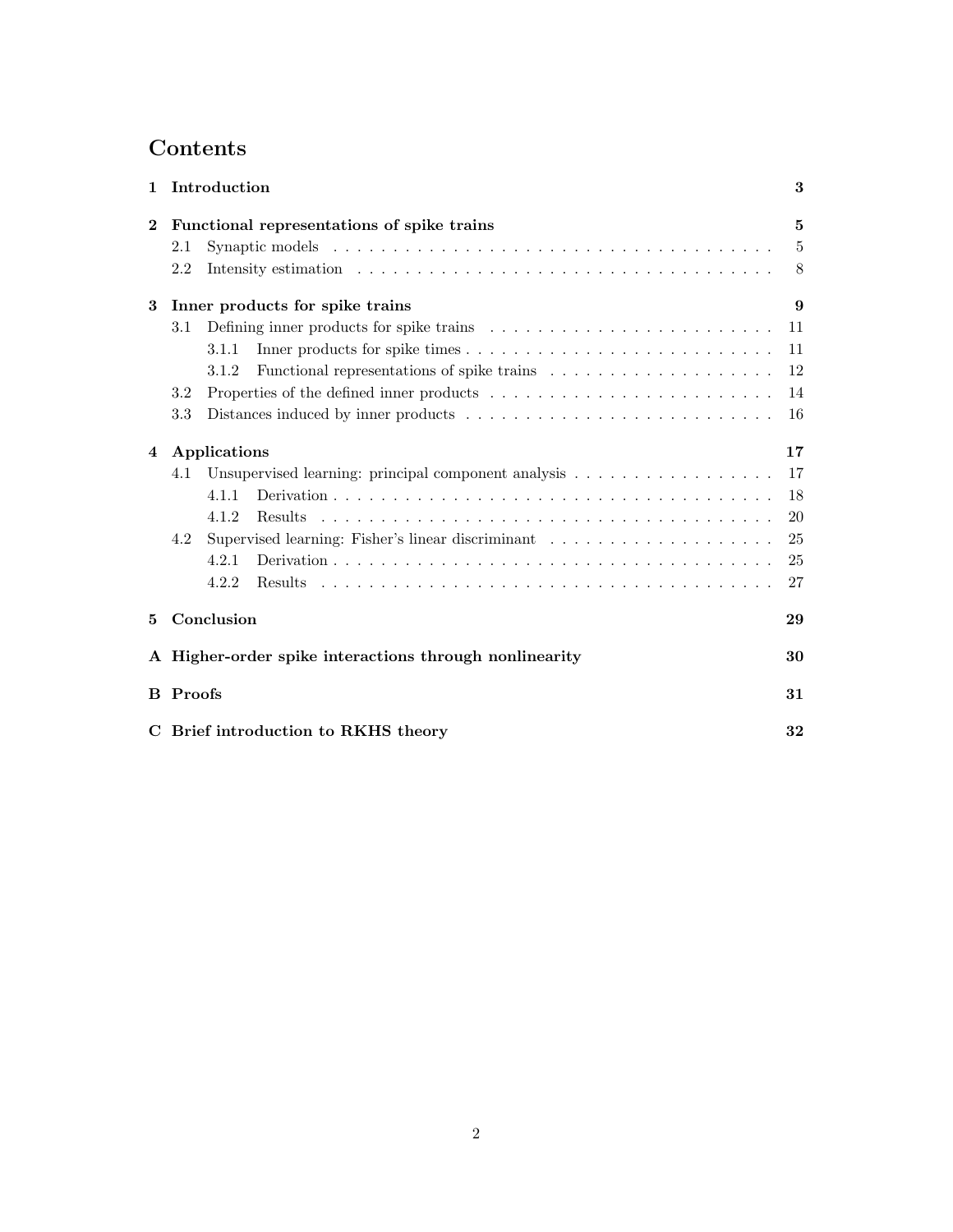# 1 Introduction

Spike trains are a representation of neural activity. In neurophysiological studies, spike trains are obtained by detecting intra or extra cellularly the action potentials (i.e., "spikes"), but preserving only the time instant at which they occur. By neglecting the stereotypical shape of an action potential, spike trains contain an abstraction of the neurophysiological recordings, preserving only the spike times (i.e., the time at which action potentials occur) [Dayan and Abbott 2001]. Then, a spike train s is simply a sequence of ordered spike times  $s = \{t_n \in \mathcal{T} : n = 1, \ldots, N\},\$ with spike times in the interval  $\mathcal{T} = [0, T]$  corresponding to the duration of the recording period. However, this abstraction poses a major problem in the way spike trains are manipulated. Indeed, put in this way, spike trains can be more readily modeled as realizations of point processes [Snyder 1975]. This means that any information, if present, is contained only in the location of the spike times. This is a very different perspective from the usual (functional) random processes, where the information is coded in the amplitude of the signal. For this reason, the usual operations of filtering, classification, and clustering, are not directly applicable to spike trains.

A commonly used methodology for spike train analysis and processing starts by converting the spike train to its binned counterpart and proceed as with functional random processes. The binned spike train is obtained by sliding a window in constant intervals over the spike train and counting the number of spikes within the window [Dayan and Abbott 2001]. The fundamental property of this transformation is that it maps randomness in time (expressed in the spike times) to randomness in amplitude of a discrete-time random process. Hence, after binning the spike trains, statistical analysis and machine learning methods can be applied as usual, making this methodology very straightforward and thus highly attractive. On the other hand, the impact of the lossy binning transformation must be taken into account. Note that, by binning, information about the exact spike times is lost, because an implicit time quantization takes place (with quantization step equal to the width of the sliding window). Therefore, any subsequent analysis will have limited accuracy, as demonstrated, for example, by Park et al. [2008] while comparing the usual cross-correlogram to an approach that avoids this quantization. This loss of information is especially concerning in studies focusing on the temporal dynamics because differences in spike timing smaller than the binning step will likely not be detected.

An alternative methodology is to utilize machine learning tools using a statistical characterization of the point process model. In concept, this methodology is very similar to the use of Bayesian methods in machine learning [Jordan 1998, Jensen 2001]. This approach is supported by the extensive characterizations of point processes in the statistical literature [Snyder 1975, Daley and Vere-Jones 1988, Karr 1986, Reiss 1993], but their analysis from realizations (such as spike trains) typically requires knowledge or the assumption of an underlying model [Brown et al. 2001, Eden et al. 2004, Barbieri et al. 2001]. Thus, the result is inaccurate if the model chosen is incomplete (i.e., if it is not capable of fully describing time-dependencies in the spike train). To characterize spike trains from more general models the standard approach has been to utilize generalized linear models (GLM) [Truccolo et al. 2005, Kass et al. 2005], which have many parameters and require large amounts of data for parameter estimation. Hence, GLMs are not appropriate for analysis of spike train data from a single-trial. More fundamentally, statistical approaches do not provide an effective way to handle multiple spike trains. To avoid handling high-dimensional joint distribution, statistical approaches systematically assume the spike trains to be indepen-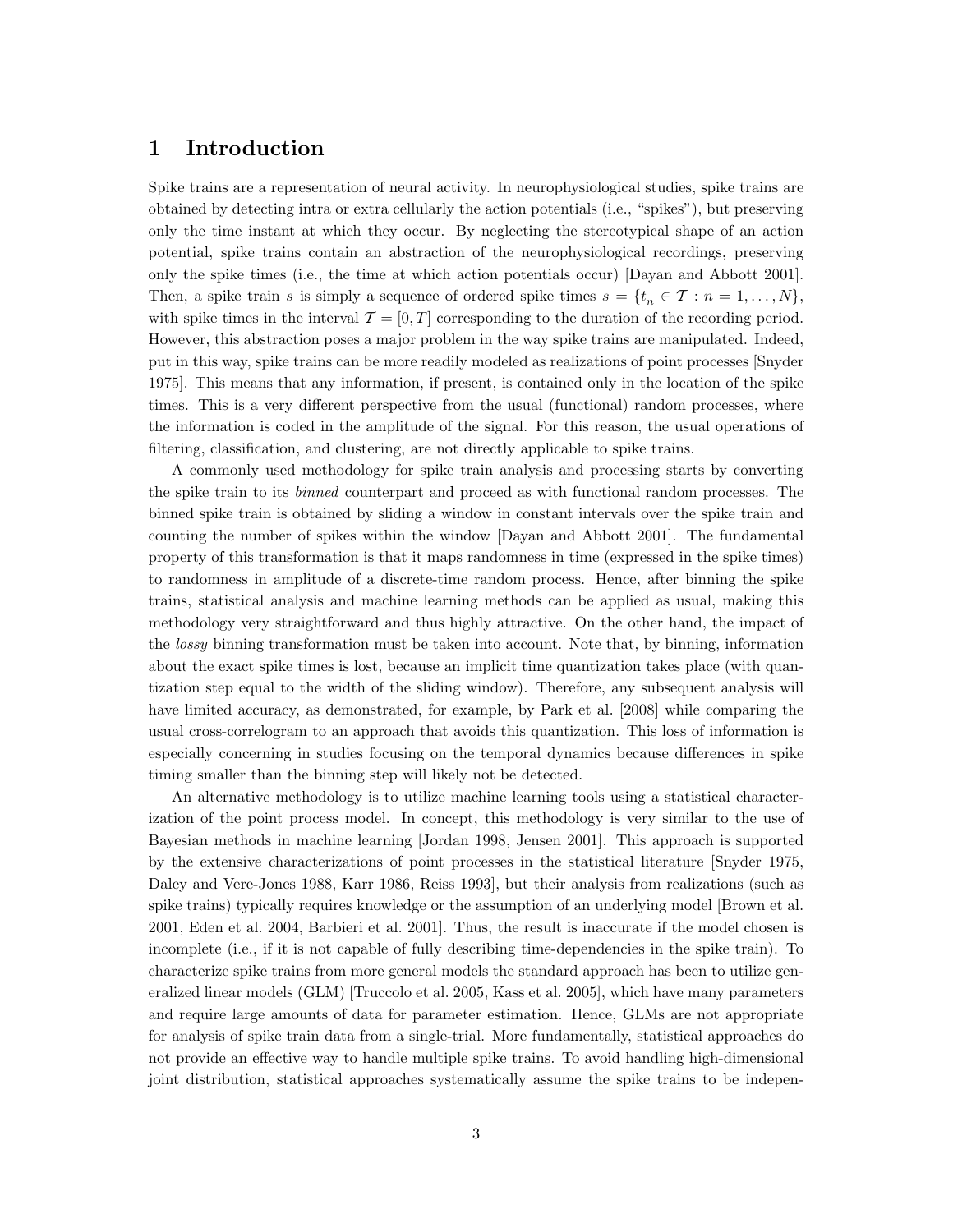dent which neglects potentially synergistic information [Narayanan et al. 2005, Schneidman et al. 2003]. Finally, using a statistical characterize directly, general machine learning methods are not easily developed and are very computationally expensive unless Gaussian approximations are used [Wang et al. 2009].

A number of other spike train methods are available, such as, frequency methods, Volterra series modeling, and spike train distance measures. However, these approaches are limited in scope and in the class of problems they are capable of tackling, whereas we are interested in developing a framework for general machine learning. Frequency-based methods [Pesaran et al. 2002, Baccalá and Sameshima 1999, Hurtado et al. 2004] can be useful for analysis of the frequency contents, to search for repetitive patterns, and phase synchrony, but they do not directly allow machine learning. Moreover, stationarity must be assumed, at least piecewise, which limits the dynamics which the frequency decomposition can expose. Volterra series [Marmarelis 2004, Song et al. 2007] have been utilized to model neural systems by expressing the system into a series of "kernels" which combine the input spike train(s) at multiple time instants. Intuitively, the Volterra series is the generalization of the Taylor series to systems with memory. The Volterra series decomposition can be utilized to reproduce a neural process or study a complex system by analyzing the (simpler) "kernels" [Marmarelis 2004]. However, it cannot be utilized for general machine learning since, for example, its intrinsic supervised formulation prevent its use for any unsupervised learning method. Another recent approach has been based on spike train measures. Some of the most widely utilized distance measures include Victor-Purpura's distance [Victor and Purpura 1996, 1997] and van Rossum's distance [van Rossum 2001]. A key advantage of using spike train distances is that they avoid the problems with binning by operating with the spike times directly. Moreover, several problems can be posed and solved resorting only to distances. On the other hand, distances do not provide the necessary "mathematical structure" for general machine learning. Most methods require other operations, such as the ability to compute means and projections, which are not possible with distance alone.

In this chapter we present a general framework to develop analysis and machine learning methods for spike trains. The core concept of the framework is the definition of inner product operators for spike trains. By defining inner product operators for spike trains, we build on the mathematical theory of reproducing kernel Hilbert spaces (RKHS) and the ideas from kernel methods, thus allowing a multitude of analysis and learning algorithms to be easily developed. The importance of RKHS theory and the corresponding induced inner products has been shown in a number of problems, such as statistical signal processing and detection [Parzen 1959, Kailath 1971, Kailath and Duttweiler 1972]. Moreover, inner products in RKHS spaces are the fundamental construct behind kernel machine learning [Schölkopf et al. 1999, Vapnik 1995, Wahba 1990]. However, rather that tacitly choosing these kernels as is typically done in kernel methods [Schölkopf et al. 1999], inner products will be defined here from functional representations of spike trains. We motivate the functional representations of spike trains from two perspectives: as a biological-modeling problem, and as a statistical description. The biological-modeling approach highlights the potential biological mechanisms taking place at the neuron level and which are quantified by the inner product. On the other hand, by interpreting the representation from a statistical perspective, one relates to other work in the literature. Hence, for spike trains, both of these perspectives are closely related. One of the most interesting consequences of this observation is that it exposes the advantages and limitations of some neural models.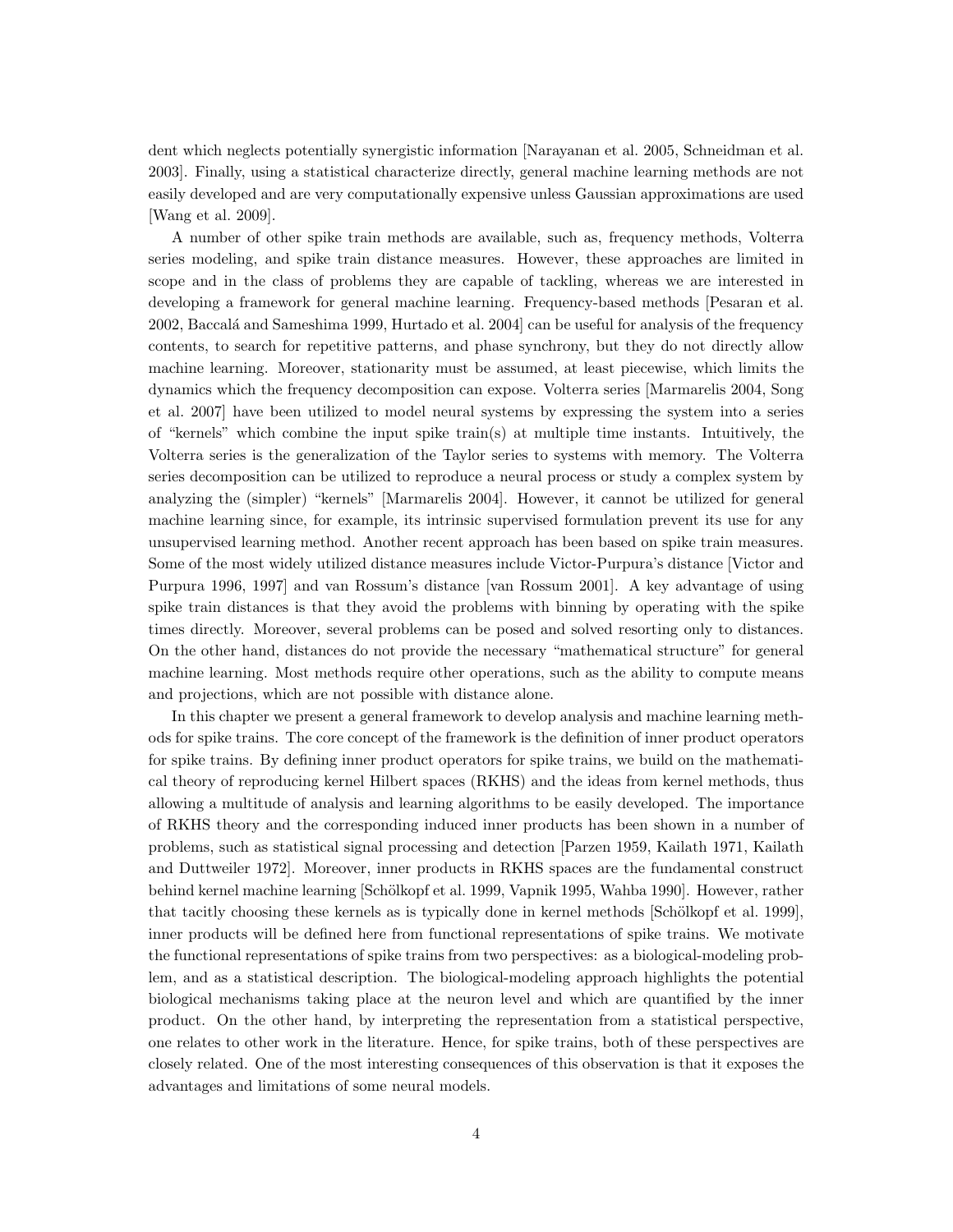It must be noted that the applications of this framework are not restricted to neural spike trains. Recently, there has also been a great interest in using spike trains directly for biologically inspired computation paradigms, rather than the more traditional firing rate network models [Dayan and Abbott 2001]. Examples of such paradigms are the liquid-state machine computational models [Maass et al. 2002, Maass and Bishop 1998], spiking neural networks [Bohte et al. 2002, Maass and Bishop 1998] or neuromorphic hardware design [Jabri et al. 1996]. In all of these applications, and regardless of the nature of the process generating the spike trains, there is the need to analyze and decode the information expressed by spike trains.

### 2 Functional representations of spike trains

Two complementary forms of functional representations of spike trains are presented in this section. By functional representation we are referring to a function of time that characterizes the spike train. These functional representations will be utilized later in defining inner products for spike trains. By first introducing these representations, we aim to (i) show the connection between neuron modeling and statistical approaches, and (ii) make clear how the inner product definitions in section 3 reflect synapse processing dynamics and statistical knowledge.

#### 2.1 Synaptic models

In spite of the 'digital' characteristics embodied in spike trains, neurons are analog entities. Hence, some form of "spike-to-analog" conversion must take place in the synapses which converts spike trains into a functional form. Indeed, a spike propagated and arriving at the axon terminal will trigger the release of neurotransmitters through the synaptic cleft onto to receptors in the dendrite of the efferent neuron [Dowling 1992]. This induces an increase of the dendrite's conductance, which allows the transfer of ions between the surrounding and the dendrite, resulting in the postsynaptic potential. Immediately after, the neurotransmitters unbind and are metabolized, and the difference in potential between the dendrite and the surrounding makes ions flow towards the base potential, terminating the post-synaptic potential.

If the diffusion of neurotransmitters and the induced increase in conductance is assumed instantaneous, this process can be described through a very simple model. A spike arriving at the axon terminal results in the increase in conductance  $g$ ,

$$
g \to g + \Delta g,\tag{1a}
$$

where the constant  $\Delta g$  denotes the increase in conductance. Then, the unbinding of neurotransmitters leads to a decrease in conductance,

$$
\tau_s \frac{dg}{dt} = -g,\tag{1b}
$$

considering a decrease controlled by a constant membrane time constant  $\tau_s$ . Similarly, the model can be written in terms of the membrane potential.

For a spike train, the dynamics expressed by equations (1) can be written quite simply. If the input spike train is written as

$$
s = \sum_{i=1}^{N} \delta(t - t_i),\tag{2}
$$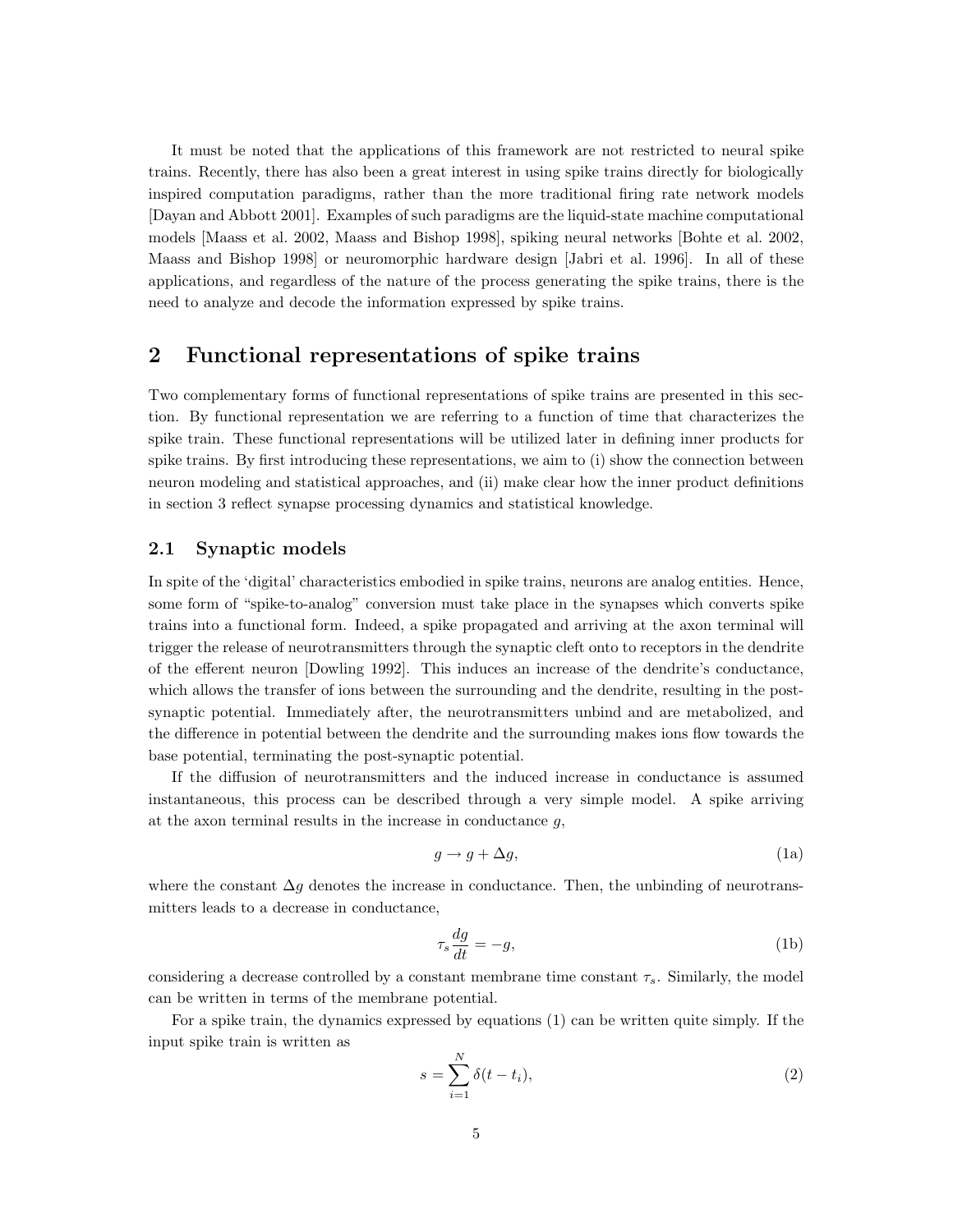with  $\delta(\cdot)$  the Dirac delta impulse function, then the post-synaptic potential can be written as

$$
v(t) = \sum_{i=1}^{N} h(t - t_i),
$$
\n(3)

where h is the stereotypical evoked post-synaptic potential. With the parameters above,  $h(t)$  =  $(\Delta g) \exp[-t/\tau_s] u(t)$ , where  $u(t)$  denotes the Heaviside step function.

It is interesting to verify that equation (3) is the same as the filtered spike train definition utilized in van Rossum [van Rossum 2001, equation (2.2)]. Then, van Rossum defines the distance between two filtered spike trains  $v_i(t)$  and  $v_i(t)$  as,

$$
D(v_i, v_j) = \sqrt{\frac{1}{\tau_s} \int_0^\infty [v_i(t) - v_j(t)]^2 dt}.
$$
 (4)

That is, van Rossum's distance is merely the Euclidean distance between the evoked post-synaptic potentials according to this simple model.

One of the fundamental limitations of the previous model is that it neglects the limited availability of receptors in the efferent dendrite. When two spikes arrive to a synapse within a short time interval (i.e., such that the conductance has not returned to zero), the second spike will induce a smaller change in the conductance because many of the receptors are already bound to neurotransmitters because of the previous spike. This observation can be inserted in the model by modifying equation (1a) to

$$
g \to g + \frac{\Delta g}{g_{\text{max}}} (g_{\text{max}} - g), \tag{5}
$$

where  $g_{\text{max}}$  is the maximum value that the conductance can attain. The equation expressing the unbinding, equation (1b), remains the same. Equation (5) means that, for small conductance values, the conductance is increased by  $\approx \Delta g$ , but the increase saturates as g approaches  $g_{\text{max}}$ . Put differently, equation (5) behaves much like equation (1a) followed by a nonlinear function, such as the hyperbolic tangent, for example. Hence, equation (5) can be approximated as

$$
g \to f(g + \Delta g), \tag{6}
$$

where f denotes a nonlinear function, appropriately scaled by  $g_{\text{max}}$ . For example, both  $f(x)$  =  $g_{\text{max}} \tanh(x/g_{\text{max}})$  or  $f(x) = g_{\text{max}}(1 - \exp(-x^2/(2g_{\text{max}}^2)))$  are valid possibilities. In fact, any monotonic increasing function in  $\mathbb{R}^+$ , that is zero at zero and saturates as the argument goes towards infinity, could potentially be utilized under the appropriate scaling. Actually, nonlinear "sigmoid" functions which verify these requirements have been measured in neurophysiological recordings [Freeman 1975]. Correspondingly, the post-synaptic potential can be written as,

$$
v^{\dagger}(t) = f\left(\sum_{i=1}^{N} h(t - t_i)\right),\tag{7}
$$

affected by the same nonlinear function.<sup>1</sup> Note that the argument of the nonlinearity f equals the evoked membrane potential given by the previous model (cf. equation (3)). An example of the evoked membrane potentials by the different models is given in figure 1.

<sup>&</sup>lt;sup>1</sup> Actually, the above equation is only an approximation to the model characterized by equation (6) since the nonlinearity also shapes the dynamics of the unbinding (equation (1b)), and the actual dynamics will depend on the exact choise of  $f$ .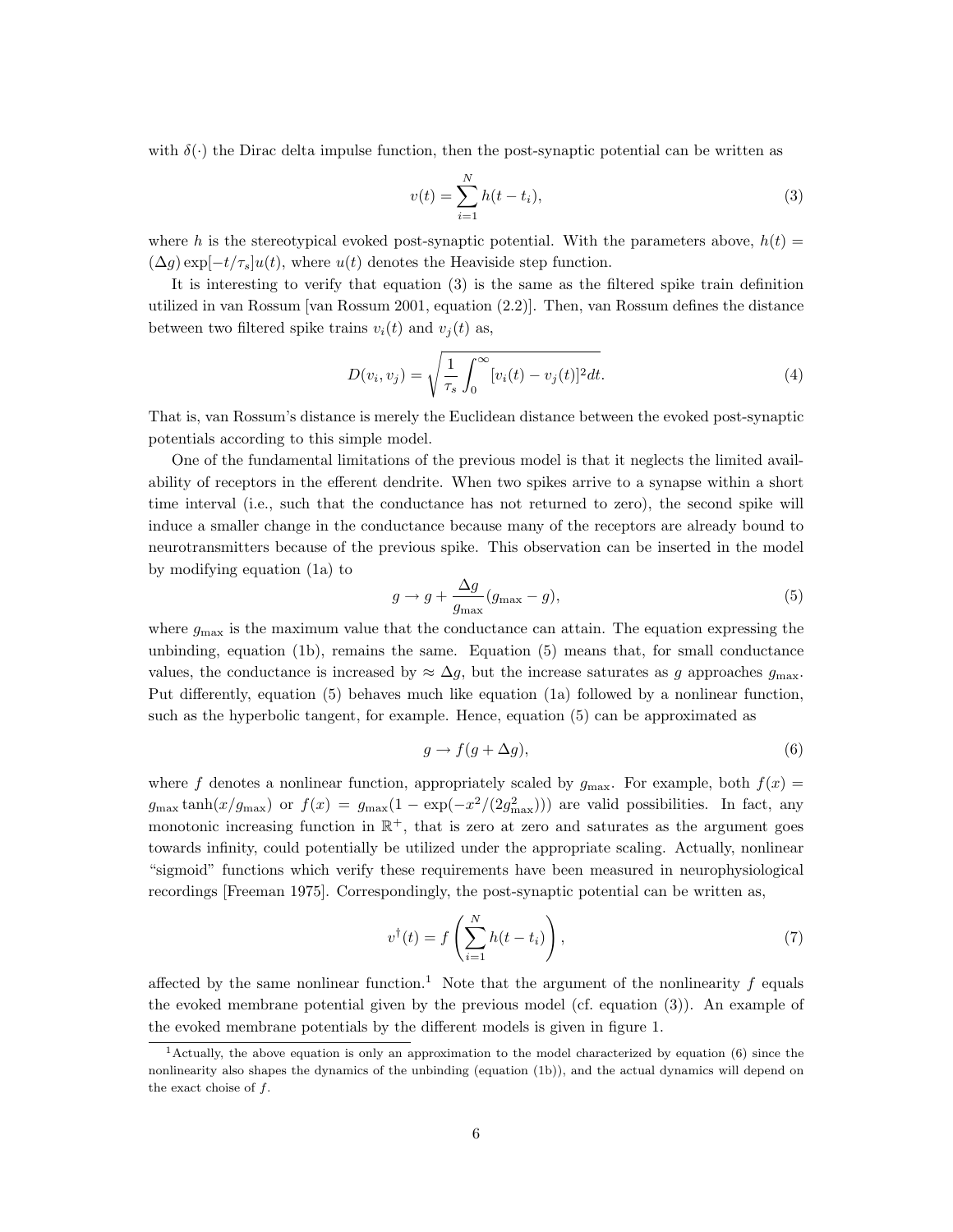

Figure 1: Comparison of evoked membrane potentials with different synapse models. The input spike train to the synapse model is shown in  $(A)$ . The potentials in  $(B)$  through  $(D)$  correspond, respectively, to the linear model (equation (3)), nonlinear model (potential corresponding to the conductance given by equation (5)), and nonlinear model through nonlinear transformation (equation  $(7)$ ). The same scale was used for the y-axis in  $(B)$  through  $(D)$ .

Obviously, more complex synaptic models can be formulated (see for example Gerstner and Kistler [2002] for an extensive review). A common modification is to account for the diffusion time of the neurotransmitters across the synapse and their binding with the dendrite receptors. Similarly, the model can be augmented to account for the depletion of neurotransmitters in the axon terminal [Tsodyks and Markram 1997].

Overall, these synaptic models aim to emulate the filtering process that occurs at the synapses. In its simpler form, such as shown by equation 3, and even if the diffusion time is taken into account, the filter is linear. In modeling the depletion of neurotransmitters and/or receptors however, the filter becomes nonlinear. A very important observation is that nonlinear mechanisms incorporate a dependency on previous spikes, whereas a linear filter expresses only their superposition. In other words, the output of a nonlinear filter can reflect interactions in time between spikes. This observation can be made explicit, for example, if one substitutes  $f$  in equation (7) by its Taylor series expansion and develops the expression, which reveals that the post-synaptic potential depends on interactions between the smoothed spikes (see Appendix A for details).

As in van Rossum [2001], functional Euclidean distances can also be defined between the postsynaptic potentials evoked according to any of these models. In spike trains from zebra finch recordings, Houghton [2009] showed an improvement in classification performance when more complex models where used. The improvement was particularly significant when accounting for the depletion of receptors, which suggests the importance of multiple interacting spike trains.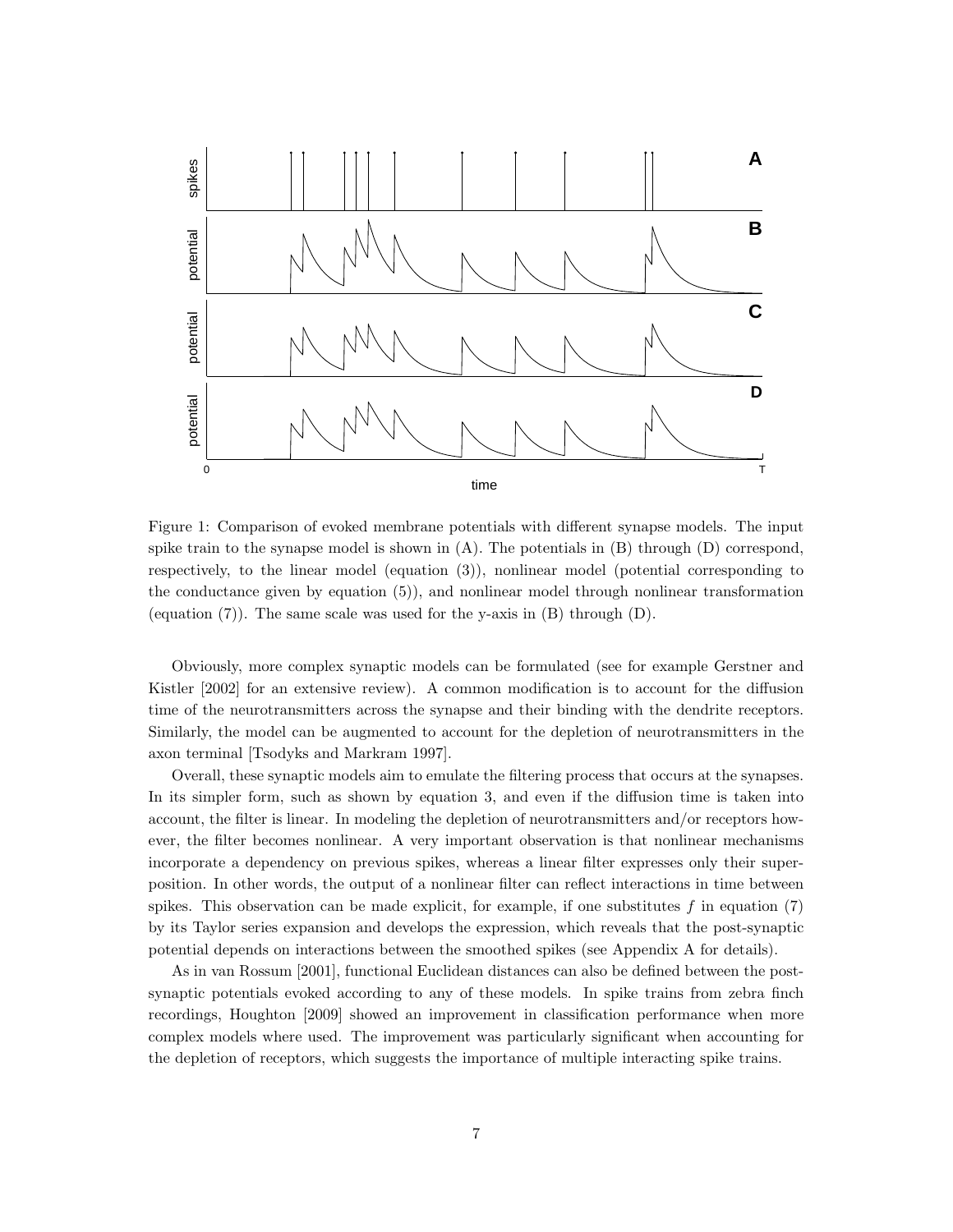#### 2.2 Intensity estimation

Although spike trains are sets of discrete events in time, the underlying point process has a natural functional representation: the intensity function, or more generally the *conditional* intensity function. The conditional intensity function is a powerful functional descriptor because, rather than only explaining the spike train per se, it aims at describing the statistics of the underlying process which is more closely tied to the information the spike train encodes.

The conditional intensity function is defined for  $t \in \mathcal{T} = (0, T]$  as

$$
\lambda_s(t|H_t) = \lim_{\epsilon \to 0} \frac{1}{\epsilon} \Pr\left[N(t+\epsilon) - N(t) = 1|H_t\right],\tag{8}
$$

where  $N(t)$  is the counting process (i.e., the number of spikes in the interval  $(0, t]$ ), and  $H_t$  is the history, up to time  $t$ , of the point process realization and any other random variables or processes the point process depends on. The conditional intensity function fully characterizes a point process because it describes the probability of an event (i.e., a spike), given its past.

Estimation of a general conditional intensity function is very difficult, if not impossible, because the definition in equation (8) can accommodate an infinite number of dependencies. Even if this is number is small, one has to estimate how each parameter affects the probability of an event for any time in the future, and how these influences may change due to correlations in the parameters.

Nevertheless, one can attempt to estimate the conditional intensity function by constraining its functional form. An example is the statistical estimation framework recently proposed by Truccolo et al. [2005]. Briefly, the spike train is first represented as a realization of Bernoulli random process (i.e., a discrete-time random process with 0/1 samples), and then a generalized linear model (GLM) is used to fit a conditional intensity function to the spike train. The GLM considers that the logarithm of the conditional intensity function has the form [Truccolo et al. 2005],

$$
\log \lambda_{s_i}(\hat{t}_n|H_n^i) = \sum_{m=1}^q \theta_m g_m(\nu_m(\hat{t}_n)),\tag{9}
$$

where  $\hat{t}_n$  is the nth discrete-time instant,  $\{g_m\}$  are general linear transformations of independent functions  $\{\nu_m(\cdot)\}, \{\theta_m\}$  are the parameters of the GLM and q is the number of parameters. The terms  $\{g_m(\nu_m(\hat{t}_n))\}$  are called the predictor variables in the GLM framework and, if one considers the conditional intensity to depend linearly on the spiking history, then the  $\{g_m\}$  can be simply delays. In general the intensity can depend nonlinearly on the history or external factors such as stimuli. Other functional forms of the log conditional intensity function could also be utilized. Examples are the inhomogeneous Markov interval (IMI) process model proposed by Kass and Ventura [2001], and the point process filter proposed by Brown et al. [2001].

These approaches however have a main drawback: for practical use, the functional form of the conditional intensity function must be heavily constrained to only a few parameters, or long spike trains must be available for estimation of the parameters. The first approach has been utilized by Brown et al. [2001]. Conversely, in the framework proposed by Truccolo et al. [2005], a large number of parameters need to be estimated since  $q$  must be larger that the average inter-spike interval.

The estimation of the conditional intensity function is greatly simplified if an (inhomogeneous) Poisson process model is assumed. This is because there is no history dependence. Hence, in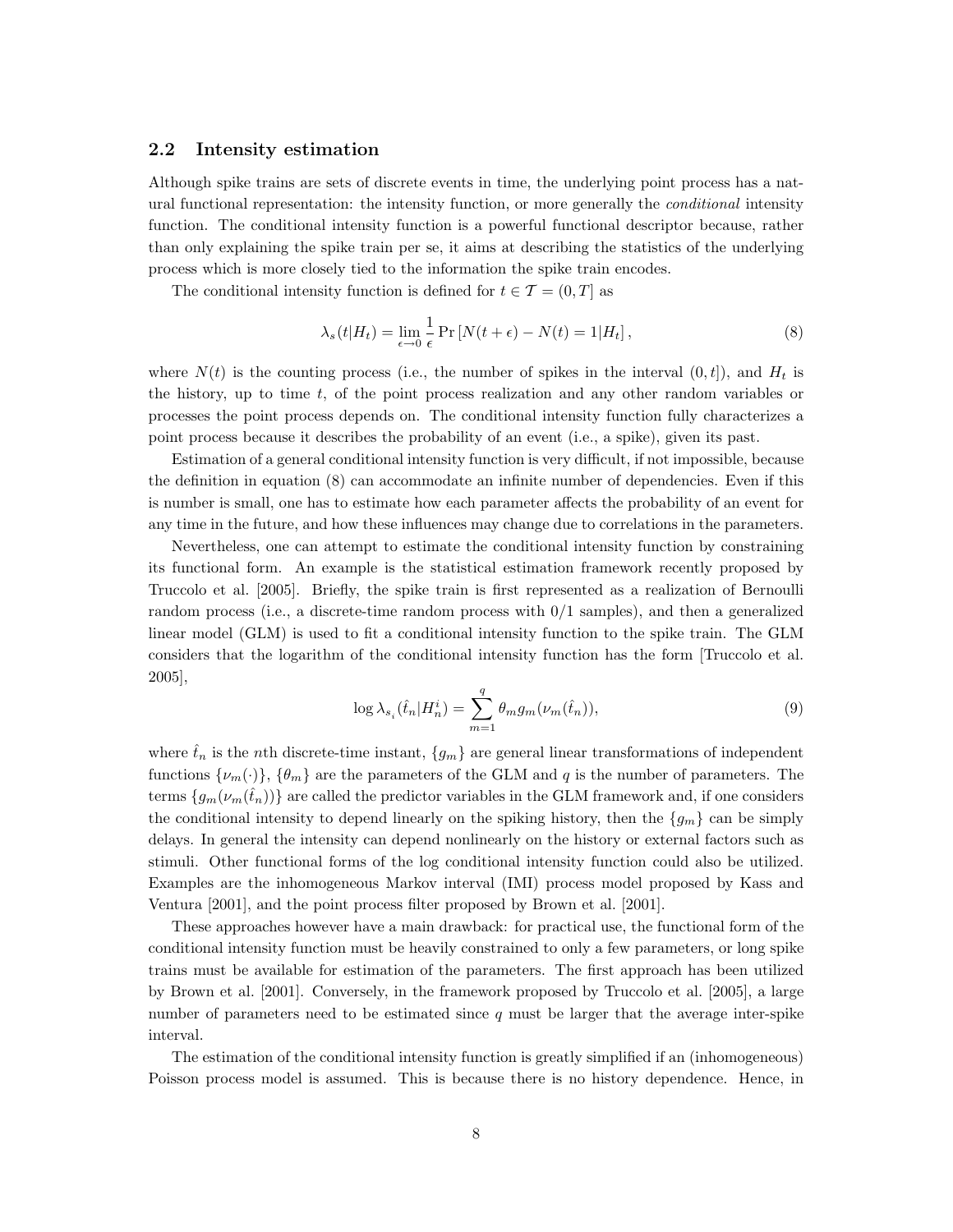this case the conditional intensity function is only a function of time,  $\lambda_s(t)$ , and is called the intensity function. Several methods exist in the point process literature for intensity function estimation. The obvious approach is to divide the duration of the spike train  $\mathcal{S}(\mathcal{T}) = [0, T]$  in small intervals and average the number of spikes in each interval over realizations. In essence, binning aims at exactly this, without the average over realizations. A common alternative is kernel smoothing [Dayan and Abbott 2001, Reiss 1993, Richmond et al. 1990], which is much more data efficient, as demonstrated by Kass et al.  $[2003]$ . Given a spike train s comprising of spike times  $\{t_m \in \mathcal{T} : m = 1, \ldots, N\}$ , the estimated intensity function is

$$
\hat{\lambda}_{s_i}(t) = \sum_{m=1}^{N_i} h(t - t_m^i),
$$
\n(10)

where  $h$  is the smoothing function. This function must be non-negative and integrate to one over the real line (just like a probability density function (pdf)). Commonly used smoothing functions are the Gaussian, Laplacian and  $\alpha$ -function, among others. Note that binning is nothing but a special case of this procedure in which  $h$  is a rectangular window and the spike times are first quantized according to the width of the rectangular window [Dayan and Abbott 2001].

Comparing equations (10) and (3), it is clear the resemblance between them. However, based on the context they where introduced, those equations provide two seemingly very different perspectives. Equation (3) aims to describe the evoked membrane potential due to a spike. On the other hand, equation (10) suggests this mechanism is equivalent to intensity estimation. Conversely, it is possible to think statistically of the former synapse model as an approximation to the expectation of the dendrite response to a spike train. Perhaps more importantly, the connection between these equations proves that the synapse model described by equation (3) is limited to Poisson spike trains. In other words, this model is memoryless. Thus, potential information contained in interactions between spikes in a spike train will be neglected. In contrast, the model characterized by equation (7) has memory due to the nonlinearity. An mentioned in the previous section and shown in Appendix A, the nonlinear function introduces higher-order correlations in the smoothed spike train obtained from the linear model.

In summary, although spike train's content could be decoded using a statistical characterization, there is a severe trade-off between complexity of the model and inference, and its estimation ability. For these reasons, this is not the goal of this chapter. Instead, we build a general framework for machine learning using inner products. A fundamental reason to define inner products as spike train operators is that, we do not need an *explicit* statistical characterization. Instead, we need only to ensure that the inner product detects the *implicit* statistical similarities between two spike trains.

# 3 Inner products for spike trains

As mentioned in the introduction, because spike trains are realizations of point processes, it is not straightforward to devise machine learning algorithms to operate with spike trains. In this section we show that inner products are fundamental operators for signal processing, and their definition for spike trains provides the necessary structure for machine learning.

Using a few signal processing and machine learning applications as examples, let us demonstrate why are inner products so important (Figure 2). In filtering, the output is the convolution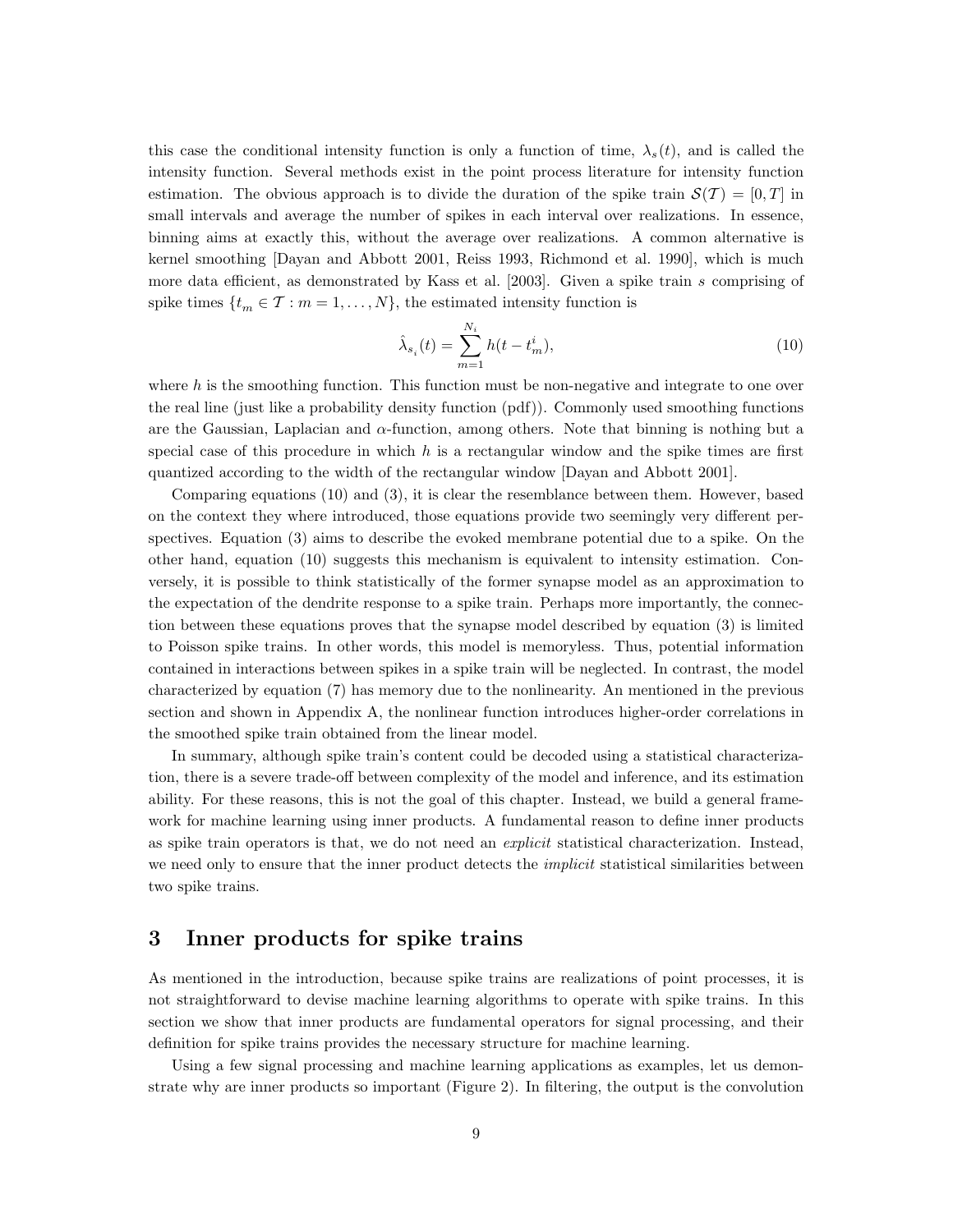

Figure 2: Inner products are fundamental operators for signal processing and machine learning.

of the input with an impulse response; for principal component analysis (PCA), one needs to be able to project the data; for clustering, the concept of similarity (or dissimilarity) between points is needed; and for classification, it is necessary to define discriminant functions that separate the classes. In all of these applications, the operators needed are either implemented directly by an inner product or can be constructed with an inner product. Convolution implements an inner product at each time instant between a mirrored and shifted version of the input function and the systems' impulse response. Projection is by definition an inner product between two objects. An inner product is also a similarity measure, and dissimilarity measures (such as distances) can be defined given an inner product. Discriminant functions cannot be obtained directly with an inner product, but they can be nonlinearly combined to approximate it to the desired precision, as happens for example in neural networks where the linear projections in the processing elements are implemented by inner products.

Many more examples can be shown to rely entirely on inner products, or that can be formulated and solved using only inner products. In fact, using inner products to solve general machine learning problems is the enabling idea behind kernel methods [Schölkopf et al. 1999]. There are many studies in the literature that show how this idea can be utilized to statistical signal processing [Parzen 1959, Kailath 1971, Kailath and Weinert 1975, Kailath and Duttweiler 1972], smoothing and spline methods [Wahba 1990], classification [Vapnik 1995, Schölkopf et al. 1999], and many more. Similarly, what we propose is to establish such a general framework for spike train signal processing and pattern recognition by defining inner product operators.

On the other hand, there has been much work recently on spike train distance measures [Victor 2002, van Rossum 2001, Houghton and Sen 2008]. Hence, a natural question is: Are spike train metrics sufficient for general machine learning with spike trains? The answer is no. The reason for this is that most of machine learning methods require the mathematical structure of a vector space, which is not provided by a metric, but implicitly attained with the definition of an inner product. For example, it is not possible to cluster spike trains using a k-means-like algorithm with only a distance because there is no way to compute the center points (the "means" in kmeans). However, computing the mean is trivial in a inner product (vector) space. Moreover, the definition of spike train inner products naturally induces at least two spike train metrics, as shown later. Clearly, it is possible to define distances without having an inner product associated with it (see, for example, Victor and Purpura [1996], Kreuz et al. [2007], Christen et al. [2006]). Yet, in addition to limitations just discussed, these approaches tend to obscure the assumed point process model.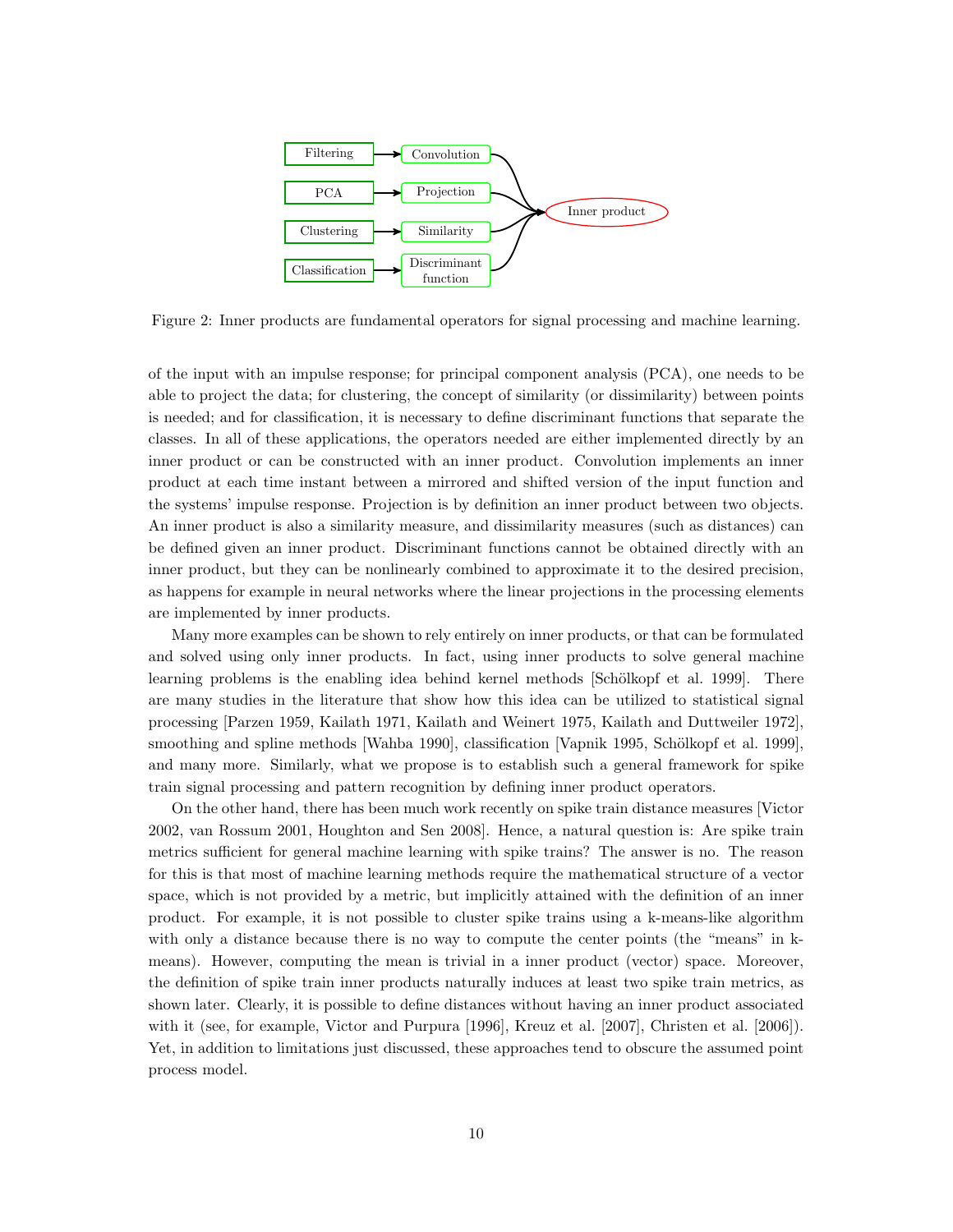#### 3.1 Defining inner products for spike trains

In this section we discuss how to define inner products for spike trains, and the advantages and limitations of each approach. There are two main approaches to define inner products for spike trains. One possibility is to start by defining an inner product for spike times, and then utilize the linearity in the inner product space and the fact that spike trains are sets of spike times to extend the inner product to spike trains [Carnell and Richardson 2005, Schrauwen and Campenhout 2007, Paiva et al. 2009]. An alternative methodology is to define inner products on functional representations of spike trains [Paiva et al. 2009]. Both of these methodologies are discussed next.

#### 3.1.1 Inner products for spike times

In the first approach there are two key design elements: the definition or choice of the inner product between spike times, and how these are combined to obtain the final spike train inner product. Often, the inner product for spike times is simply set by choosing a symmetric and positive definite kernel to operate on spike times [Paiva et al. 2009, Carnell and Richardson 2005, Schrauwen and Campenhout 2007]. Using RKHS theory (see appendix C for a brief introduction), it immediately follows that a kernel obeying these conditions will induce a reproducing kernel Hilbert space, for which the kernel represents the evaluation of the inner product [Aronszajn 1950]. Conceptually, these kernels operate much in the same way as the kernels operating on data samples in machine learning [Schölkopf et al. 1999]. Then, depending on the application, the spike time kernels can be combined differently to capture information that matches ones' understanding or a priori knowledge about the problem. For example, defining the inner product between two spikes as,

$$
\langle \delta(t - t_m), \delta(t - t_n) \rangle = \exp\left(-\frac{|t_m - t_n|}{\tau}\right) = \kappa(t_m, t_n),\tag{11}
$$

and using the fact that a spike train can be written as a sum of spikes (equation 2), one obtains the spike train inner product [Carnell and Richardson 2005],

$$
K(s_i, s_j) = \langle s_i, s_j \rangle
$$
  
=  $\left\langle \sum_{m=1}^{N_i} \delta(t - t_m^i), \sum_{n=1}^{N_j} \delta(t - t_n^j) \right\rangle$   
=  $\sum_{m=1}^{N_i} \sum_{n=1}^{N_j} \langle \delta(t - t_m^i), \delta(t - t_n^j) \rangle$   
=  $\sum_{m=1}^{N_i} \sum_{n=1}^{N_j} \kappa(t_m^i, t_n^j).$  (12)

Another example is the kernel,

$$
K^*(s_i, s_j) = \begin{cases} \max_{l=0,1,\dots,(N_i-N_j)} \sum_{n=1}^{N_j} \kappa(t_{n+l}^i - t_n^j), & N_i \ge N_j\\ \max_{l=0,1,\dots,(N_j-N_i)} \sum_{n=1}^{N_i} \kappa(t_n^i - t_{n+l}^j), & N_i < N_j. \end{cases} \tag{13}
$$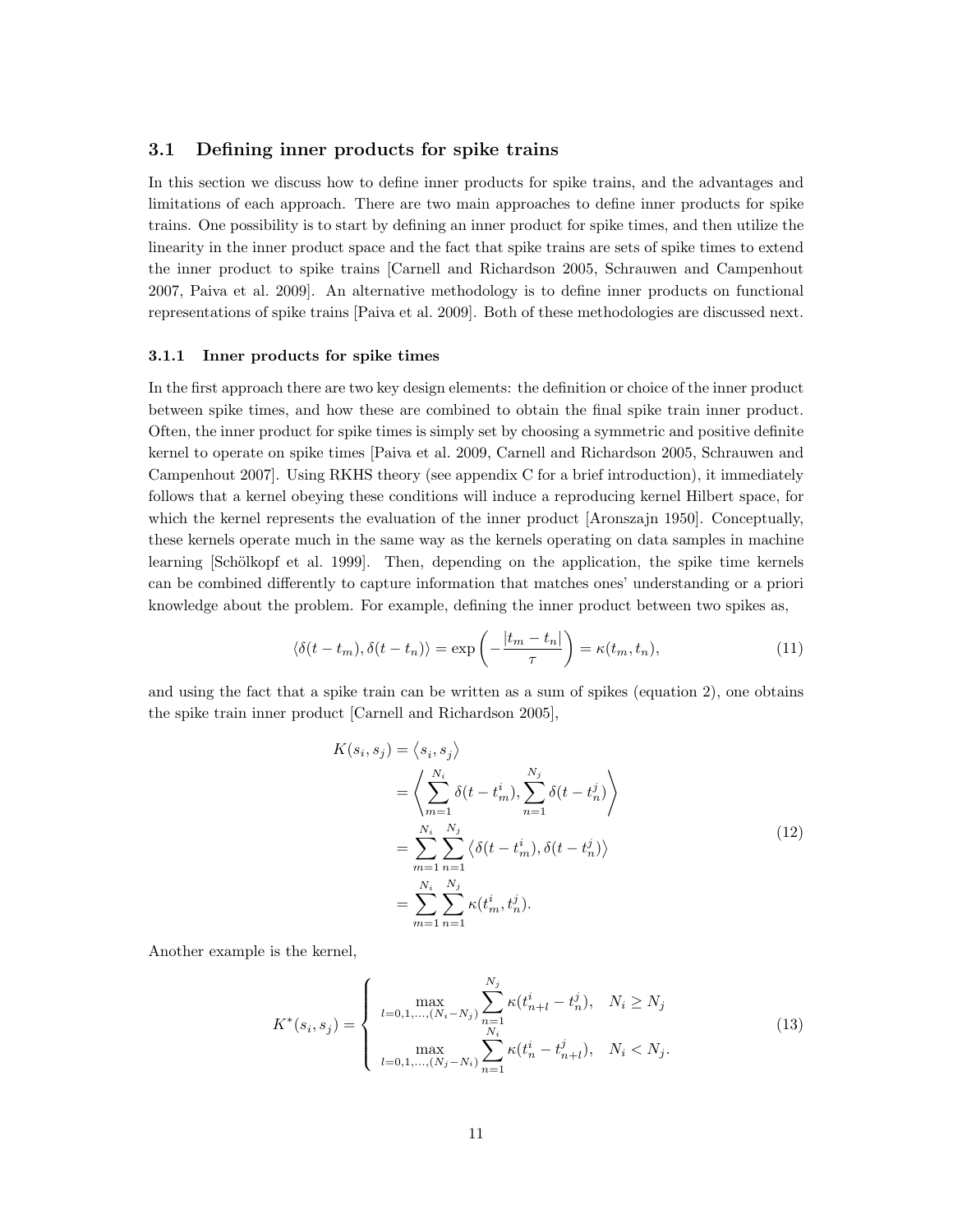which quantifies the presence of related spike patterns between spike trains  $s_i$ ,  $s_j$  [Chi and Margoliash 2001, Chi et al. 2007]. Since this kernel measures if spike trains have a one-to-one correspondence of a given sequence of spike times, it could be utilized, for example, to study temporal precision and reliability in neural spike trains in response to stimulus, or detect/classify these stimuli.

The prime advantage of this approach is that it allows for spike train inner products to be easily designed for a specific application by utilizing available a priori knowledge about the problem, as the second example illustrates. On the hand, this is also a disadvantage. If the inner product is designed without this information, as in the first example, then it is not easy to determine what the inner product is quantifying. More fundamentally, it is unclear what is the implicitly assumed point process model or if the inner product has any biological interpretation. From this point of view, the methodology presented next is clearly more advantageous.

#### 3.1.2 Functional representations of spike trains

Rather than defining the spike train inner products directly, in the following we define inner products on functional representations of spike trains. This bottom-up construction from fundamental data descriptors is unlike the previously mentioned approach and is rarely taken in machine learning, but it explicitly shows the implied synaptic model and/or the assumed point process model. Hence, this explicit construction is very informative about the inner product and derived constructs, since it clearly exposes the limitations of a given definition. This knowledge can be of paramount importance in both theoretical and neurophysiological studies, because the outcome of these studies depends on the implied model and the expressive power of the measures utilized to quantify it.

Consider two spike trains,  $s_i, s_j \in \mathcal{S}(\mathcal{T})$ , and denote their corresponding evoked membrane potentials by  $v_{s_i}(t)$  and  $v_{s_j}(t)$ , with  $t \in \mathcal{T}$ . For spike trains with finite duration (i.e.,  $t \in \mathcal{T}$ , with  $\mathcal T$  any finite interval), the membrane potentials are bounded, and therefore

$$
\int_{\mathcal{T}} v_{s_i}^2(t)dt < \infty. \tag{14}
$$

That is, membrane potentials are square integral functions in T. Hence,  $v_{s_i}(t), v_{s_j}(t) \in L_2(T)$ . Consequently, an inner product for spike trains can be taken as the usual inner product of membrane potentials in  $L_2(\mathcal{T})$  space,

$$
V(s_i, s_j) = \left\langle v_{s_i}(t), v_{s_j}(t) \right\rangle_{L_2(\mathcal{T})} = \int_{\mathcal{T}} v_{s_i}(t) v_{s_j}(t) dt.
$$
 (15)

Clearly, the inner product can only quantify spike train characteristics expressed in the membrane potential. That is, the limitations of the inner product are set by the chosen synapse model.

Similarly, inner products for spike trains can be easily defined from their statistical descriptors. Considering spike trains  $s_i$  and  $s_j$  and the conditional intensity functions of the underlying point processes, denoted by  $\lambda_{s_i}(t|H_t^i)$  and  $\lambda_{s_j}(t|H_t^j)$ , the inner product can be defined as

$$
I(s_i, s_j) = \left\langle \lambda_{s_i}(t | H_t^i), \lambda_{s_j}(t | H_t^j) \right\rangle_{L_2(\mathcal{T})} = \int_{\mathcal{T}} \lambda_{s_i}(t | H_t^i) \lambda_{s_j}(t | H_t^j) dt,
$$
\n(16)

where, as before, the usual inner product in  $L_2(\mathcal{T})$  was utilized. Note that, just like membrane potentials, conditional intensity functions are square integrable in a finite interval. This is the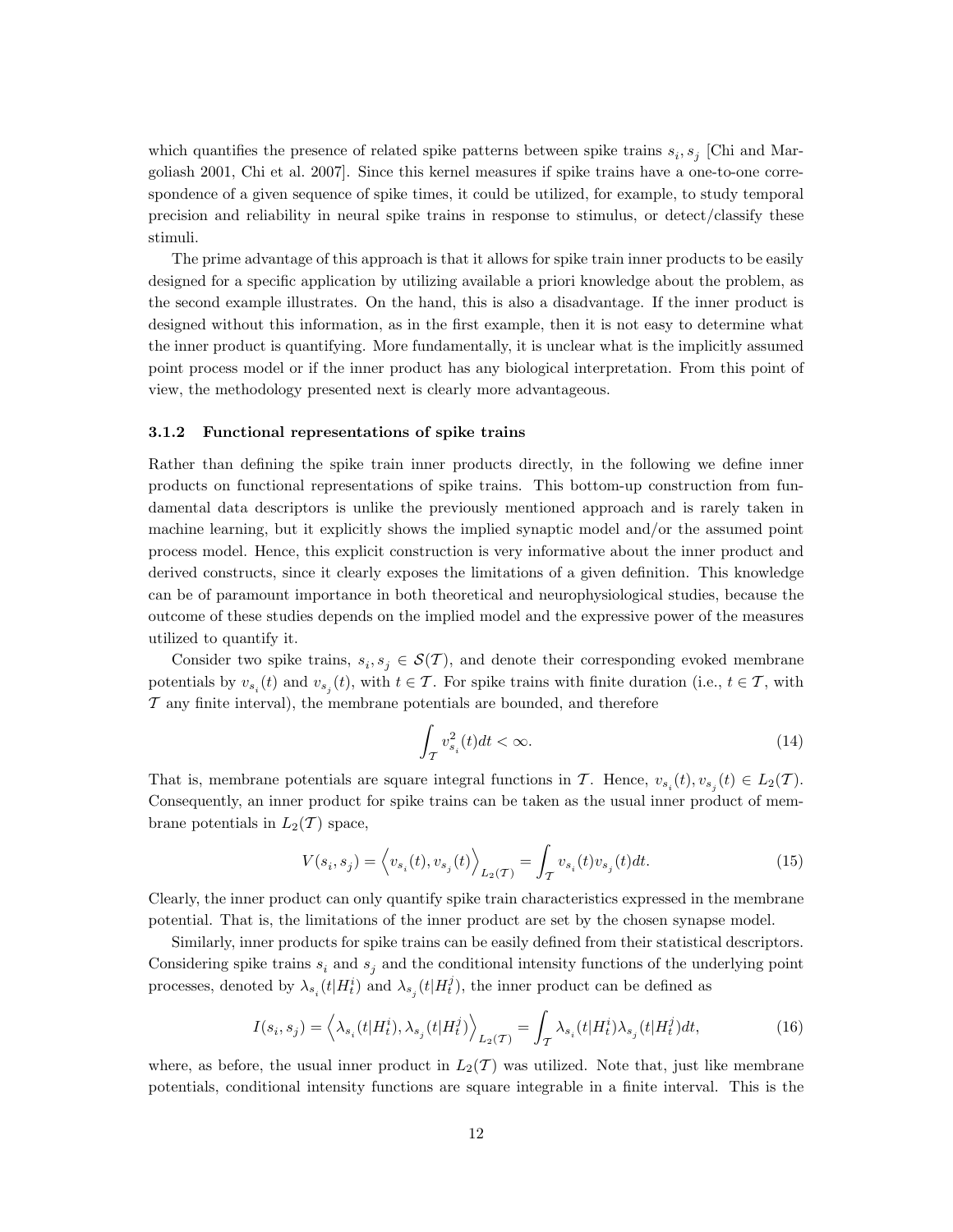cross-intensity (CI) kernel defined in Paiva et al. [2009]. The advantage in defining the inner product from the conditional intensity functions is that the resulting inner product incorporates the statistics of the point processes directly. Moreover, in the general form given, this inner product can be utilized for any point process model since the conditional intensity function is a complete characterization of the point process [Cox and Isham 1980, Daley and Vere-Jones 1988].

Both of these definitions are very general but, in practice, some particular form must be considered. Some of these particular cases are presented and discussed next.

For the simplest synaptic model presented, with membrane potential given by equation (3), it is possible to evaluate the inner product without explicit computation of the integral. Substituting equation (3) in the inner product definition (equation (15)), and using the linearity of the integral yields,

$$
V(s_i, s_j) = \sum_{m=1}^{N_i} \sum_{n=1}^{N_j} \int_{\mathcal{T}} h(t - t_m^i) h(t - t_n^j) dt = \sum_{m=1}^{N_i} \sum_{n=1}^{N_j} k(t_m^i, t_n^j) dt,
$$
\n(17)

where k is the autocorrelation of h. As remarked in the end of section 2.2, it is possible to reason about the membrane potential in equation (3) as estimation of the intensity function through kernel smoothing (equation (10)). Indeed, if one considers the cross-intensity inner product (equation (16)) constrained to inhomogeneous Poisson processes and substitutes the kernel smoothing intensity estimator in equation (10), we obtain the result in equation (17). This shows that the inner product in equation (17) is limited to Poisson point processes, and will fail to distinguish between spike trains with the same intensity function even if they are were generated by two different point processes. For this reason, this inner product was called the memoryless cross-intensity (mCI) kernel in Paiva et al. [2009]. It is noteworthy that in this case the inner product also matches the definition obtained directly from spike times, shown in equation (12). However, the meaning of the inner product, what it quantifies, and its limitations, are now easily understood in light of the latter derivation.

The limitations of the previous inner product are easily verified, both from its implied synapse model and its assumed point process. A more expressive inner product can be obtained if the synapse model with saturation is utilized instead. The inner product takes the same general form of equation  $(15)$  but with the membrane potential now given by equation  $(7)$ , and can be written as,

$$
V^{\dagger}(s_i, s_j) = \int_{\mathcal{T}} v_{s_i}^{\dagger}(t) v_{s_j}^{\dagger}(t) dt, = \int_{\mathcal{T}} f\left(v_{s_i}(t)\right) f\left(v_{s_j}(t)\right) dt,\tag{18}
$$

where  $v_{s_i}(t), v_{s_j}(t)$  denotes the potentials as one obtains from the linear synapse model (equation (3)). Equivalently, the dual interpretation of the potentials  $v_{s_i}(t), v_{s_j}(t)$  as intensity functions of inhomogeneous Poisson processes can be utilized to write the above inner product as,

$$
V^{\dagger}(s_i, s_j) = \int_{\mathcal{T}} f\left(\lambda_{s_i}(t)\right) f\left(\lambda_{s_j}(t)\right) dt. \tag{19}
$$

This inner product is conceptually similar to the *nonlinear cross-intensity* (nCI) kernel defined by Paiva et al. [2009],

$$
I_{\sigma}^{\dagger}(s_i, s_j) = \int_{\mathcal{T}} \mathcal{K}_{\sigma} \left( \lambda_{s_i}(t), \lambda_{s_j}(t) \right) dt, \tag{20}
$$

where  $\mathcal{K}_{\sigma}$  is a symmetric positive definite kernel with kernel size parameter  $\sigma$ . The difference is that in equation (19) the nonlinear coupling of the intensity functions is shown explicitly, whereas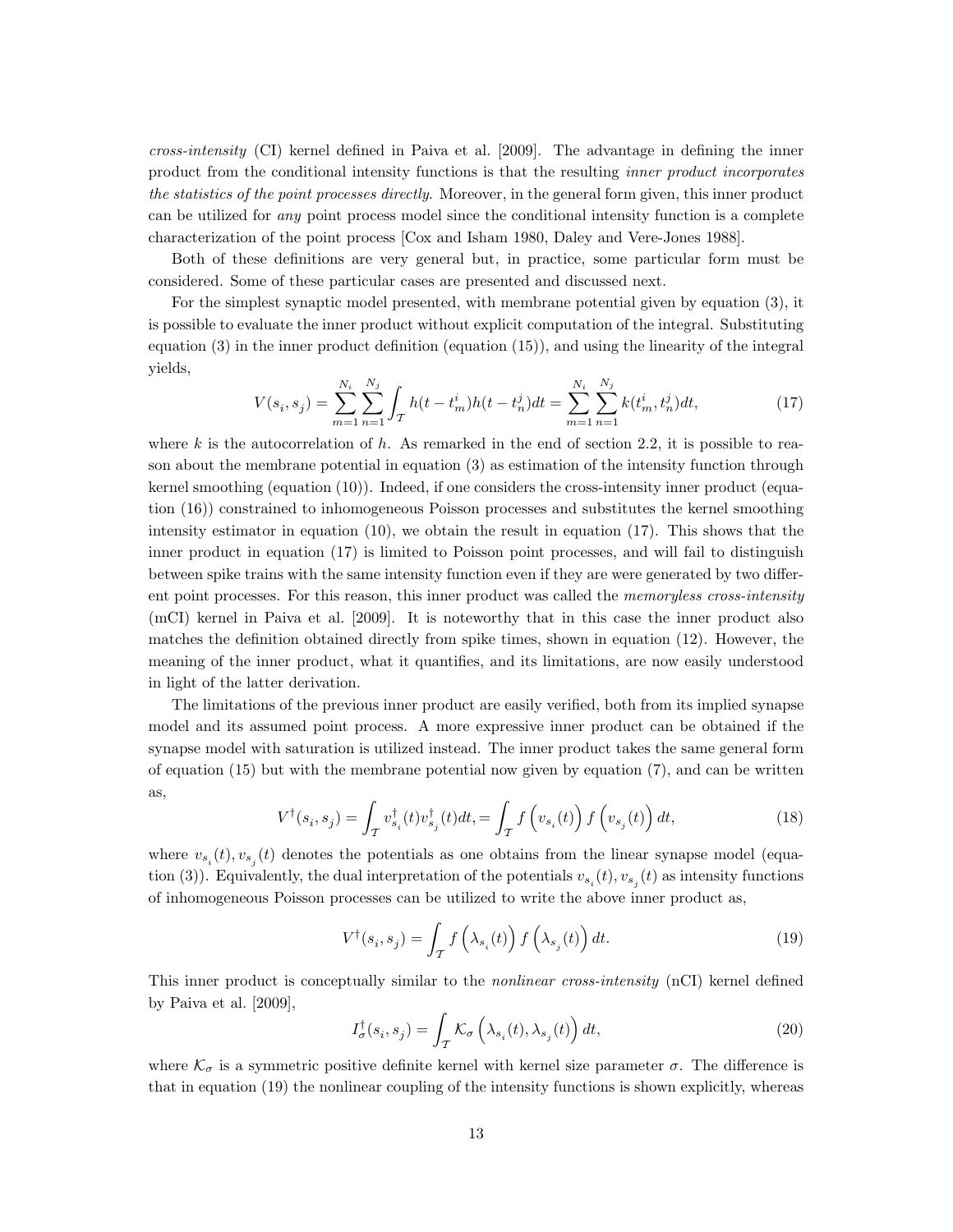in the nCI kernel it merely implied by  $K$ . Hence, an advantage of the derivation given here is that it explicitly shows the implied synapse model, which supports the plausibility and significance of the inner product shown from spike train signal processing. Moreover, from RKHS theory it is known that  $K$  denotes an inner product of the transformed linear membrane potentials, but the transformation is usually unknown. Taking the definition in equation (19), we could define  $\mathcal{K}(x, y) = f(x)f(y)$  which connects the two definitions, and gives explicitly the nonlinear transformation into the inner product space.

As remarked in sections 2.1 and 2.2, an important characteristic of the synapse model with binding saturation (equation (7)) is the dependence on higher-order interactions between multiple spikes in time. That is, the nonlinearity introduces memory. Statistically, this means that, if kernel smoothing is used as the intensity function estimator in equation (19), this inner product is sensitive to point processes with memory. This statement has been verified empirically for the nCI [Paiva et al. 2009]. In theory, depending on the nonlinearity utilized the memory depth of the inner product can be infinity. However, in practice, the decaying dynamics of the conductance after a spike and the saturation in the nonlinearity forces the influence of past spikes to die out. Moreover, this means that, because of the decreasing weighting of the higher-order spike interactions, the inner product will loose specificity as the memory requirements to distinguish spike trains from different point processes increases.

As mentioned earlier, in its general form,  $I(s_i, s_j)$  (equation (16)) is an optimal inner product since the conditional intensity functions completely characterize the underlying point process. On the hand, as discussed in section 2.2, estimation of general conditional intensity functions is not feasible in practice and even though their estimation under constrained scenarios is troublesome. Although both  $V^{\dagger}$  and  $I^{\dagger}$  also have constrained memory dependencies, their estimation is very simple and offers a shortcut around the current difficulties in the estimation of conditional intensity functions, providing a trade-off between memory depth for specificity.

#### 3.2 Properties of the defined inner products

In this section some properties of the inner products defined in the previous section are presented. The main purpose of the properties shown is to prove the defined inner products are well defined and have an associated reproducing kernel Hilbert space (RKHS) which provides the necessary mathematical structure for machine learning.

Property 1. The inner products in equations (15) and (16) are:

- i. Symmetric;
- ii. Linear operators in the space of the evoked membrane potentials or intensity functions, respectively;
- iii. The inner product of a spike train with itself is non-negative and zero if and only if the spike train is empty (i.e., has no spikes).

This property asserts that the proposed definitions verify the axioms of an inner product. Actually, because the defined inner products operate on elements of  $L_2(\mathcal{T})$  and correspond to the usual dot product in that space, this property is a direct consequence of the properties inherited from  $L_2$ .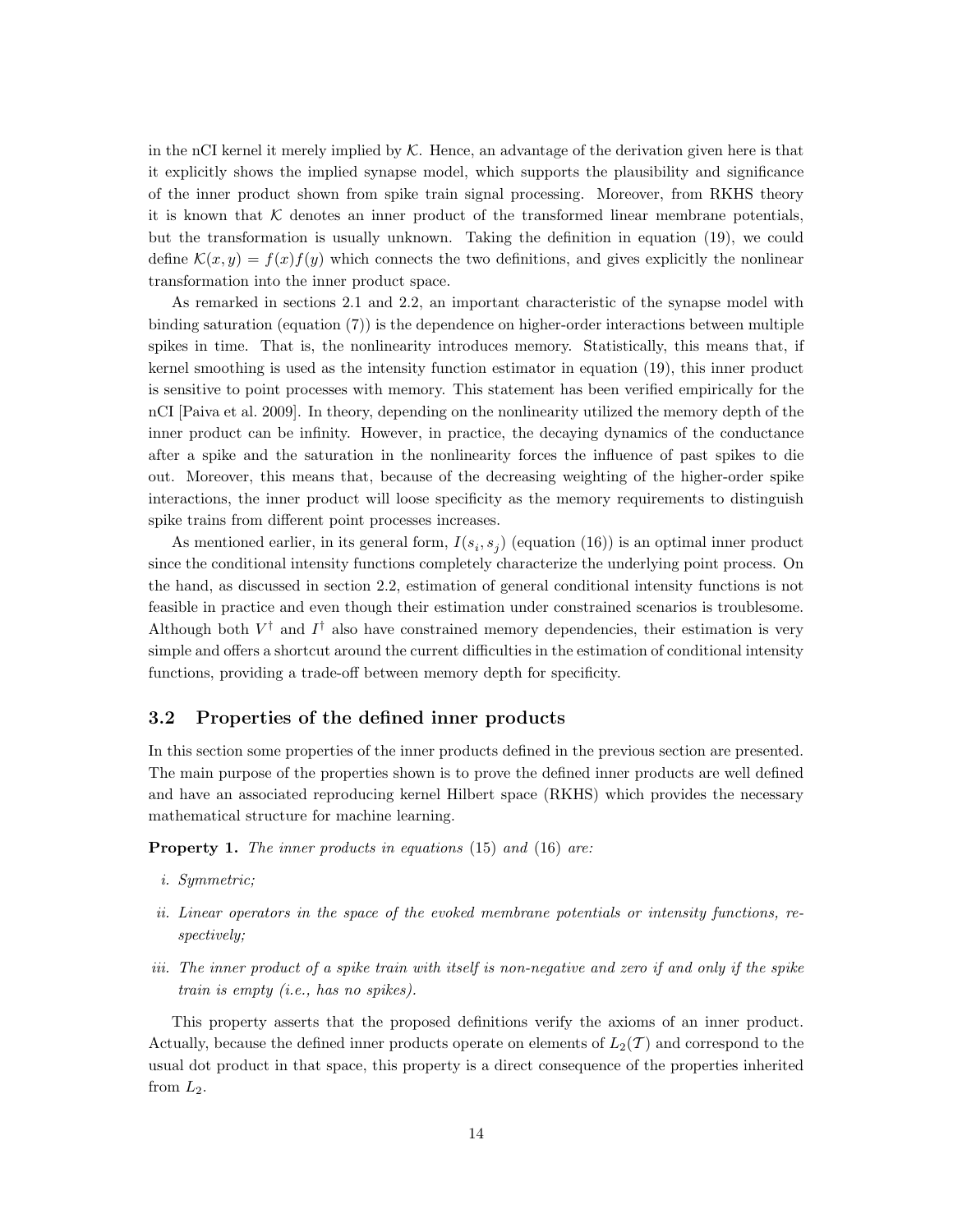Property 2. The inner products in equations (15) and (16) correspond to symmetric positive definite kernels in spike train space.

The proof is given in appendix B. Through the work of Moore [1916] and due to the Moore-Aronszajn theorem [Aronszajn 1950], the following two properties result as corollaries.

**Property 3.** For any set of n spike trains  $(n \geq 1)$ , the inner product matrix, with the ijth element given by inner product of spike trains  $s_i$  and  $s_j$ , is symmetric and non-negative definite.

Property 4. There exists an Hilbert space for which the defined spike trains inner products is a reproducing kernel.

Properties 2 through 4 are equivalent in the sense that any of these properties implies the other two. To verify this note that, by definition, property 3 is merely a restatement of property  $2<sup>2</sup>$  and a kernel being symmetric and positive definite is a necessary and sufficient condition to property 4 [Aronszajn 1950].

An important consequence of these properties, explicitly stated in property 4, is the existence of a unique RKHS associated with each of the inner products defined earlier. This is of importance because it ensures the existence of a complete metric space,<sup>3</sup> and it abstracts the design of machine learning methods from the exact inner product definition.

Property 5. The inner products in equations (15) and (16) verify the Cauchy-Schwarz inequality,

$$
V^2(s_i, s_j) \le V(s_i, s_i)V(s_j, s_j), and
$$
  

$$
I^2(s_i, s_j) \le I(s_i, s_i)I(s_j, s_j),
$$
\n
$$
(21)
$$

for any two spike trains  $s_i, s_j \in \mathcal{S}(\mathcal{T})$ .

As before, the proof is given in appendix B. The Cauchy-Schwarz inequality will be shown to lead to a spike train metric in the next section.

**Property 6.** The inner products defined on functions in  $L_2(\mathcal{T})$ , using either membrane potentials or conditional intensity functions, are congruent<sup>4</sup> to the corresponding inner product in the RKHS.

This property is a direct consequence of the approach we used to define the inner product. In other words, in our case we defined the inner product between spike trains as the inner product of their functional representations in  $L_2(\mathcal{T})$ . Hence, by definition, that inner product establishes the existence of the RKHS and its inner product, making them equal. See Paiva et al. [2009, section 5.1] for further details.

$$
\sum_{i=1}^{n} \sum_{j=1}^{n} a_i a_j \kappa(x_i, x_j) \ge 0,
$$

for any  $n > 0$ ,  $x_1, \ldots, x_n \in X$  and  $a_1, \ldots, a_n \in \mathbb{R}$ .

<sup>2</sup>Note that we are considering a "positive definite" kernel in the sense of Aronszajn [1950] and Parzen [1959]. That is, a kernel (i.e., function of two arguments),  $\kappa : X \times X \to \mathbb{R}$ , is positive definite if and only if,

<sup>3</sup>A complete metric space is a metric space in which every Cauchy sequence is convergent. The metric space is naturally induced with the inner product definition. Basically, this ensures that any sequence of points and their limit is contained in the space.

<sup>&</sup>lt;sup>4</sup>See appendix C for the definition of congruent inner products.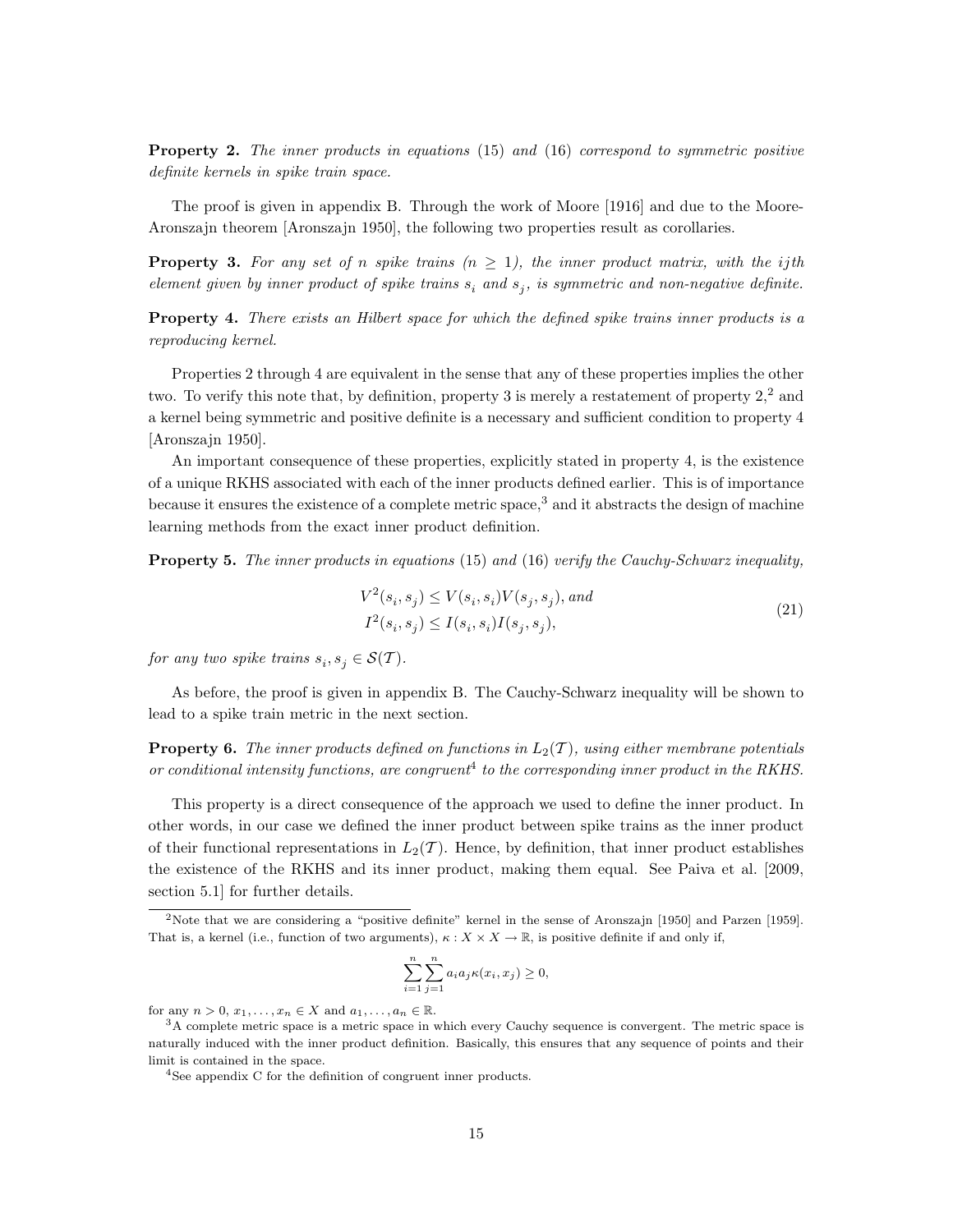#### 3.3 Distances induced by inner products

Metrics, and distances in particular, can be very useful in classification and analysis of data. Spike trains are no exception. The importance of spike train metrics can be observed from the attention it has received in the literature [Victor and Purpura 1997, van Rossum 2001, Schreiber et al. 2003]. However, when used without further mathematical structure, their usefulness is limited. In this section we demonstrate that by first defining inner products we naturally induce two distances in the inner product space. More than presenting spike train distances, we aim to further support the argument that defining inner products is a principled way to build bottom-up the required structure for general machine learning.

Given an inner product space, (at least) two distances can be immediately defined. The first utilizes the fact that an inner product naturally induces a norm,  $5$  which in turn provides a distance between differences of elements. The second distance derives from the Cauchy-Schwarz inequality.

Consider the inner product between spike trains defined in equation 15. (The same idea applies directly for *any* spike train inner product.) The natural norm induced by this inner product is given by,

$$
\|v_{s_i}(t)\| = \sqrt{\langle v_{s_i}(t), v_{s_i}(t) \rangle_{L_2(\mathcal{T})}} = \sqrt{V(s_i, s_j)}.
$$
\n(22)

Hence, the *norm distance* between spike trains  $s_i, s_j \in \mathcal{S}(\mathcal{T})$  is

$$
d_{ND}(s_i, s_j) = \left\| v_{s_i} - v_{s_j} \right\| = \sqrt{\left\langle v_{s_i} - v_{s_j}, v_{s_i} - v_{s_j} \right\rangle}
$$
(23a)

$$
= \sqrt{\langle v_{s_i}, v_{s_i} \rangle - 2\langle v_{s_i}, v_{s_j} \rangle + \langle v_{s_j}, v_{s_j} \rangle}
$$
 (23b)

$$
= \sqrt{V(s_i, s_i) - 2V(s_i, s_j) + V(s_j, s_j)},
$$
\n(23c)

where the linearity of the inner product was utilized from equation (23a) to (23b). Note that, even if we do not have an explicit functional decomposition of the inner product, as occurs for the inner products (or kernels) defined in section 3.1.1, as long as symmetry and positive definiteness holds the same idea applies. In this case, the inner products in equation (23) are simply the inner products in the induced RKHS.

An alternative distance can be obtained based on the Cauchy-Schwarz inequality (property 5). We can define the *Cauchy-Schwarz (CS)* distance between two spike trains as

$$
d_{CS}(s_i, s_j) = \arccos \frac{V(s_i, s_j)^2}{V(s_i, s_i)V(s_j, s_j)}.\tag{24}
$$

From the properties of norm and the Cauchy-Schwarz inequality it is easy to verify that either distance satisfies the three distance axioms: symmetry, positiveness, and the triangle inequality. Indeed, the norm distance is basically the generalization of the idea behind the Euclidean distance to a space of functions. On the other hand, the CS distance measures the "angular distance" between spike trains, as suggested by the usual dot product between two vectors  $\vec{x}, \vec{y}$  written as  $\vec{x} \cdot \vec{y} = ||\vec{x}|| \, ||\vec{y}|| \cos(\theta)$ , with  $\theta$  the angle between the two vectors. Hence, a major difference between the norm distance and the CS distance is that the latter is not an Euclidean measure but a Riemannian metric, which measures the geodesic distance between points in a curved space.

<sup>5</sup>One can also reason in terms of the norm in the RKHS, because an RKHS is an Hilbert space and, therefore, has a norm. In fact, the two norms are equivalent because of the congruence between the spaces [Paiva et al. 2009].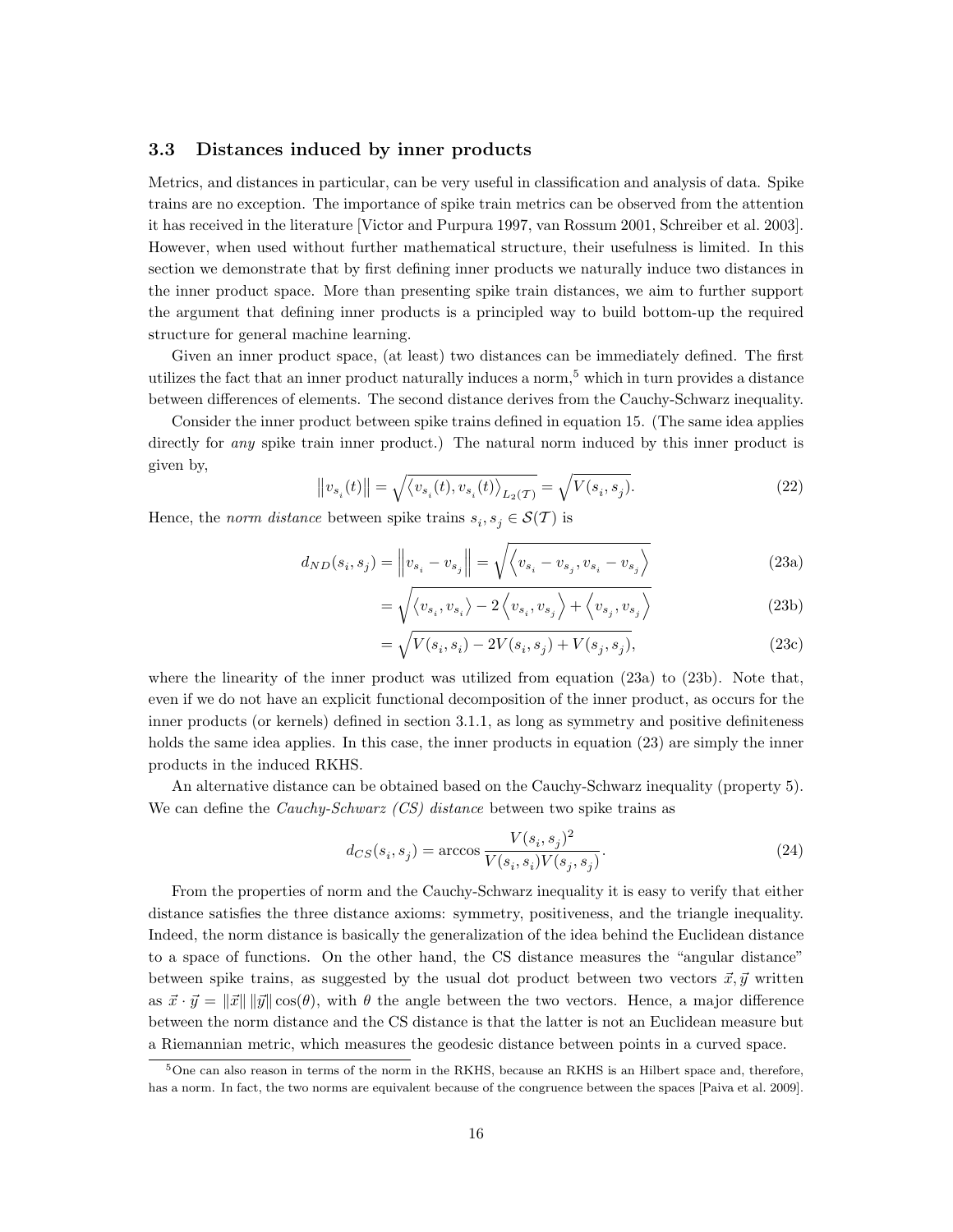As observed by Houghton [2009], it is possible to define a van Rossum-like distance [van Rossum 2001] for each synaptic model. Clearly, taking the inner product in the definition of the norm distance to be the inner product between membrane potentials given by each synapse model, equation (15), one obtains the distances suggested by Houghton. In other words, van Rossum's distance as originaly defined [van Rossum 2001] is a particular case of the norm distance. More specifically, van Rossum's distance considers the inner product in equation (15), with the potential given by equation (3), using a causal decaying exponential function as the smoothing function  $h$ . Also, it had been noted before that other smoothing functions could be utilized [Schrauwen and Campenhout 2007]. However, the approach taken here requires only an inner product, thus being far more general. Moreover, the dual perspective in terms of conditional intensity functions clearly identifies that, regardless of the choice of smoothing function  $h$ , van Rossum's distance is sensitive at most to Poisson process statistics. On the other hand, using nonlinear synapse models one introduces memory into the inner product, explaining Houghton's results both neurophysiologically and statistically.

A spike train metric closely related to the CS distance had also been previously suggested in the literature. Indeed, the Cauchy-Schwarz distance can be compared with the "correlation measure" between spike trains proposed by Schreiber et al. [2003]. We can observe that the latter corresponds to the argument of the arc cosine and thus denotes the cosine of an angle between spike train. In the case of the metrics proposed by Schreiber et al., the norm and inner product where given by equation (15), with the potentials given by equation (3) using the Gaussian smoothing function. However, the metric suffers from the same limitation as van Rossum's distance since it implicitly assumes Poisson processes. Using our methodology the metric can be easily extended. Moreover, notice that Schreiber's et al. "correlation measure" is only a pre-metric since it does not verify the triangle inequality. In  $d_{CS}$  this is ensured by the arc cosine function.

# 4 Applications

To exemplify the importance of the developments shown here, in the following we derive two fundamental machine learning algorithms for spike trains: principal component analysis (PCA) and Fisher linear discriminant (FLD). These two algorithms serve also to demonstrate that the framework presented here allows the development of both supervised and unsupervised learning methods. The primary aim here is to demonstrate the ease with which machine learning algorithms for spike trains can be developed once the mathematical structure created by an inner product and the induced RKHS is established.

#### 4.1 Unsupervised learning: principal component analysis

PCA is widely used for data analysis and dimensionality reduction [Diamantaras and Kung 1996]. PCA will be derived for spike trains directly in the RKHS induced by any of the inner products defined. This approach highlights that optimization with spike trains is possible by the definition of an inner product, and more specifically through the mathematical structure provided by the induced RKHS. This is also the traditional approach in the functional analysis literature [Ramsay and Silverman 1997] and has the advantage of being completely general, regardless of the spike train inner product.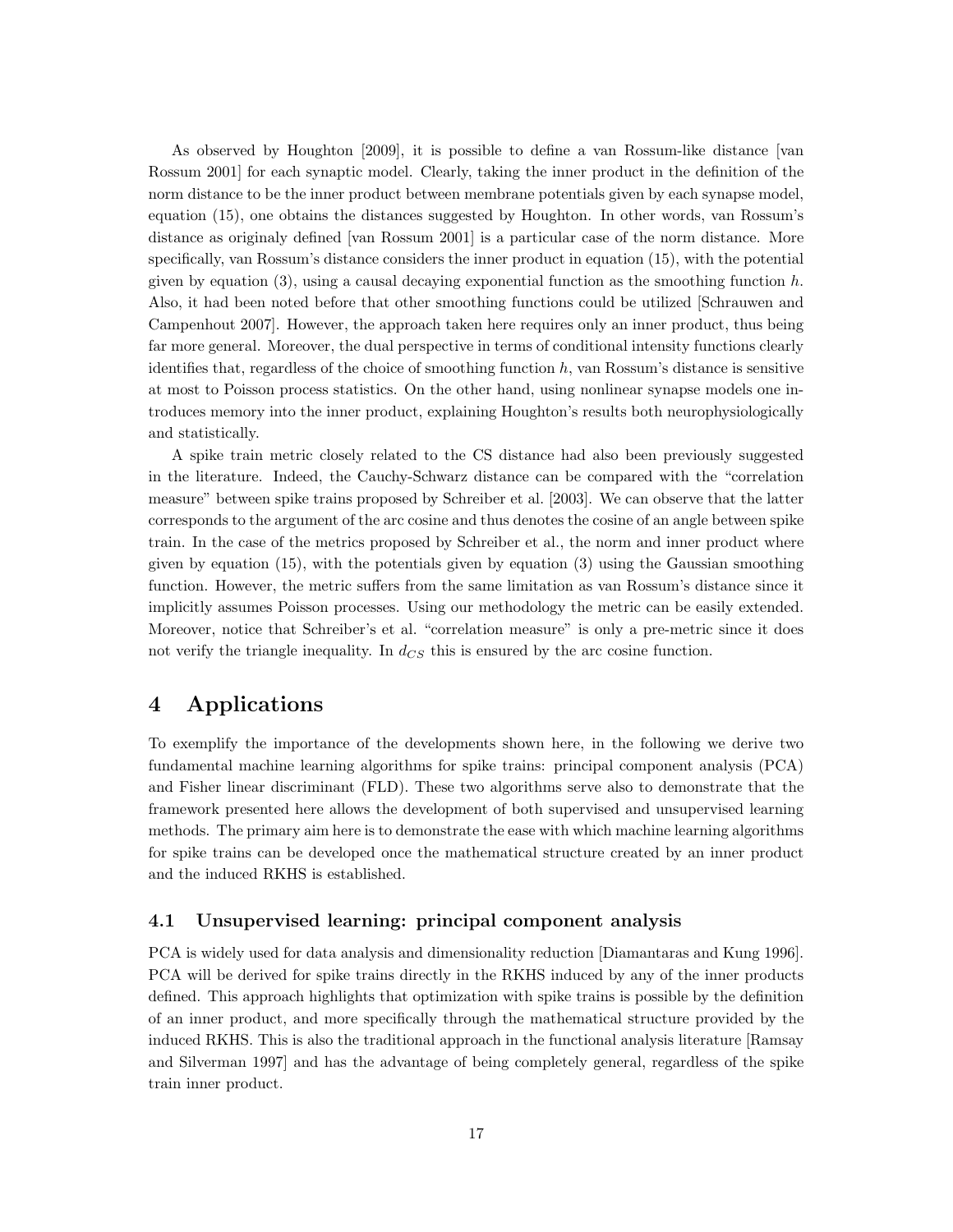#### 4.1.1 Derivation

In the following, let P denote a spike train inner product inducing an RKHS  $H$ , such as any of the inner products defined earlier. Consider a set of spike trains,  $\{s_i \in \mathcal{S}(T), i = 1, \ldots, N\}$ , for which we wish to determine the principal components. Computing the principal components of the spike trains directly is not feasible because we would not know how to define a principal component (PC), however, this is a trivial task in the RKHS induced by a spike train inner product.

Let  $\{\Lambda_{s_i} \in \mathcal{H}, i = 1, \ldots, N\}$  denote the set of elements in the RKHS  $\mathcal{H}$  (associated with P) corresponding to the given spike trains. That is, the transformation or mapping of the spike trains into  $H$ . The mean of the transformed spike trains is,

$$
\bar{\Lambda} = \frac{1}{N} \sum_{i=1}^{N} \Lambda_{s_i}.
$$
\n(25)

Thus, the centered transformed spike trains (i.e., with the mean removed) can be obtained as,

$$
\tilde{\Lambda}_{s_i} = \Lambda_{s_i} - \bar{\Lambda}.\tag{26}
$$

PCA finds an orthonormal transformation providing a compact description of the data. Determining the principal components of spike trains in the RKHS can be formulated as the problem of finding the set of orthonormal vectors in the RKHS such that the projection of the centered transformed spike trains  $\{\tilde{\Lambda}_{s_i}\}\$  has maximum variance. This means that the principal components can be obtained by solving an optimization problem in the RKHS. A function  $\xi \in \mathcal{H}$  (i.e.,  $\xi : \mathcal{S}(\mathcal{T}) \longrightarrow \mathbb{R}$ ) is a principal component if it maximizes the cost function,

$$
J(\xi) = \sum_{i=1}^{N} \left[ \text{Proj}_{\xi}(\tilde{\Lambda}_{s_i}) \right]^2 - \rho \left( \|\xi\|^2 - 1 \right)
$$
 (27)

where  $\text{Proj}_{\xi}(\tilde{\Lambda}_{s_i})$  denotes the projection of the *i*th centered transformed spike train onto  $\xi$ , and  $\rho$ is the Lagrange multiplier for the constraint  $\left( \|\xi\|^2 - 1 \right)$  imposing that the principal components have unit norm. To evaluate this cost function one needs to be able to compute the projection and the norm of the principal components. In an RKHS, an inner product is the projection operator and the norm is naturally defined (see equation (22)). Thus, the above cost function can be expressed as,

$$
J(\xi) = \sum_{i=1}^{N} \left\langle \tilde{\Lambda}_{s_i}, \xi \right\rangle^2 - \rho \left( \langle \xi, \xi \rangle - 1 \right),\tag{28}
$$

In practice, we always have a finite number of spike trains. Hence, by the representer theorem [Kimeldorf and Wahba 1971, Schölkopf et al. 2001],  $\xi$  is restricted to the subspace spanned by the centered transformed spike trains  $\{\tilde{\Lambda}_{s_i}\}\$ . Consequently, there exist coefficients  $b_1, \ldots, b_N \in \mathbb{R}$ such that

$$
\xi = \sum_{j=1}^{N} b_j \tilde{\Lambda}_{s_j} = \mathbf{b}^T \tilde{\mathbf{\Lambda}} \tag{29}
$$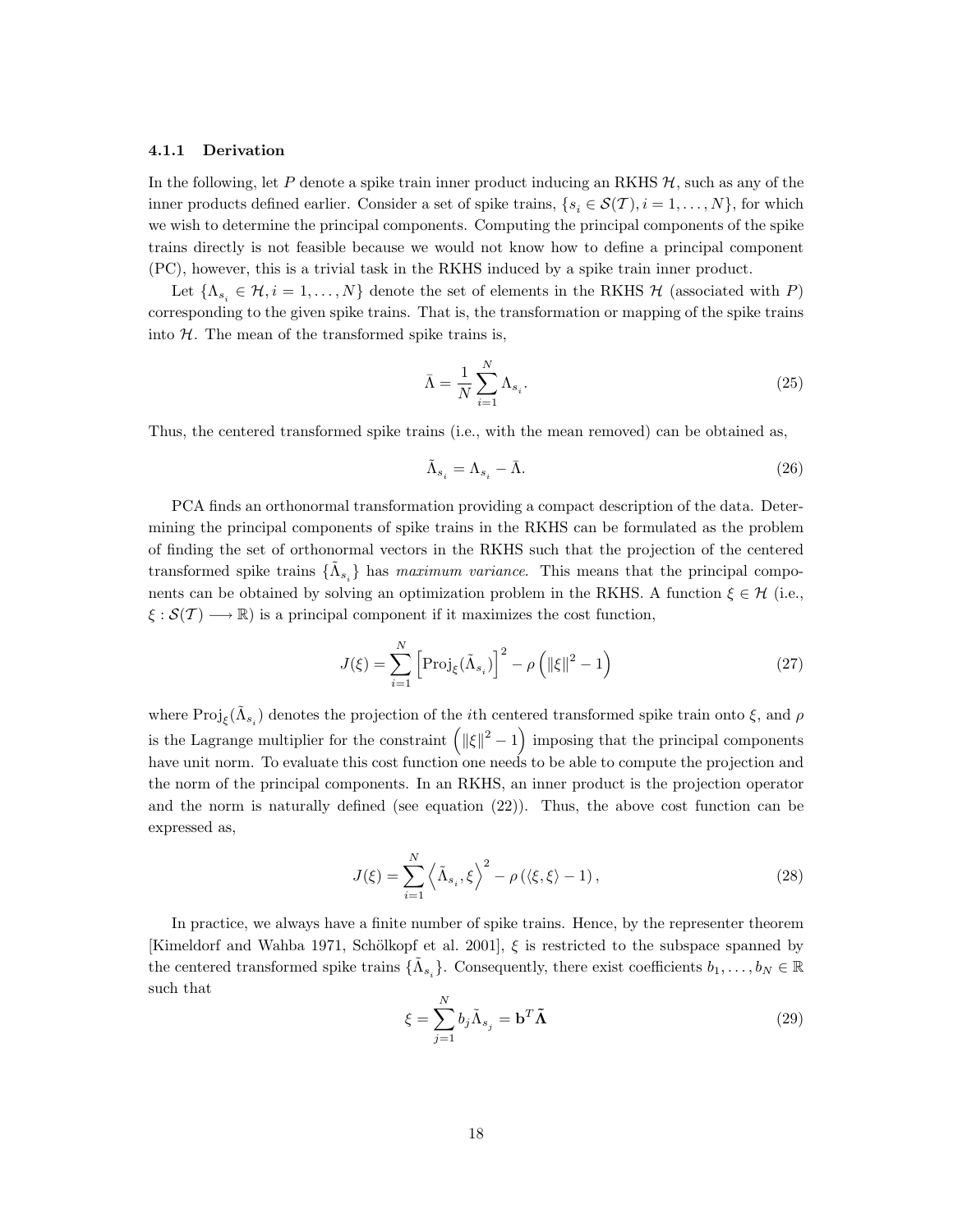where  $\mathbf{b}^T = [b_1, \ldots, b_N]$  and  $\tilde{\mathbf{\Lambda}} = \begin{bmatrix} \tilde{\Lambda}_{s_1}, \ldots, \tilde{\Lambda}_{s_N} \end{bmatrix}^T$ . Substituting in equation (28) yields

$$
J(\xi) = \sum_{i=1}^{N} \left( \sum_{j=1}^{N} b_j \left\langle \tilde{\Lambda}_{s_i}, \tilde{\Lambda}_{s_j} \right\rangle \right) \left( \sum_{k=1}^{N} b_k \left\langle \tilde{\Lambda}_{s_i}, \tilde{\Lambda}_{s_k} \right\rangle \right) + \rho \left( 1 - \sum_{j=1}^{N} \sum_{k=1}^{N} b_j b_k \left\langle \tilde{\Lambda}_{s_i}, \tilde{\Lambda}_{s_k} \right\rangle \right) = \mathbf{b}^T \tilde{\mathbf{P}}^2 \mathbf{b} + \rho \left( 1 - \mathbf{b}^T \tilde{\mathbf{P}} \mathbf{b} \right).
$$
 (30)

where  $\tilde{\mathbf{P}}$  is the inner product matrix of the centered spike trains; that is, the  $N \times N$  matrix with elements

$$
\tilde{\mathbf{P}}_{ij} = \left\langle \tilde{\Lambda}_{s_i}, \tilde{\Lambda}_{s_j} \right\rangle = \left\langle \Lambda_{s_i} - \bar{\Lambda}, \Lambda_{s_j} - \bar{\Lambda} \right\rangle \n= \left\langle \Lambda_{s_i}, \Lambda_{s_j} \right\rangle - \frac{1}{N} \sum_{l=1}^N \left\langle \Lambda_{s_i}, \Lambda_{s_l} \right\rangle - \frac{1}{N} \sum_{l=1}^N \left\langle \Lambda_{s_l}, \Lambda_{s_j} \right\rangle + \frac{1}{N^2} \sum_{l=1}^N \sum_{n=1}^N \left\langle \Lambda_{s_l}, \Lambda_{s_n} \right\rangle \n= P(s_i, s_j) - \frac{1}{N} \sum_{l=1}^N P(s_i, s_l) - \frac{1}{N} \sum_{l=1}^N P(s_l, s_j) + \frac{1}{N^2} \sum_{l=1}^N \sum_{n=1}^N P(s_l, s_n).
$$
\n(31)

In matrix notation,

$$
\tilde{\mathbf{P}} = \mathbf{P} - \frac{1}{N} (\mathbf{1}_N \mathbf{1}_N^T \mathbf{P} + \mathbf{P} \mathbf{1}_N \mathbf{1}_N^T) + \frac{1}{N^2} \mathbf{1}_N \mathbf{1}_N^T \mathbf{P} \mathbf{1}_N \mathbf{1}_N^T,
$$
\n(32)

where **P** is the spike train inner product matrix,  $P_{ij} = \langle \Lambda_{s_i}, \Lambda_{s_j} \rangle = P(s_i, s_j)$ , and  $\mathbf{1}_N$  is the  $N \times 1$  vector with all ones (such that  $\mathbf{1}_N \mathbf{1}_N^T$  is a  $N \times N$  matrix of ones). This means that  $\tilde{\mathbf{P}}$  can be computed directly from P without the need to explicitly remove the mean of the transformed spike trains.

From equation (30), finding the principal components simplifies to the problem of estimating the coefficients  ${b_i}$  that maximize  $J(\xi)$ . Since  $J(\xi)$  is a quadratic function its extrema can be found by equating the gradient to zero. Taking the derivative with regards to b (which characterizes  $\xi$ ) and setting it to zero results in

$$
\frac{\partial J(\xi)}{\partial \mathbf{b}} = 2\tilde{\mathbf{P}}^2 \mathbf{b} - 2\rho \tilde{\mathbf{P}} \mathbf{b} = 0,
$$
\n(33)

and thus corresponds to the usual eigendecomposition problem<sup>6</sup>

$$
\tilde{\mathbf{P}}\mathbf{b} = \rho \mathbf{b}.\tag{34}
$$

This means that any eigenvector of the centered inner product matrix is a solution of equation (33). Thus, the eigenvectors determine the coefficients of equation (29) and characterize the principal components. It is easy to verify that, as expected, the variance of the projections onto each

 $6$ Note that the simplification in the eigendecomposition problem is valid regardless if the inner product matrix is invertible or not, since  $\tilde{P}^2$  and  $\tilde{P}$  have the same eigenvectors and the eigenvalues of  $\tilde{P}^2$  are the eigenvalues of  $\tilde{P}$ squared.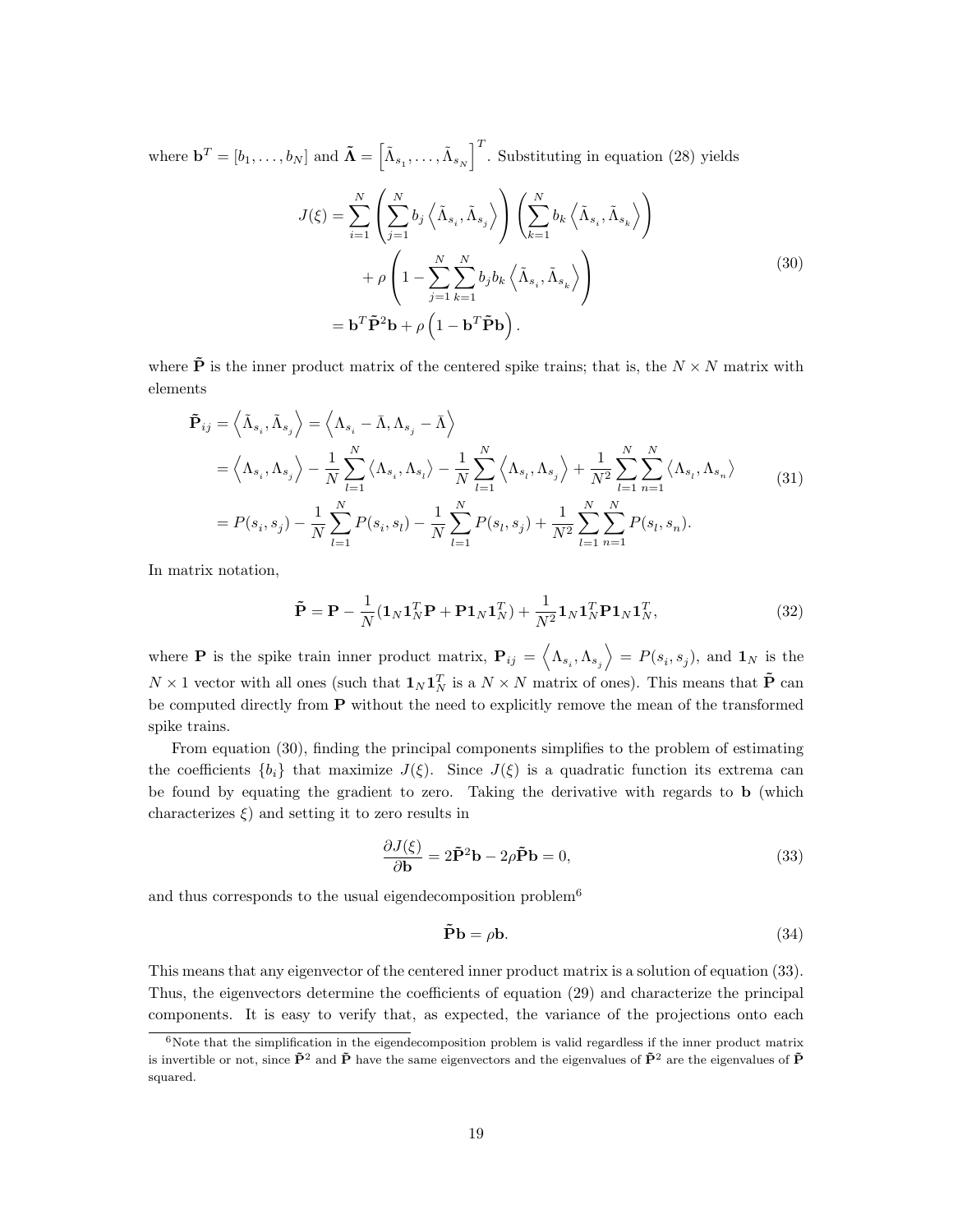principal component equals the corresponding eigenvalue squared. So, the ordering of  $\rho$  specifies the relevance of the principal components.

To compute the projection of a given input spike train s onto the kth principal component (corresponding to the eigenvector with the kth largest eigenvalue) we need only to compute the inner product of  $\Lambda_s$  with  $\xi_k$  in the RKHS. That is,

$$
\begin{split} \text{Proj}_{\xi_{k}}(\Lambda_{s}) &= \langle \Lambda_{s}, \xi_{k} \rangle_{\mathcal{H}} \\ &= \sum_{i=1}^{N} b_{ki} \left\langle \Lambda_{s}, \tilde{\Lambda}_{s_{i}} \right\rangle \\ &= \sum_{i=1}^{N} b_{ki} \left( P(s, s_{i}) - \frac{1}{N} \sum_{j=1}^{N} P(s, s_{j}) \right). \end{split} \tag{35}
$$

In summary, the algorithm proceeds as follows:

- 1. Compute  $\tilde{P}$ , the centered inner product matrix, according to equation (32);
- 2. Compute the k leading eigenvectors of  $\tilde{\mathbf{P}}$  (i.e., the eigenvectors corresponding to the largest eigenvalues);
- 3. Compute the projections onto the  $k$  principal components, according to equation (35).

One can easily notice that the above result is very similar to kernel PCA [Schölkopf et al. 1998]. Indeed, kernel PCA which is a well known example of functional PCA applied in an RKHS of discrete data [Ramsay and Silverman 1997], which is in essence what we do here.

#### 4.1.2 Results

To demonstrate the algorithm and empirically verify the differences between the various inner products, we show some results on synthetic spike trains generated from two homogeneous renewal point processes. The goal of the simulation is, first, to show that spike train PCA can be utilized to statistically analyze a set of spike trains in an unsupervised manner, and, second, to verify which inner products yield a projection consistent with our expectation. That is, that an inner product should be able to differentiate the different statistical characteristics in the spike trains, due to the different renewal processes, from intrinsic spike train variability, and therefore yield two separate clusters.<sup>7</sup>

The spike trains used in the simulation are one second long and have mean spike rate 20 spk/s. The inter-spike interval was gamma distributed with shape parameters  $\theta = 0.5$  and  $\theta = 3$ , for the two renewal processes. The algorithm is applied on two datasets, one for computation of the principal components (i.e., a "training set"), and the other for testing. The evaluation and testing datasets comprised a total of 50 and 200 spike trains, respectively, half from each renewal process. The simulated spike trains are shown in figure 3.

<sup>7</sup>Although in general PCA does not preserve separability, this can be expected in this case because the clusters due to each renewal process should be compact. That is, the inner product should yield higher values between spike trains from the same renewal process (low in cluster variability) and lower values between spike trains from different renewal processes (high between cluster variability).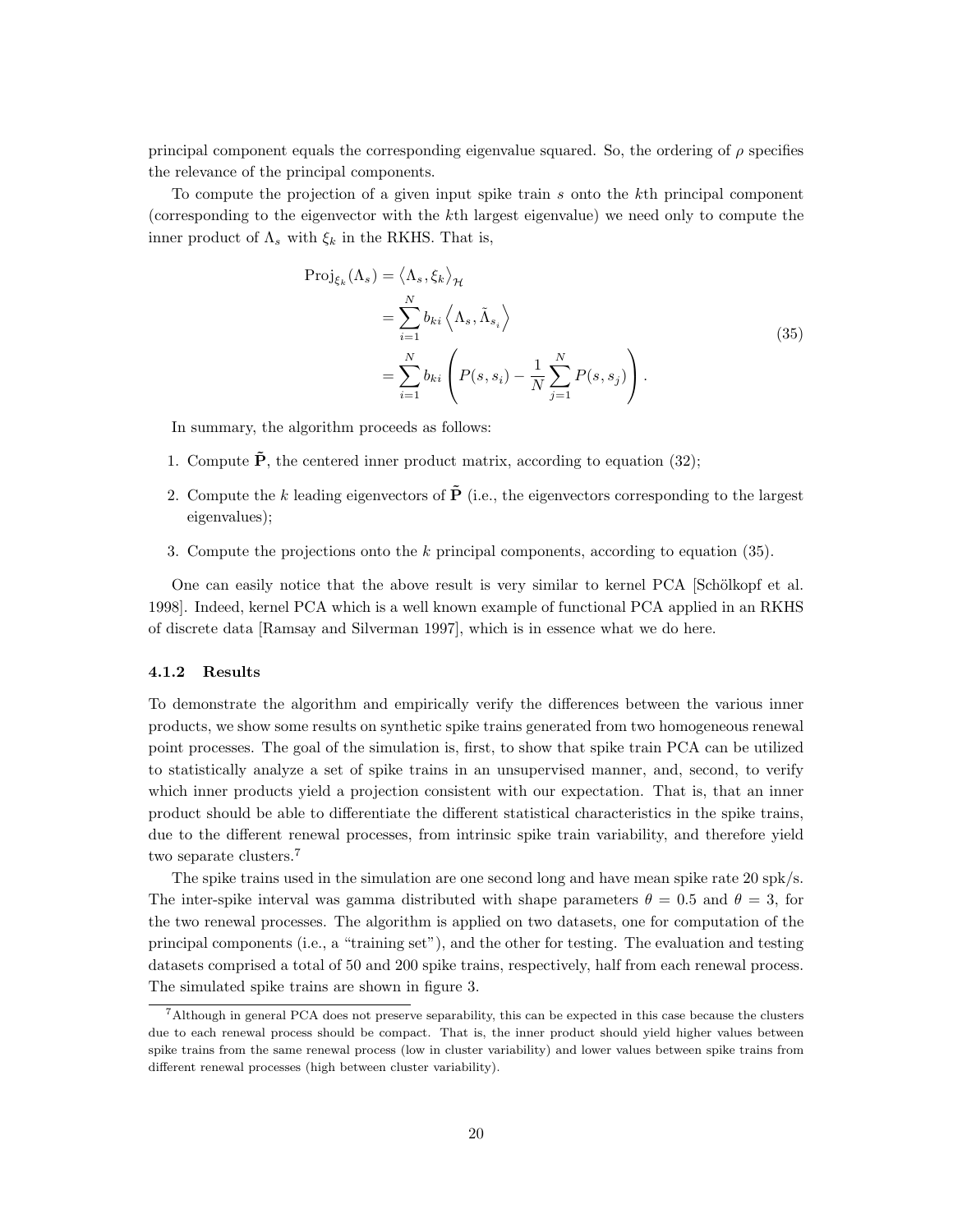

Figure 3: Spike trains used for computing the principal components (A), and for testing (B). In either case, the bottom half corresponds to spike trains drawn from a renewal process with shape parameter  $\theta = 0.5$ , and the top half from a renewal process with  $\theta = 3$ . Notice the difference in variability of the inter-spike intervals, with spike trains in the top half  $(\theta = 3)$  being much more regular due to the more compact distribution of the inter-spike intervals.

The PCA algorithm was applied using three different spike train inner products, defined in equations (17), (18) and (20). In the first case, k was chosen to be the laplacian function,  $k(x, y) = \exp(-|x - y|/\tau)/2\tau$  with  $\tau = 50$ ms, which corresponds to a causal exponential smoothing function  $h$  with the same width [Paiva et al. 2009]. In the second case, the same smoothing function, also with  $\tau = 2$ ms, and the tanh nonlinearity function were used. For the nCI kernel (equation (20)), the fast implementation described in Paiva [2008] was used, with smoothing width  $\tau = 50$ ms and Gaussian kernel  $K_{\sigma}$  with  $\sigma = 1$ . These parameters, and choice of smoothing function and  $k$ , allows the algorithms to be directly compared, with differences only due to the actual form of the inner product. From an implementation perspective, the only difference between using different inner products is in the computation of the centered inner product matrix (equation (31). The remainder of the algorithm remains unaltered.

For the inner product defined in equation (17), the result of the eigendecomposition and projection of the spike trains onto the first two principal components is shown in figure 4. The first observation is that there is no clear distinction in the spike train variability in the first two principal components, but rather the variability decreases gradually. Moreover, both the eigenvectors and the projections shown in figure  $4(b)$ –(d) reveal an overlap of the spike trains from the two renewal processes, being noticeable only the higher dispersion of spike trains from the first renewal model ( $\theta = 0.5$ ) due to the more irregular firing. This means that the interprocess variability is smaller than the within-process variability. In other words, the inner product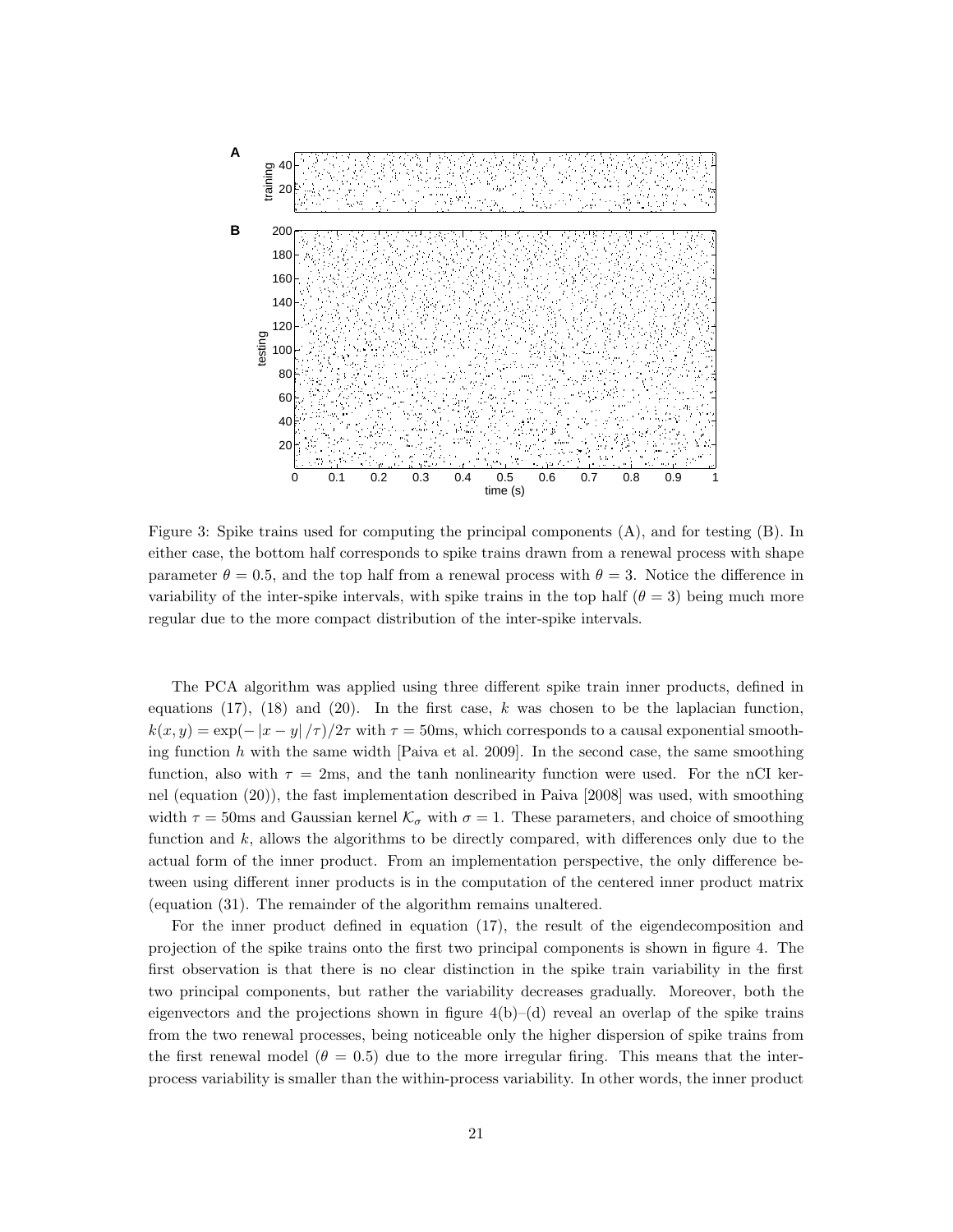

(c) Projection of the spike trains in the training set. (d) Projection of the spike trains in the testing set.

Figure 4: Eigendecomposition (top row) and projected spike trains onto the first two principal components (bottom) for PCA computed using the inner product in equation (17). (Different marks in the projection plots denote spike trains from different renewal processes.)

does not distinguish between spike trains with different inter-spike interval statistics, sensing only the difference in variability. This result is not surprising however. As pointed out in section 3.1.2, this inner product is memoryless and can discriminate only differences in intensity, which is the same in this case.

Similarly, we computed the principal components of the same set of spike trains using the inner product defined in equation (18). However, in this case, the choice of the  $g_{\text{max}}$  scaling parameter is very important. This parameter controls the transition point between the linear and saturation regions of the nonlinearity. More fundamentally,  $g_{\text{max}}$  controls the weighting of the higher-order spike interaction in time (cf. equation (46)) and, therefore, the ability to sense different inter-spike interval statistics. The results are shown in figure 5. It is easy to verify that lower values of  $g_{\text{max}}$ yield more meaningful (i.e., better separated) projections of the spike trains from the two renewal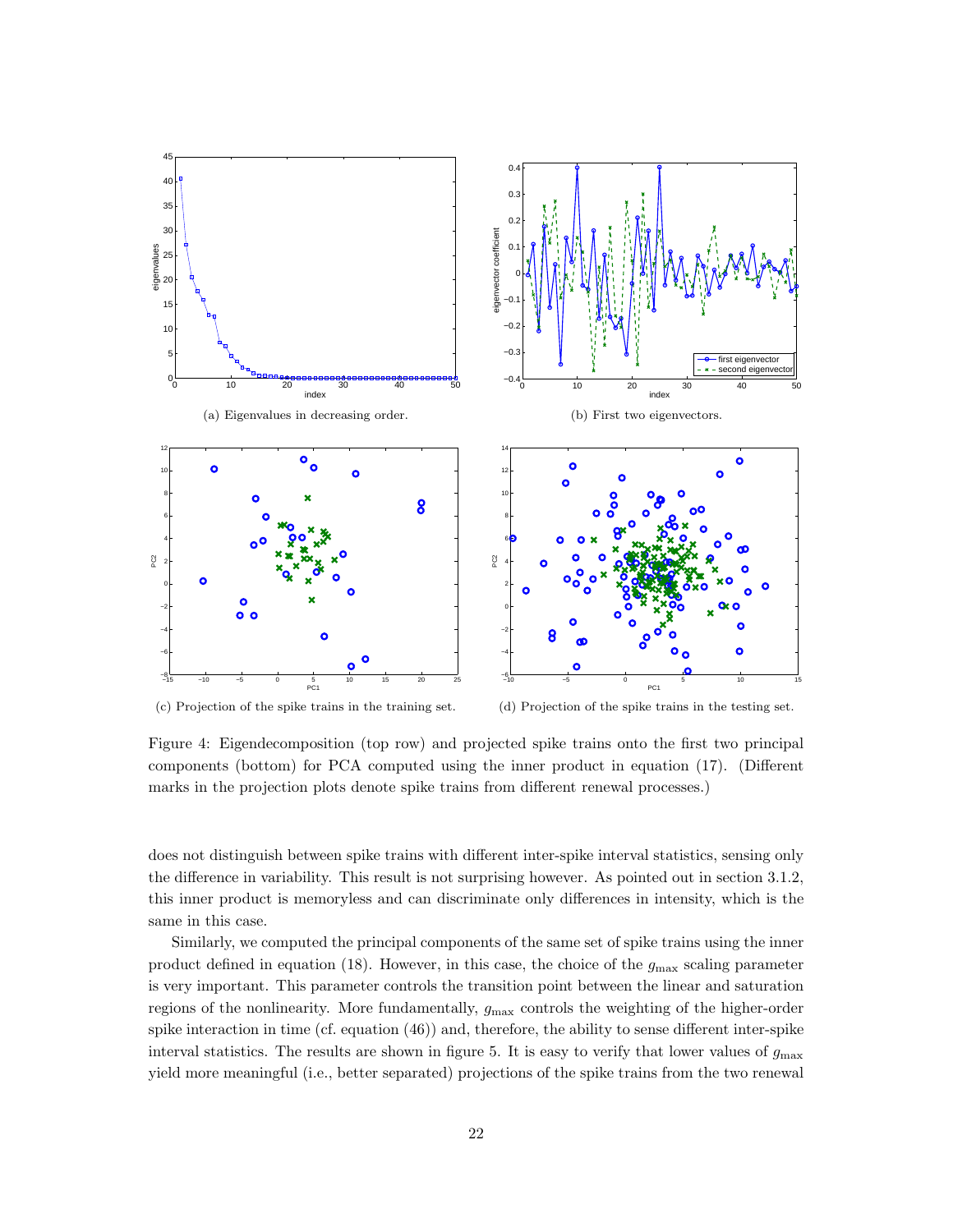



(d) Projection of the spike trains in the testing set.

Figure 5: Eigendecomposition (top) and projected spike trains onto the first two principal components (bottom) for PCA computed using the inner product in equation (18). Each column correspond to the results for a given value of  $g_{\text{max}}$  shown on top. (Different marks in the projection plots denote spike trains from different renewal processes.)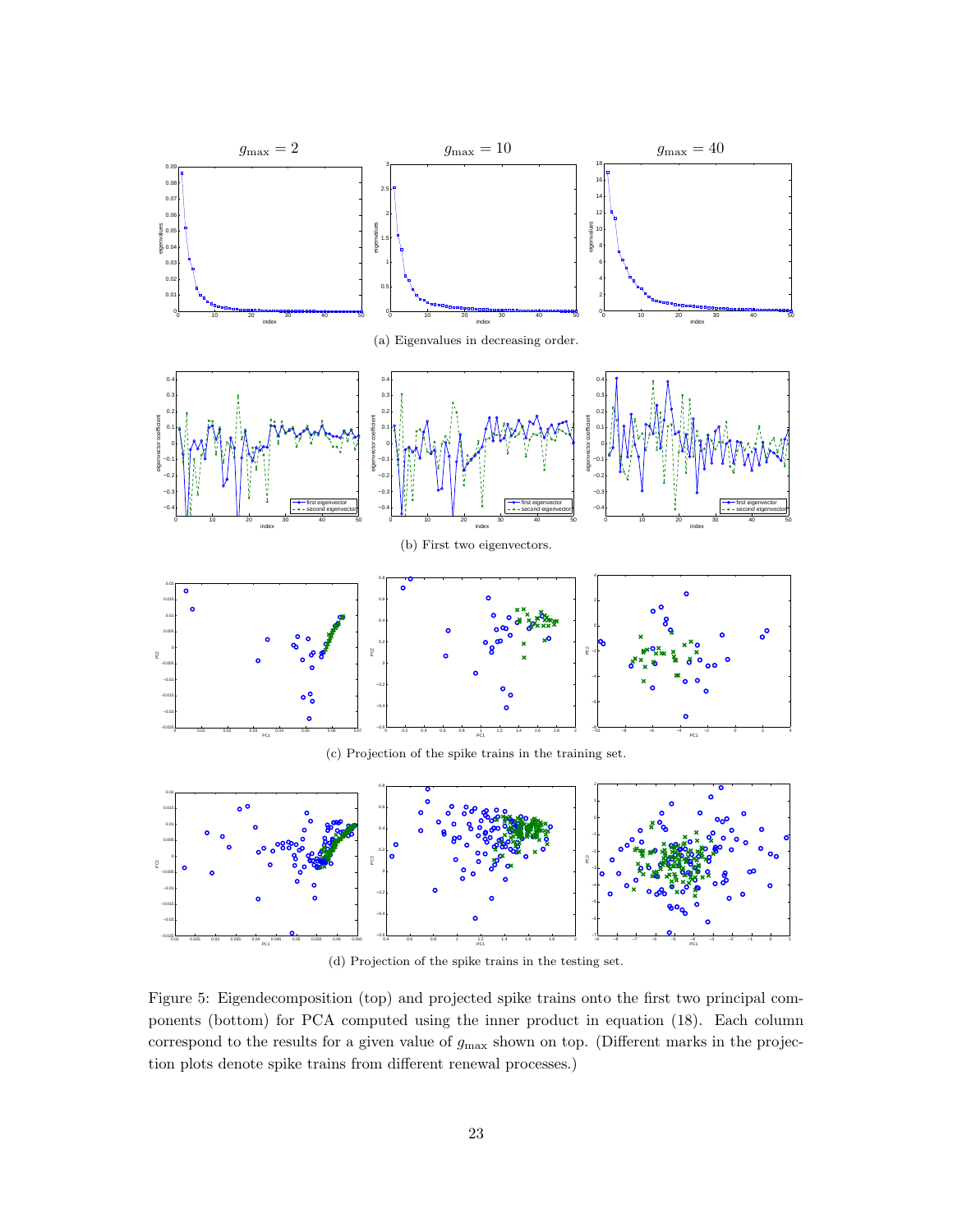

(c) Projection of the spike trains in the training set. (d) Projection of the spike trains in the testing set.

Figure 6: Eigendecomposition (top row) and projected spike trains onto the first two principal components (bottom) for PCA computed using the inner product in equation (20). (Different marks in the projection plots denote spike trains from different renewal processes.)

processes. This is noticeable, for example, in the top left plot, which show a better separation between the first principal components. However, if  $g_{\text{max}}$  is decreased further the results start to worsen (not shown). This is easy to understand since the nonlinearity will almost always be in the saturated region and thus the functional representations will be almost always equal. Conversely, as  $g_{\text{max}}$  is increased, the results converge toward those shown in figure 4. This occurs because as  $g_{\text{max}}$  is increased the nonlinearity will operate in its linear region, having almost no effect.

Finally, we computed the principal components using the inner product in equation (20); that is, the nCI kernel proposed in Paiva et al. [2009]. The results are shown in figure 6. Although this inner product has a kernel size parameter (of  $\mathcal{K}_{\sigma}$ ), the results where very similar with any value within the range 0.1 to 10. It is notorious in the distribution of the eigenvalues the significantly higher variability captured in the first principal component versus the remaining. In comparison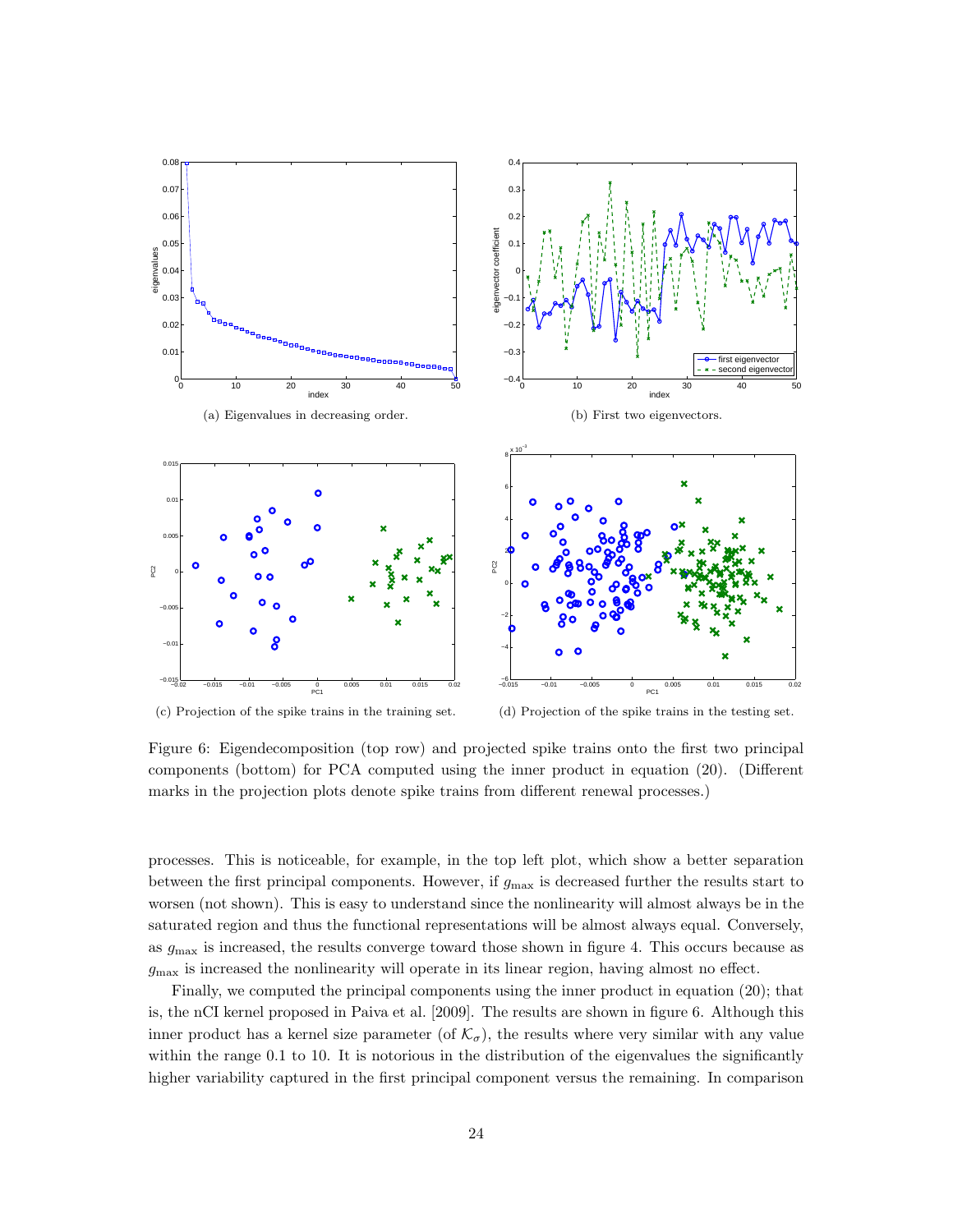with the previous inner products only the results in figure 5 for  $g_{\text{max}} = 2$  approximate this behavior. The importance of the first principal component can be verified from the first eigenvector of the eigendecomposition, figure  $6(b)$ , which shows a clear distinction between spike trains generated from different renewal processes. This observation is clearly noticeable in the projections of spike trains from the two processes (figure  $6(c)-(d)$ ). This clearly shows that in this case the within-process variability is smaller than between-process. This seems a more faithful representation of the data since the within-process variability is only "noise" (i.e., due to stochasticity in the realizations). The separation between projections of the spike trains from different renewal processes was also noticeable in the results in figure 5 (for  $g_{\text{max}} = 2$ ), although not as strickingly. Moreover, differences in variability between processes where clearly represented. This is because, in this latter case, the nonlinear kernel  $K$  measures differences rather than the products in the smoothed spike train, which factors out the variability between realizations as long as they are similar.

#### 4.2 Supervised learning: Fisher's linear discriminant

Classification of spike trains is very important. Classification can be used to decode the applied stimulus from a spike train. In neurophysiological studies, this has been utilized to study spike coding properties [Victor and Purpura 1996, Machens et al. 2003, 2001]. Indeed, it was the need to classify spike trains that first motivated several spike train distances [Victor and Purpura 1996].

In the following, we derive Fisher's linear discriminant for spike trains. Note that in spite of the linear decision boundary, the discrimination occurs in the RKHS. Hence, depending on the inner product, the decision boundary can easily be nonlinear in the spike train (or their functional representation) space. From a different perspective, one can think that, given an appropriate inner product, the classes can be made linearly separable, as occurs in kernel methods. The approach shown turns out to be very similar to that of kernel Fisher discriminant proposed by Mika et al. [1999].

#### 4.2.1 Derivation

As before, we will use P to denote a generic spike train inner product inducing an RKHS  $H$  with mapping  $\Lambda$  to the RKHS. Consider two sets of spike trains,  $C_1 = \{s_i^1 \in \mathcal{S}(\mathcal{T}), i = 1, \ldots, N_1\}$  and  $C_2 = \{s_j^2 \in \mathcal{S}(\mathcal{T}), j = 1, \ldots, N_2\},\$ one for each class. With some abuse of notation, the set of all spike trains will be denoted  $C = C_1 \cup C_2 = \{s_n \in \mathcal{S}(T), n = 1, \ldots, N\}$ , with  $N = N_1 + N_2$ . Without loss of generality, only the case for two classes is considered here. For the general case, one can repeatedly apply the procedure discussed next between each class versus all others, or extend the derivation to find a subspace preserving discrimination.

The Fisher linear discriminant in the RKHS associated with the inner product is given by the element  $\psi \in \mathcal{H}$ , such that the means  $\mu_k$  and variances  $\sigma_k^2$  of the classes data projected onto  $\psi$ maximize the criterion,

$$
J_F(\psi) = \frac{(\mu_1 - \mu_2)^2}{\sigma_1^2 + \sigma_2^2},\tag{36}
$$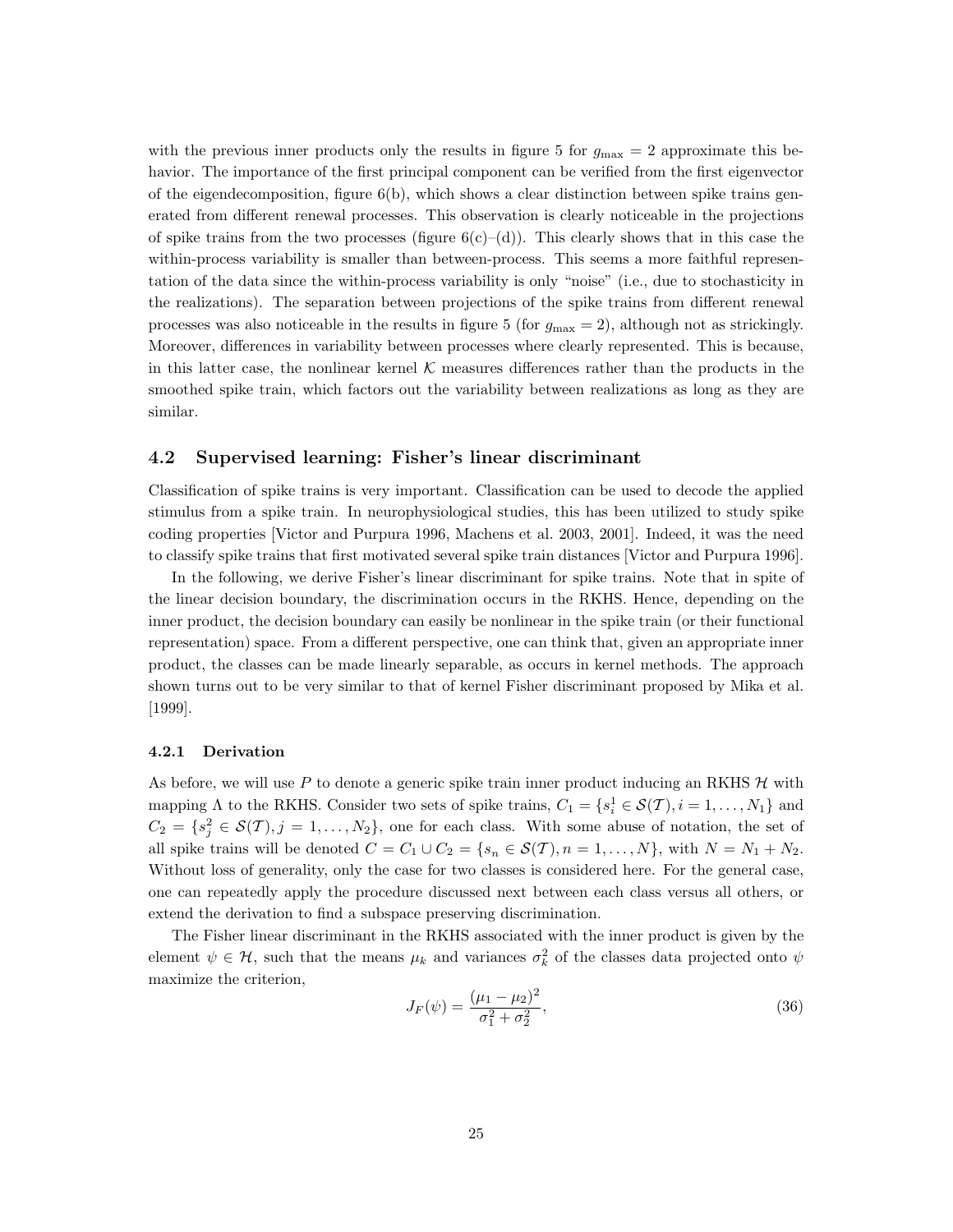with the mean and variance of the projected classes given by,

$$
\mu_k = \langle \psi, \bar{\Lambda}_k \rangle = \frac{1}{N_k} \sum_{i=1}^{N_k} \langle \psi, \Lambda_{s_i^k} \rangle \tag{37a}
$$

$$
\sigma_k^2 = \frac{1}{N_k} \sum_{i=1}^{N_k} \left( \left\langle \psi, \Lambda_{s_i^k} \right\rangle - \mu_k \right)^2 = \frac{1}{N_k} \sum_{i=1}^{N_k} \left\langle \psi, \Lambda_{s_i^k} \right\rangle^2 - \mu_k^2, \tag{37b}
$$

where  $\bar{\Lambda}_k = \frac{1}{N_k} \sum_{i=1}^{N_k} \Lambda_{s_i^k}$  is the mean, in the RKHS, of the *k*th class.

By the representer theorem [Kimeldorf and Wahba 1971, Schölkopf et al. 2001],  $\psi$  can be written as a linear combination of the spike trains mapped onto the RKHS  $\{\Lambda_{s_i} \in \mathcal{H} : i =$  $1, \ldots, N, s_i \in C$ . That is, there exist coefficients  $c_1, \ldots, c_N \in \mathbb{R}$  such that,

$$
\psi = \sum_{j=1}^{N} c_j \Lambda_{s_j} = \mathbf{c}^T \mathbf{\Lambda}
$$
\n(38)

where  $\mathbf{c}^T = [b_1, \dots, b_N]$  and  $\mathbf{\Lambda} = [\Lambda_{s_1}, \dots, \Lambda_{s_N}]^T$ . Substituting in equation (37a) yields,

$$
\mu_k = \frac{1}{N_k} \sum_{i=1}^{N_k} \sum_{j=1}^{N} c_j \left\langle \Lambda_{s_j}, \Lambda_{s_i^k} \right\rangle = \frac{1}{N_k} \mathbf{c}^T \mathbf{P}_k \mathbf{1}_{N_k} = \mathbf{c}^T \mathbf{M}_k, \tag{39}
$$

with  $\mathbf{M}_k = \frac{1}{N_k} \mathbf{P}_k \mathbf{1}_{N_k}$ , and  $\mathbf{1}_{N_k}$  is the  $N_k \times 1$  vector of all ones. Likewise, substituting in equation (37b) results in,

$$
\sigma_k^2 = \frac{1}{N_k} \sum_{i=1}^{N_k} \sum_{j=1}^{N} \sum_{n=1}^{N} c_j c_n \left\langle \Lambda_{s_j}, \Lambda_{s_i^k} \right\rangle \left\langle \Lambda_{s_i^k}, \Lambda_{s_n} \right\rangle - \mu_k^2
$$
  
\n
$$
= \frac{1}{N_k} \mathbf{c}^T \mathbf{P}_k \mathbf{P}_k^T \mathbf{c} - \frac{1}{N_k^2} \mathbf{c}^T \mathbf{P}_k \mathbf{1}_{N_k} \mathbf{1}_{N_k}^T \mathbf{P}_k^T \mathbf{c}
$$
  
\n
$$
= \frac{1}{N_k} \mathbf{c}^T \mathbf{P}_k \left( \mathbf{I}_{N_k} - \frac{1}{N_k} \mathbf{1}_{N_k} \mathbf{1}_{N_k}^T \right) \mathbf{P}_k^T \mathbf{c},
$$
\n(40)

where  $P_k$  is the  $N \times N_k$  matrix with the *ij*th element given by the inner product between the ith spike train of C and the j<sup>th</sup> spike train of  $C_k$ , and  $\mathbf{I}_{N_k}$  is the  $N_k \times N_k$  identity matrix. Consequently, the Fisher criterion in equation (36) can be written as,

$$
J_F(\mathbf{c}) = \frac{\mathbf{c}^T \mathbf{S}_b \mathbf{c}}{\mathbf{c}^T \mathbf{S}_w \mathbf{c}},\tag{41}
$$

with between-class scatter matrix,  $S_b$ , and within-class scatter matrix,  $S_w$ , given by,

$$
\mathbf{S}_b = (\mathbf{M}_1 - \mathbf{M}_2)(\mathbf{M}_1 - \mathbf{M}_2)^T, \tag{42a}
$$

$$
\mathbf{S}_w = \sum_{k=1,2} \mathbf{P}_k (\mathbf{I}_{N_k} - \frac{1}{N_k} \mathbf{1}_{N_k} \mathbf{1}_{N_k}^T) \mathbf{P}_k^T
$$
(42b)

As in the usual Fisher linear discriminant result [Duda et al. 2000], the vector c that maximizes  $J_F$  can be obtained as

$$
\mathbf{c} = \mathbf{S}_w^{-1}(\mathbf{M}_1 - \mathbf{M}_2). \tag{43}
$$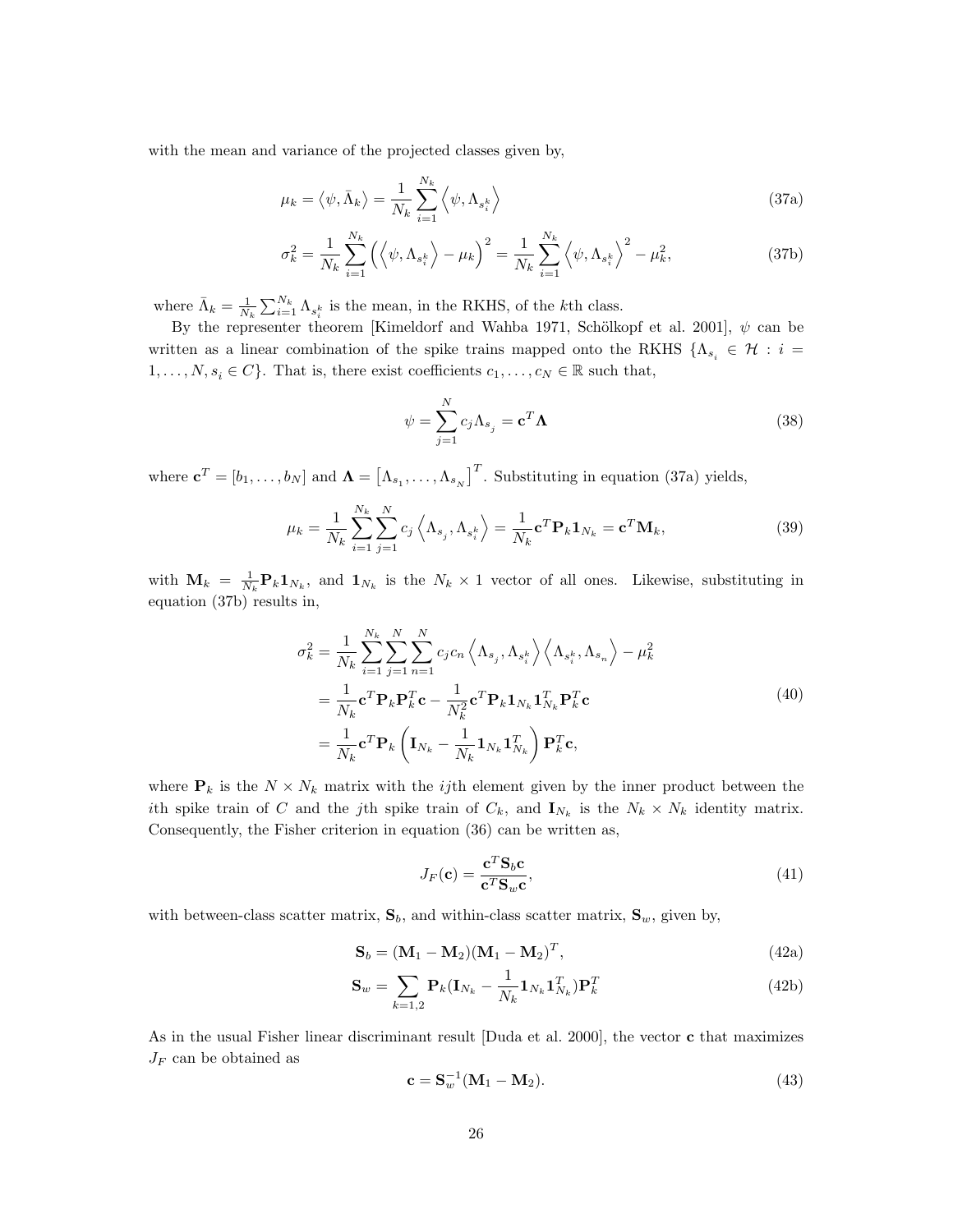Clearly, this solution is ill-posed in general since  $\mathbf{S}_w$  is not guaranteed to be invertible. Hence, in practice,  $S_w + \epsilon I_N$  is used instead. Basically, the term  $\epsilon I_N$  implements Tikhonov regularization, with multiplier  $\epsilon$ .

To compute the projection of a given spike train onto the Fisher discriminant, in the training set (i.e., the set  $C$ ) or in testing, we need to compute the inner product, in the RKHS, between the transformed spike train and  $\psi$ , given as,

$$
\begin{aligned} \text{Proj}_{\psi}(\Lambda_s) &= \langle \Lambda_s, \psi \rangle \\ &= \sum_{j=1}^N c_j \left\langle \Lambda_s, \Lambda_{s_j} \right\rangle \\ &= \sum_{j=1}^N c_j P(s, s_j). \end{aligned} \tag{44}
$$

After projection onto the Fisher linear discriminant, one still needs to find the optimum threshold for classification. However, this is a relatively simple task and many methods exist in the literature [Duda et al. 2000].

To summarize, the algorithm can be implemented in the following steps:

- 1. Compute the  $\mathbf{P}_k$  matrices,  $k = 1, 2$ ;
- 2. Compute the matrices  $M_k$  and  $S_w$  according to equations (39) and (42b);
- 3. Compute the vector c which defines the Fisher linear discriminant in the RKHS, according to equation (43);
- 4. Find the optimum classification threshold in the training set;
- 5. Classify the testing spike trains by computing their projection onto the Fisher linear discriminant (equation (44)) and thresholding.

#### 4.2.2 Results

In this section, we demonstrate the algorithm for synthetic spike trains generated from two homogeneous renewal point processes. Specifically, we utilized the same datasets used to evaluate the PCA algorithm in section 4.1.2, shown in figure 3. In this example classification is primarily a task of discriminating between spike trains with different inter-spike interval distributions.

As before, the Fisher linear discriminant algorithm was compared using three different spike train inner products, defined in equations (17), (18) and (20). The same parameters were used. As with the PCA algorithm, the Fisher linear discriminant algorithm is independent of the inner product used; the difference being only in the computation of the inner product matrices,  $P_k$ . The classification threshold was the value that minimized the probability of error in the training set.

For the inner product of equation (18) one must carefully chose the appropriate scaling parameter  $g_{\text{max}}$  of the f nonlinearity. For simplicity, in this case, we tested the Fisher discriminant classifier using a range of values between 0.5 and 50, and report the results on the testing set. Of course, in a practical scenario the optimum  $g_{\text{max}}$  value would have to be found by cross-validation.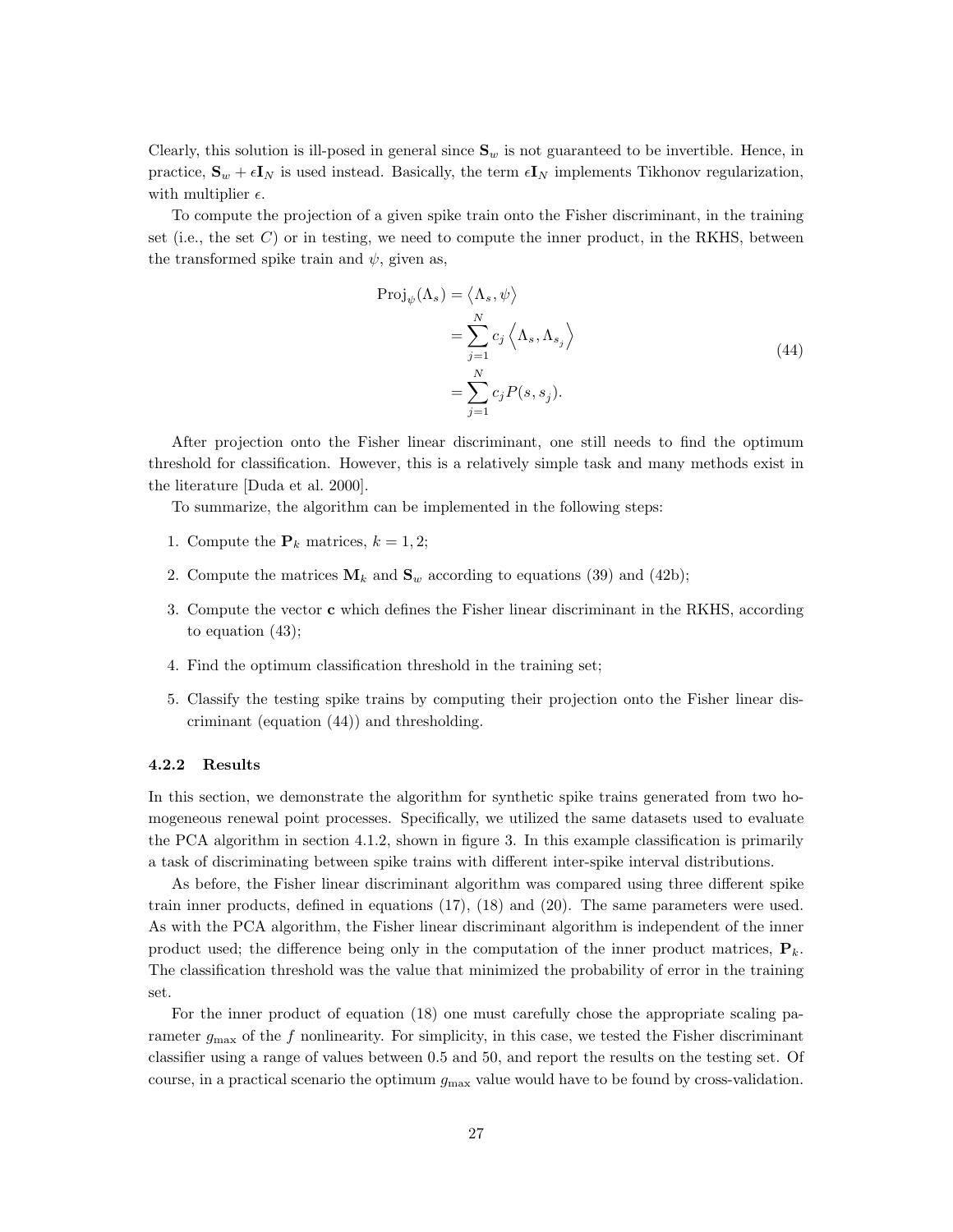

Figure 7: Probability of error in the testing set of the Fisher discriminant classifier for different values of  $g_{\text{max}}$ . The statistics, mean and standard deviation, where estimated over 100 Monte Carlo runs.

| Inner product   | Probability of error |
|-----------------|----------------------|
| equation $(17)$ | $0.401 \pm 0.040$    |
| equation $(18)$ | $0.207 \pm 0.048$    |
| equation $(20)$ | $0.025 \pm 0.013$    |

Table 1: Probability of error in the testing set of the Fisher discriminant classifier using three different inner products. For the inner product in equation (18), the result with lowest classification error is shown (obtained with  $g_{\text{max}} = 2$ , cf. figure 7). The results are the statistics (mean  $\pm$ standard deviation) over 100 Monte Carlo runs.

The probability of error in the testing set is shown in figure 7. The figure can be intuitively understood in light of the role of the nonlinearity in the inner product. For large values of  $g_{\text{max}}$ , the nonlinearity operates in its linear range and therefore the result is similar to using the inner product in equation (17). As  $g_{\text{max}}$  is decreased, the classification improves because the nonlinearity allows the inner product to utilize more information from the higher-order moments (cf. equation (46)). However, for very small values, the performance decreases because the nonlinearity obfuscates the dynamics of the linear component of the synapse model.

The classification results using each of the inner products are summarized in table 1. To help understand the results, the distribution of the projections onto the Fisher discriminant for one of the Monte Carlo runs is shown in figure 8. Overall, these results clearly show the importance of using inner products that are able to capture memory information. For these datasets, the inner product defined in equation  $(17)$  performs clearly worse (notice in figure  $8(a)$ ) the overlap in the projections onto the Fisher discriminant). Because the discriminating characteristic is the different inter-spike interval distributions, but because this inner product is only sensitive to differences in intensity, the results are only slightly above chance level. Using the inner product in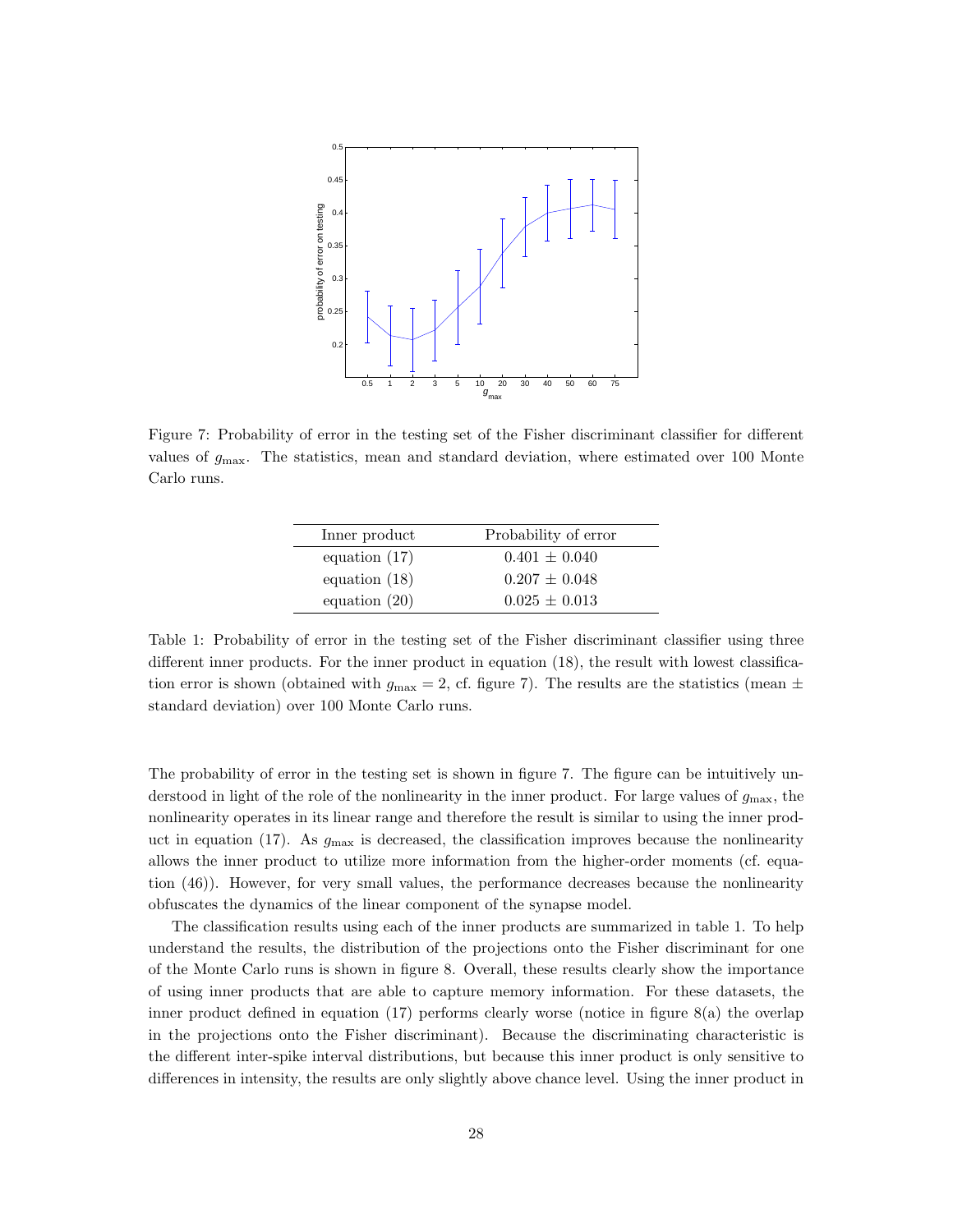

(c) Using the inner product in equation (18), for different values of  $g_{\text{max}}$ .

Figure 8: Distribution of the projections onto the Fisher discriminant of spike trains in the testing set. For the inner product in equation (18), distributions are shown for three values of  $g_{\text{max}}$ .

equation (18) greatly improves the probability of error because of the use of memory information from the higher-order interactions, but only if an appropriate value of  $q_{\text{max}}$  is chosen, as shown in figure 7 and noticed in figure  $8(c)$ . Finally, using the inner product in equation (20) yields the best results. As discussed for the PCA results, these results are considerably better than the previous ones because the latter inner product nonlinearly measures the similarity between functional representations. This avoids the ambiguity in the inner product in equation  $(18)$ ,<sup>8</sup> adding to the expressiveness of the inner product (figure 8(b)). Also, in the latter inner product we have to choose the bandwidth parameter  $\sigma$  of the nonlinear kernel  $\mathcal{K}_{\sigma}$ . However, unlike the former, the sensitivity on this parameter is very low. We tried values between 0.1 to 10, but the results changed only  $\pm 0.1\%$ .

# 5 Conclusion

A general framework to develop spike train machine learning methods was presented. The most important contribution of this work is on how to define spike train inner products for building this framework. Unlike the top-down approach often taken in kernel methods, the approach

<sup>8</sup>Specifically, we are referring to the ambiguity arising from the fact that pairs of spike trains functional representations with the same geometric mean in time and/or the same arithmetic mean over time have the same inner product value.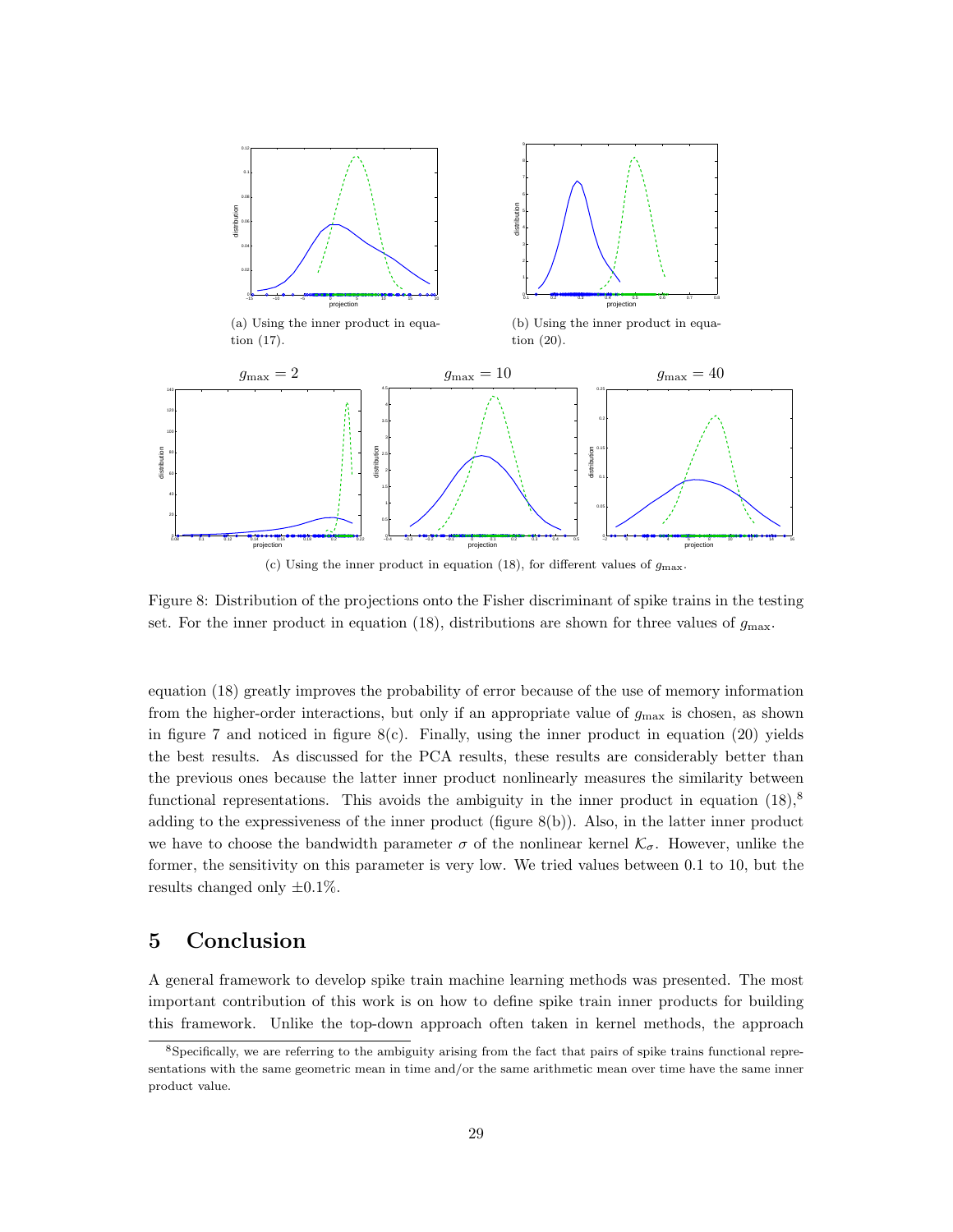emphasized here builds the inner products bottom-up from basic spike train descriptors. As argued in section 3, inner products are the fundamental operators needed for machine learning. Then, utilizing the mathematical structure of the reproducing kernel Hilbert space induced by a spike train inner product, it is easy to derive from first principles machine learning algorithms, as demonstrated in section 4.

Two different approaches were presented on how to define spike train inner products. The first, introduced in section 3.1.1, builds on spike times as basic elements. Although it allows for a priori knowledge in spike domain to be easily incorporated in the inner product definition, these definitions per se lack a more in-depth understanding of both the biological and/or statistical implications. Hence, the approach emphasized in this chapter is based on functional representations of spike trains, which were motivated either as a biological-modeling problem or from statistical descriptors. One of the key advantages of this approach is the explicit construction of the inner product. In this way, the properties of the inner product, induced RKHS, and derived constructs are brought forth. The biological-modeling perspective highlights the role of synaptic models, and thus aims to approximate the computational mechanisms in a neuron. On the other hand, by defining the inner products from conditional intensity functions one focus on the characteristics of the underlying point processes. Perhaps most importantly, verifying the duality between the two representations can provide valuable insight about the statistical limitations of a synaptic model. Therefore, these inner products (or their derived constructs) can be used to analyze neurophysiological data, and hint at the underlying principles of information encoding from these perspectives.

The inner product with the form given in equation (16) is statistically completely general but, in practice, its usefulness is limited by the current methods for estimation of the conditional intensity function. Although methods for point processes with memory have been recently proposed in the literature, currently there is only effective intensity function estimators for Poisson process.<sup>9</sup> In this regards, however, the inner products defined in equations (18) and (20) show considerable promise. Through the use of nonlinearity, those inner products circumvent these limitations and show sensitivity to spike time statistics, albeit with limited expressiveness. In our experiments using renewal point processes both inner products clearly outperform the inner product in equation (17). It must be remarked that the inner product in equation (17) is in essence a continuous version of the widely used cross-correlation of binned spike trains [Park et al. 2008, Paiva et al. 2008], which shows the fundamental limitations of many spike train methods currently in use.

# A Higher-order spike interactions through nonlinearity

In this section we prove the statement that the nonlinearity in equation (7) reflects higher-order interactions in the spike train.

As an example, consider the nonlinear function,

$$
f(x) = g_{\text{max}} \left[ 1 - \exp\left( -\frac{x^2}{2g_{\text{max}}^2} \right) \right].
$$
 (45)

<sup>9</sup>By "effective" it is meant estimation with a reasonably small amount of data, such as 1 second long spike trains.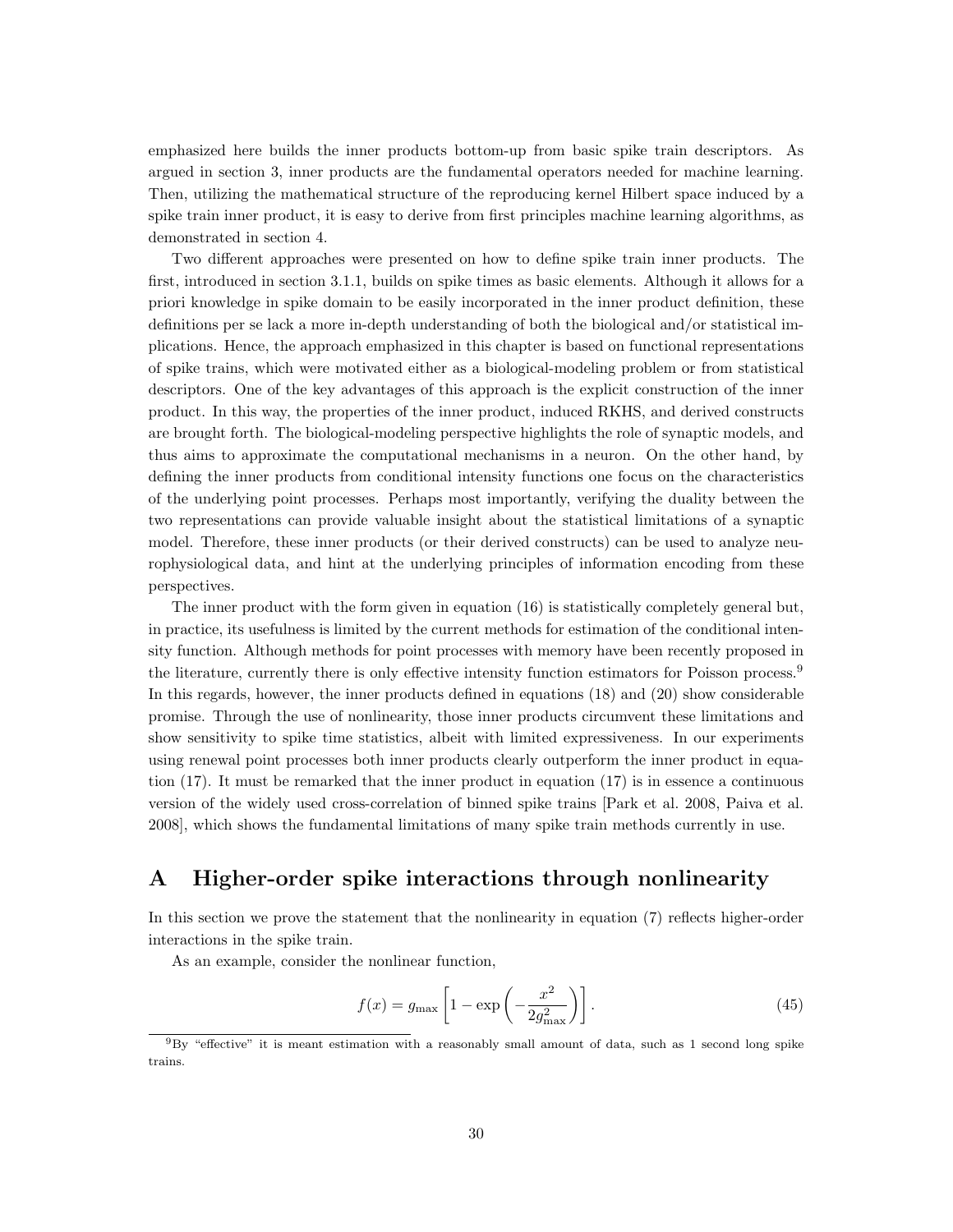That is, f is an inverted Gaussian, appropriately scaled by  $g_{\text{max}}$ . The MacLaurin series expansion of  $f$  (i.e., Taylor series around the origin) is

$$
f(x) = \frac{1}{2} \frac{x^2}{g_{\text{max}}} - \frac{1}{8} \frac{x^4}{g_{\text{max}}^3} + \frac{1}{48} \frac{x^6}{g_{\text{max}}^5} - \frac{1}{384} \frac{x^8}{g_{\text{max}}^7} + \dots
$$
 (46)

In the nonlinear model described by equation (7), the argument of the nonlinearity is the evoked potential according to the linear model, given by equation  $(3)$ . Hence, the powers on x in the MacLaurin series extend to,

$$
x^{2} = \left(\sum_{i=1}^{N} h(t - t_{i})\right)^{2} = \sum_{i=1}^{N} \sum_{j=1}^{N} h(t - t_{i})h(t - t_{j})
$$
  

$$
x^{4} = \sum_{i=1}^{N} \sum_{j=1}^{N} \sum_{k=1}^{N} \sum_{l=1}^{N} h(t - t_{i})h(t - t_{j})h(t - t_{k})h(t - t_{l})
$$
\n
$$
(47)
$$

This shows that the membrane potential of the nonlinear model, equation (7), is a weighted sum of the moments of the linear potential. In turn, these moments depend on the interactions, smoothed by h, of a number of spikes of the same order as the moment.

The moments accounted for and their weighting in the nonlinear membrane potential depend on the choice of  $f$ . In the case of the just shown, it depends only on even order moments. However, if the tanh nonlinearity was utilized in  $f$  instead,

$$
f(x) = g_{\text{max}} \tanh\left(\frac{x}{g_{\text{max}}}\right), \qquad x \in \mathbb{R}^+, \tag{48}
$$

then, the nonlinear membrane potential would depend only on odd order moments.

. . .

# B Proofs

This section presents the proofs for properties 2, 3 and 5, given in section 3.2.

Proof of Property 2. The symmetry follows immediately from property 1. In the following we will use the general form of the inner products in equations (15) and (16),

$$
P(s_i, s_j) = \left\langle \phi_{s_i}, \phi_{s_j} \right\rangle = \int_{\mathcal{T}} \phi_{s_i}(t) \phi_{s_j}(t) dt,
$$
\n(49)

where  $\phi$  denotes either the membrane potential or conditional intentity function.

By definition, the kernel on spike trains,  $P : \mathcal{S}(\mathcal{T}) \times \mathcal{S}(\mathcal{T}) \to \mathbb{R}$ , is positive definite if and only if [Aronszajn 1950, Parzen 1959],

$$
\sum_{i=1}^{n} \sum_{j=1}^{n} a_i a_j P(s_i, s_j) \ge 0,
$$
\n(50)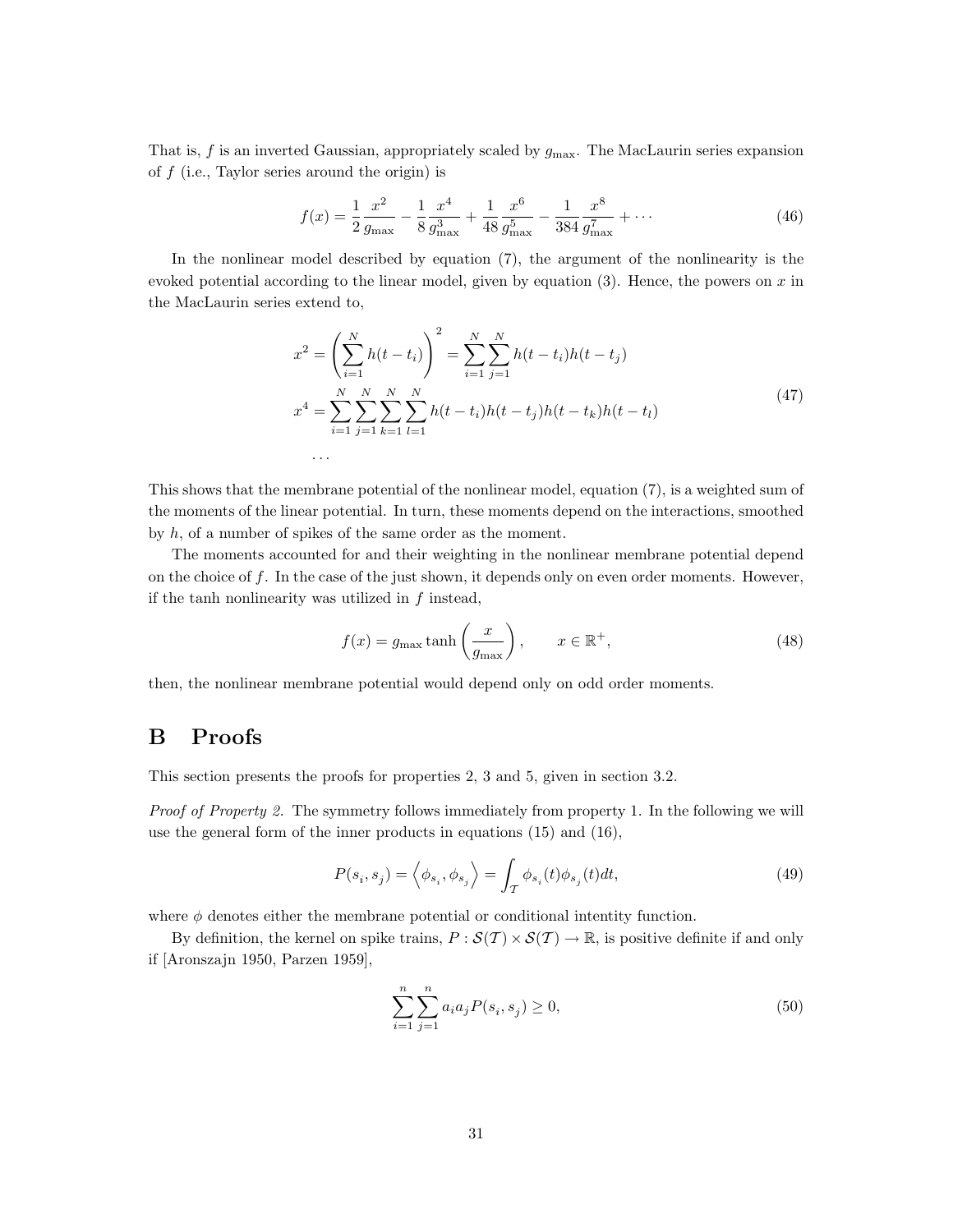for any  $n > 0$ ,  $s_1, s_2, \ldots, s_n \in \mathcal{S}(\mathcal{T})$  and  $a_1, a_2, \ldots, a_n \in \mathbb{R}$ . Using the general form yields,

$$
\sum_{i=1}^{n} \sum_{j=1}^{n} a_i a_j P(s_i, s_j) = \sum_{i=1}^{n} \sum_{j=1}^{n} a_i a_j \int_{\mathcal{T}} \phi_{s_i}(t) \phi_{s_j}(t) dt \n= \int_{\mathcal{T}} \left( \sum_{i=1}^{n} a_i \phi_{s_i}(t) \right) \left( \sum_{j=1}^{n} a_j \phi_{s_j}(t) \right) dt \n= \left\langle \sum_{i=1}^{n} a_i \phi_{s_i}, \sum_{j=1}^{n} a_j \phi_{s_j} \right\rangle \n= \left\| \sum_{i=1}^{n} a_i \phi_{s_i} \right\| \ge 0,
$$
\n(51)

since the norm is non-negative by definition.

*Proof of Property 3.* Again, symmetry follows immediately from property 1. A matrix  $P$  is nonnegative definite if and only if  $\mathbf{a}^T \mathbf{Pa} \geq 0$ , for any  $\mathbf{a}^T = [a_1, \ldots, a_n]$  with  $a_i \in \mathbb{R}$ . For an inner product matrix, we have that (using the general inner product form),

$$
\mathbf{a}^T \mathbf{P} \mathbf{a} = \sum_{i=1}^n \sum_{j=1}^n a_i a_j P(s_i, s_j) \ge 0,
$$
\n(52)

as shown in the previous proof (equation (51)). Hence, the inner product matrices are symmetric and non-negative definite.  $\Box$ 

*Proof of Property 5.* Consider the  $2 \times 2$  inner product matrix associated with any of the defined inner products,

$$
\mathbf{P} = \left[ \begin{array}{cc} P(s_i, s_i) & P(s_i, s_j) \\ P(s_i, s_j) & P(s_j, s_j) \end{array} \right].
$$
\n(53)

From property 3, this matrix is symmetric and non-negative definite. Hence, its determinant is non-negative [Harville 1997, pg. 245]. That is,

$$
\det(\mathbf{P}) = P(s_i, s_i)P(s_j, s_j) - P(s_i, s_j)^2 \ge 0,
$$
\n(54)

which proves the result in equation (21).

# C Brief introduction to RKHS theory

In this appendix, we briefly introduce some basic concepts of reproducing kernel Hilbert space (RKHS) theory necessary for the understanding of this chapter. The presentation here is meant to be as general and introductory as possible.

The fundamental result in RKHS theory is the well-known Moore-Aronszajn theorem [Aronszajn 1950, Moore 1916. Let  $K$  denote a symmetric and positive definite function of two variables defined on some space E. That is, a function  $K(\cdot, \cdot) : E \times E \to \mathbb{R}$  which verifies:

(i) Symmetry: 
$$
K(x, y) = K(y, x), \quad \forall x, y \in E.
$$

 $\Box$ 

 $\Box$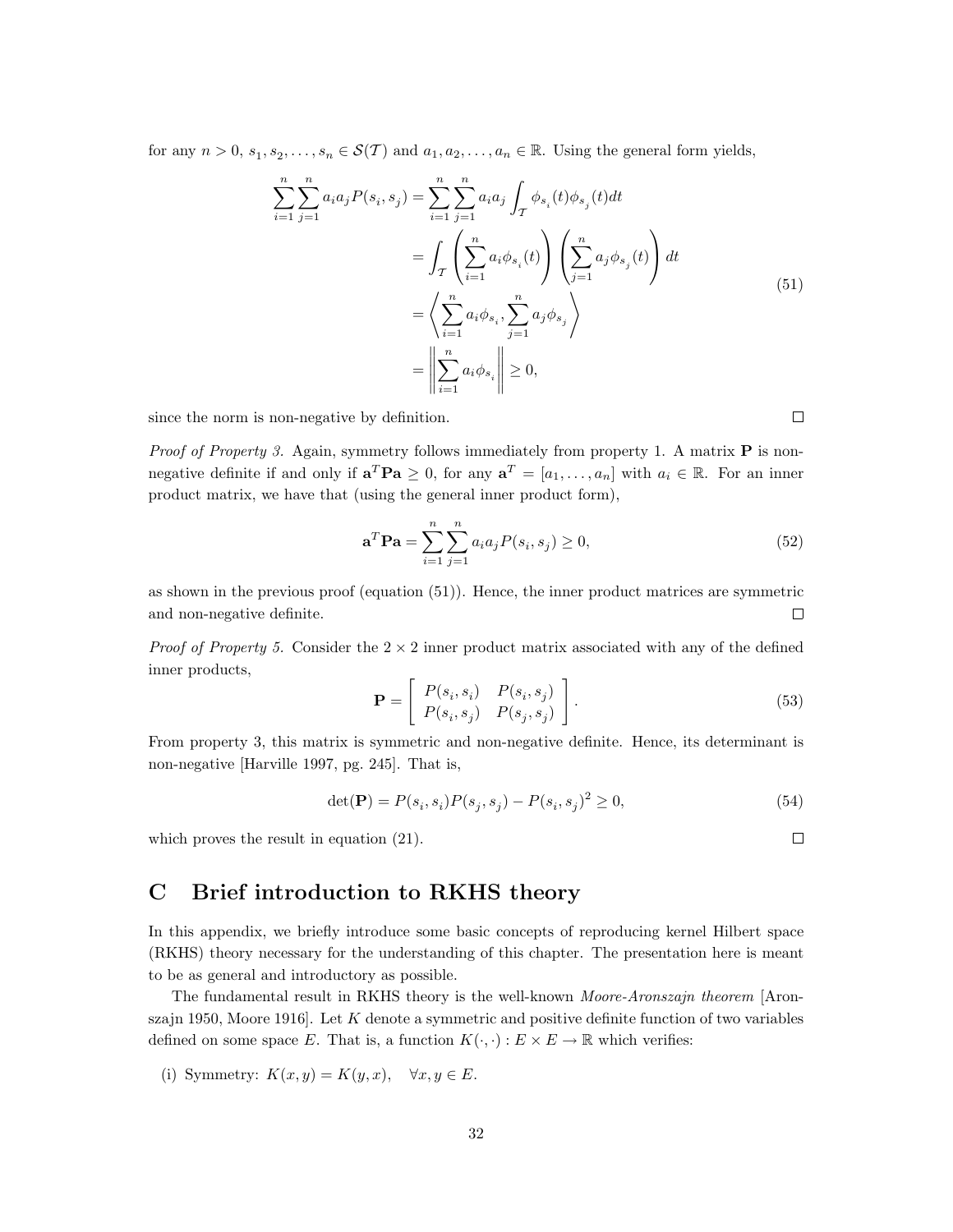(ii) Positive definiteness: for any finite number of  $n \in \mathbb{N}$  points  $x_1, x_2, \ldots, x_n \in E$ , and any corresponding *n* coefficients  $c_1, c_2, \ldots, c_n \in \mathbb{R}$ ,

$$
\sum_{i=1}^{l} \sum_{j=1}^{l} c_i c_j K(x_i, x_j) \ge 0.
$$
\n(55)

These are sometimes called Mercer conditions [Mercer 1909]. Then the Moore-Aronszajn theorem [Aronszajn 1950, Moore 1916] guaranties that there exists a unique Hilbert space  $H$  of real valued functions on E such that, for every  $x \in E$ ,

- (i)  $K(x, \cdot) \in \mathcal{H}$ , and
- (ii) for any  $f \in \mathcal{H}$

$$
f(x) = \langle f(\cdot), K(x, \cdot) \rangle_{\mathcal{H}}.
$$
\n(56)

The identity on equation (56) is called the *reproducing property* of K, and, for this reason,  $\mathcal{H}$  is said to be a reproducing kernel Hilbert space with reproducing kernel  $K$ . Note that equation (55) is equivalent to say that, for a set of points  $\{x_i \in E : i = 1, \ldots, n\}$ , the matrix,

$$
\mathbf{K} = \begin{bmatrix} K(x_1, x_1) & K(x_1, x_2) & \dots & K(x_1, x_n) \\ K(x_2, x_1) & K(x_2, x_2) & \dots & K(x_2, x_n) \\ \vdots & \vdots & \ddots & \vdots \\ K(x_n, x_1) & K(x_n, x_2) & \dots & K(x_n, x_n) \end{bmatrix},
$$
(57)

is positive *semi*-definite. **K** often referred to as the *Gram matrix*.

A very important result of this theorem is that K evaluates the inner product in the RKHS. This can readily verified using the reproducing property,

$$
K(x, y) = \langle K(x, \cdot), K(y, \cdot) \rangle_{\mathcal{H}},
$$
\n(58)

for any  $x, y \in E$ . This identity is the kernel trick, well known in kernel methods, and the main tool for computation in the RKHS, since most algorithms can be formulated using only inner products, as discussed in the introduction of section 3.

Another important concept is that of congruent spaces. Two spaces, say  $E$  and  $F$ , are said to be congruent if there exists an isometric isomorphism between them. This means that there exist a one-to-one mapping (i.e., an isomorphism)  $\mathscr{G}: E \to F$ , such that, for any  $x, y \in E$ ,

$$
\langle x, y \rangle_E = \langle \mathcal{G}(x), \mathcal{G}(y) \rangle_F. \tag{59}
$$

That is, if there exists a one-to-one inner product-preserving mapping between the two spaces. The mapping  $\mathscr G$  is called a congruence. By two congruent inner products it is meant that there exists a mapping between the spaces where the inner products are defined, such that equation (59) holds.

### Acknowledgements

A. R. C. Paiva was supported by Fundação para a Ciência e a Tecnologia (FCT), Portugal, under grant SRFH/BD/18217/2004. This work was partially supported by NSF grants ECS-0422718 and CISE-0541241.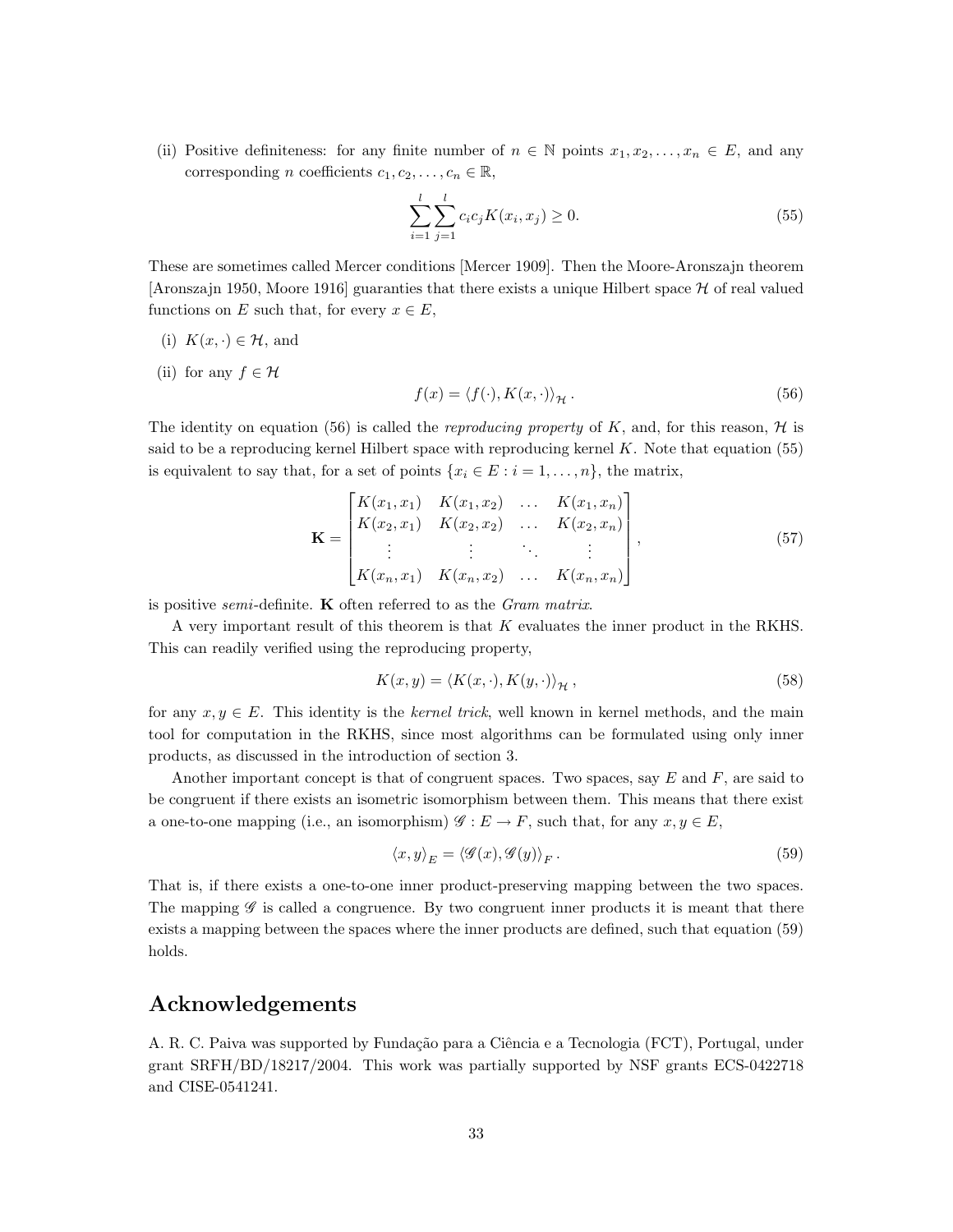# References

- N. Aronszajn. Theory of reproducing kernels. Transactions of the American Mathematical Society, 68(3):337–404, May 1950.
- L. A. Baccalá and K. Sameshima. Directed coherence: a tool for exploring functional interactions among brain structures. In M. A. L. Nicolelis, editor, Methods for Neural Ensemble Recordings, pages 179–192. CRC Press, 1999.
- R. Barbieri, M. C. Quirk, L. M. Frank, M. A. Wilson, and E. N. Brown. Construction and analysis of non-Poisson stimulus-response models of neural spiking activity. Journal of Neuroscience Methods, 105(1):25–37, Jan. 2001. doi: 10.1016/S0165-0270(00)00344-7.
- S. M. Bohte, J. N. Kok, and H. L. Poutré. Error-backpropagation in temporally encoded networks of spiking neurons. Neurocomputing, 48(1–4):17–37, Oct. 2002. doi: 10.1016/S0925-2312(01) 00658-0.
- E. N. Brown, D. P. Nguyen, L. M. Frank, M. A. Wilson, and V. Solo. An analysis of neural receptive field plasticity by point process adaptive filtering. Proceedings of the National Academy of Science, USA, 98:12261–12266, 2001.
- A. Carnell and D. Richardson. Linear algebra for time series of spikes. In Proceedings of the European Symposium on Artificial Neural Networks, pages 363–368, Bruges, Belgium, Apr. 2005.
- Z. Chi and D. Margoliash. Temporal precision and temporal drift in brain and behavior of zebra finch song. Neuron, 32(1–20):899–910, Dec. 2001.
- Z. Chi, W. Wu, Z. Haga, N. G. Hatsopoulos, and D. Margoliash. Template-based spike pattern identification with linear convolution and dynamic time warping. Journal of Neurophysiology, 97(2):1221–1235, Feb. 2007. doi: 10.1152/jn.00448.2006.
- M. Christen, A. Kohn, T. Ott, and R. Stoop. Measuring spike pattern reliability with the Lempel-Ziv-distance. Journal of Neuroscience Methods, 156(1-2):342–350, Sept. 2006. doi: 10.1016/j. jneumeth.2006.02.023.
- D. R. Cox and V. Isham. Point Processes. Chapman and Hall, 1980.
- D. J. Daley and D. Vere-Jones. An Introduction to the Theory of Point Processes. Springer-Verlag, New York, NY, 1988.
- P. Dayan and L. F. Abbott. Theoretical Neuroscience: Computational and Mathematical Modeling of Neural Systems. MIT Press, Cambridge, MA, USA, 2001.
- K. I. Diamantaras and S. Y. Kung. Principal Component Neural Networks: Theory and Applications. John Wiley & Sons, 1996.
- J. E. Dowling. Neurons and Networks: An Introduction to Behavioral Neuroscience. Harvard University Press, Cambridge, MA, 1992.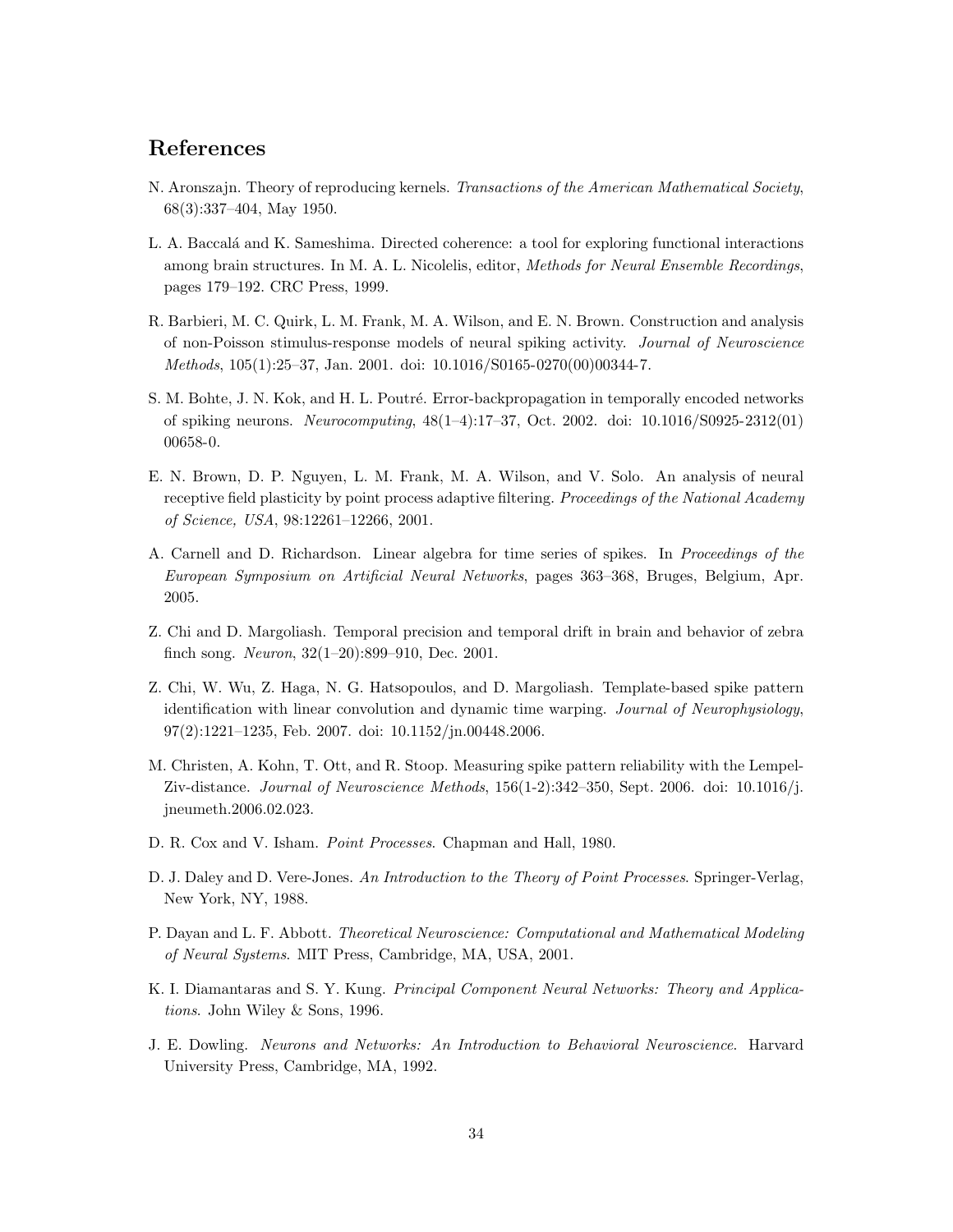- R. O. Duda, P. E. Hart, and D. G. Stork. Pattern classification. Wiley Interscience, 2nd edition, 2000.
- U. R. Eden, L. M. Frank, R. Barbieri, V. Solo, and E. N. Brown. Dynamic analysis of neural encoding by point process adaptive filtering. Neurocomputing, 16(5):971–998, May 2004.
- W. J. Freeman. Mass Action in the Nervous System. Academic Press, New York, 1975. URL http://sulcus.berkeley.edu/MANSWWW/MANSWWW.html.
- W. Gerstner and W. Kistler. Spiking Neuron Models. MIT Press, 2002.
- D. A. Harville. Matrix algebra from a statistician's perspective. Springer, 1997.
- C. Houghton. Studying spike trains using a van Rossum metric with a synapse-like filter. Journal of Computational Neuroscience, 26:149–155, 2009. doi: 10.1007/s10827-008-0106-6.
- C. Houghton and K. Sen. A new multineuron spike train metric. Neural Computation, 20(6): 1495–1511, 2008. doi: 10.1162/neco.2007.10-06-350.
- J. M. Hurtado, L. L. Rubchinsky, and K. A. Sigvardt. Statistical method for detection of phaselocking episodes in neural oscillations. Journal of Neurophysiology, 91(4):1883–1898, Apr. 2004.
- M. A. Jabri, R. J. Coggins, and B. G. Flower, editors. Learning in Graphical Models. Springer, 1996. ISBN 0-412-61630-0, 978-0-412-61630-3.
- F. V. Jensen. Bayesian Networks and Decision Graphs. Springer, New York, NY, 2001. ISBN 0-387-95259-4.
- M. I. Jordan, editor. Learning in Graphical Models. MIT Press, 1998. ISBN 0-262-60032-3, 978-0-262-60032-3.
- T. Kailath. RKHS approach to detection and estimation problems–part I: Deterministic signals in gaussian noise. IEEE Transactions on Information Theory, 17(5):530–549, Sept. 1971.
- T. Kailath and D. L. Duttweiler. An RKHS approach to detection and estimation problems–part III: Generalized innovations representations and a likelihood-ratio formula. IEEE Transactions on Information Theory, 18(6):730–745, Nov. 1972.
- T. Kailath and H. L. Weinert. An RKHS approach to detection and estimation problems–part II: Gaussian signal detection. IEEE Transactions on Information Theory, 21(1):15–23, Jan. 1975.
- A. F. Karr. Point Processes and their Statistical Inference. Marcel Dekker, New York, NY, 1986.
- R. E. Kass and V. Ventura. A spike-train probability model. Neural Computation, 13(8):1713– 1720, Aug. 2001.
- R. E. Kass, V. Ventura, and C. Cai. Statistical smoothing of neuronal data. Network: Computation in Neural Systems, 14:5–15, 2003.
- R. E. Kass, V. Ventura, and E. N. Brown. Statistical issues in the analysis of neuronal data. Journal of Neurophysiology, 94:8–25, 2005. doi: 10.1152/jn.00648.2004.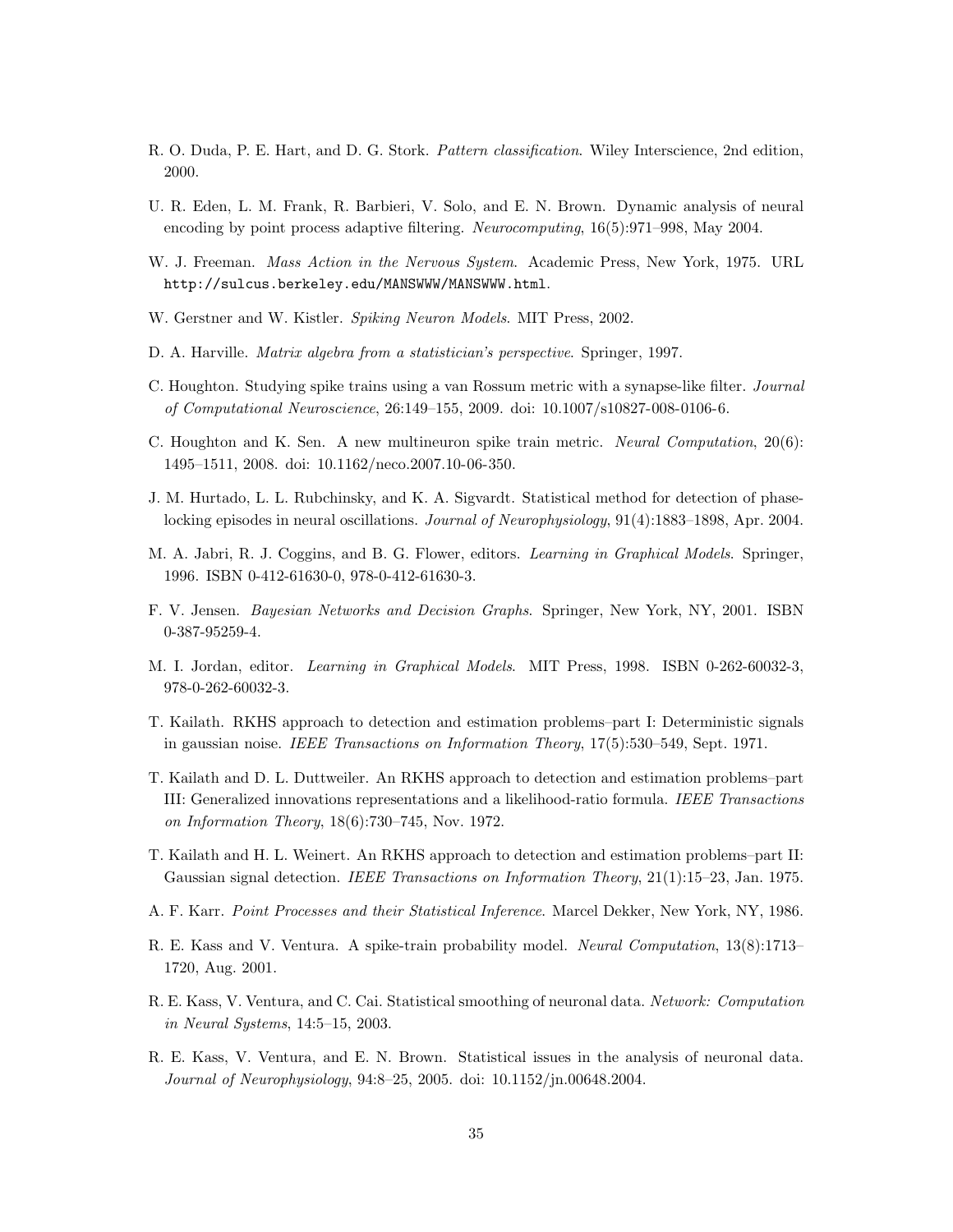- G. Kimeldorf and G. Wahba. Some results on Tchebycheffian spline functions. Journal of Mathematical Analysis and Applications, 33(1):82–95, Jan. 1971.
- T. Kreuz, J. S. Haas, A. Morelli, H. D. I. Abarbanel, and A. Politi. Measuring spike train synchrony. Journal of Neuroscience Methods, 165(1):151–161, Sept. 2007. doi: 10.1016/j. jneumeth.2007.05.031.
- W. Maass and C. M. Bishop, editors. Pulsed Neural Networks. MIT Press, 1998.
- W. Maass, T. Natschläger, and H. Markram. Real-time computing without stable states: A new framework for neural computation based on perturbations. Neural Computation, 14(11): 2531–2560, 2002. doi: 10.1162/089976602760407955.
- C. K. Machens, P. Prinz, M. B. Stemmler, B. Ronacher, and A. V. M. Herz. Discrimination of behaviorally relevant signals by auditory receptor neurons. Neurocomputing, 38–40:263–268, 2001.
- C. K. Machens, H. Schütze, A. Franz, O. Kolesnikova, M. B. Stemmler, B. Ronacher, and A. V. M. Herz. Single auditory neurons rapidly discriminate conspecific communication signals. Nature Neuroscience, 6(4):341–342, Apr. 2003.
- V. Z. Marmarelis. Nonlinear Dynamic Modelling of Physiological Systems. IEEE Press Series in Biomedical Engineering. John Wiley & Sons, 2004.
- J. Mercer. Functions of positive and negative type, and their connection with the theory of integral equations. Philosophical Transactions of the Royal Society of London – Series A, 209:415–446, 1909.
- S. Mika, G. Ratsch, J. Weston, B. Schölkopf, and K.-R. Müller. Fisher discriminant analysis with kernels. In Proceedings of the International Workshop on Neural Networks for Signal Processing, pages 41–48, Aug. 1999. doi: 10.1109/NNSP.1999.788121.
- E. H. Moore. On properly positive Hermitian matrices. Bulletin of the American Mathematical Society, 23:59, 1916.
- N. S. Narayanan, E. Y. Kimchi, and M. Laubach. Redundancy and synergy of neuronal ensembles in motor cortex. Journal of Neuroscience, 25(17):4207–4216, 2005. doi: 10.1523/JNEUROSCI. 4697-04.2005.
- A. R. C. Paiva. Reproducing Kernel Hilbert Spaces for Point Processes, with applications to neural activity analysis. PhD thesis, University of Florida, 2008.
- A. R. C. Paiva, I. Park, and J. C. Príncipe. Reproducing kernel Hilbert spaces for spike train analysis. In Proceedings of the IEEE International Conference on Acoustics, Speech, and Signal Processing, ICASSP-2008, Las Vegas, NV, USA, Apr. 2008.
- A. R. C. Paiva, I. Park, and J. C. Pr´ıncipe. A reproducing kernel Hilbert space framework for spike train signal processing. Neural Computation, 21(2):424–449, Feb. 2009. doi: 10.1162/ neco.2008.09-07-614.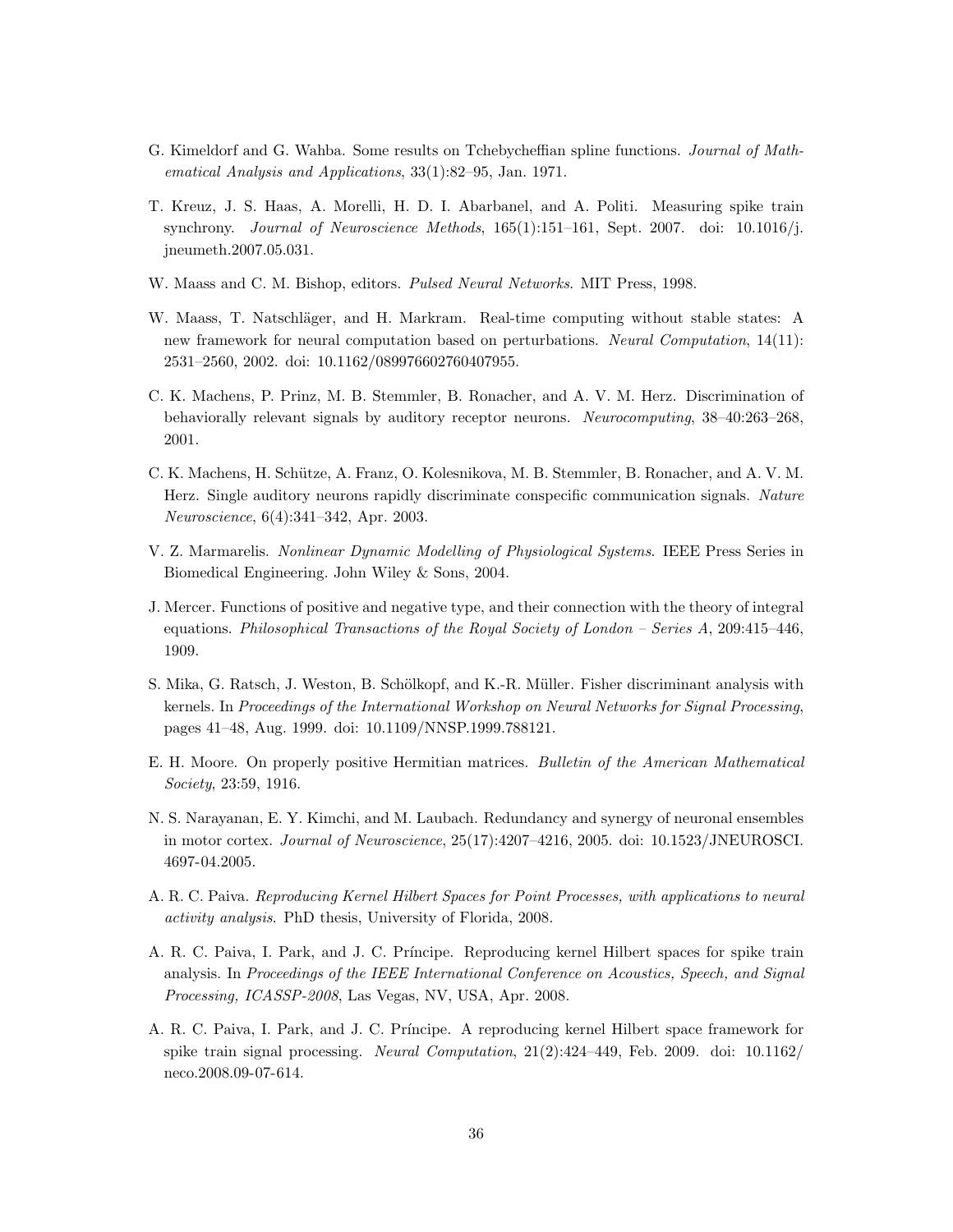- I. Park, A. R. C. Paiva, T. B. DeMarse, and J. C. Príncipe. An efficient algorithm for continuoustime cross correlation of spike trains. Journal of Neuroscience Methods, 128(2):514–523, Mar. 2008. doi: 10.1016/j.jneumeth.2007.10.005.
- E. Parzen. Statistical inference on time series by Hilbert space methods. Technical Report 23, Applied Mathematics and Statistics Laboratory, Stanford University, Stanford, California, Jan. 1959.
- B. Pesaran, J. S. Pezaris, M. Sahani, P. P. Mitra, and R. A. Andersen. Temporal structure in neuronal activity during working memory in macaque parietal cortex. Nature Neuroscience, 5 (8):805–811, Aug. 2002. doi: 10.1038/nn890.
- J. O. Ramsay and B. W. Silverman. Functional Data Analysis. Springer-Verlag, 1997. ISBN 0-387-94956-9.
- R.-D. Reiss. A Course on Point Processes. Springer-Verlag, New York, NY, 1993.
- B. J. Richmond, L. M. Optican, and H. Spitzer. Temporal encoding of two-dimensional patterns by single units in primate primary visual cortex. I. Stimulus-response relations. Journal of Neurophysiology, 64(2):351–369, Aug. 1990.
- E. Schneidman, W. Bialek, and I. Berry, Michael J. Synergy, redundancy, and independence in population codes. Journal of Neuroscience, 23(37):11539–11553, 2003.
- B. Schölkopf, A. Smola, and K.-R. Müller. Nonlinear component analysis as a kernel eigenvalue problem. Neural Computation, 10(5):1299–1319, 1998.
- B. Schölkopf, C. J. C. Burges, and A. J. Smola, editors. Advances in Kernel Methods: Support Vector Learning. MIT Press, 1999.
- B. Schölkopf, R. Herbrich, and A. J. Smola. A generalized representer theorem. In Proceedings of the European Conference on Computational Learning Theory, pages 416–426, July 2001.
- B. Schrauwen and J. V. Campenhout. Linking non-binned spike train kernels to several existing spike train distances. Neurocomputing, 70(7–8):1247–1253, Mar. 2007. doi: 10.1016/j.neucom. 2006.11.017.
- S. Schreiber, J. M. Fellous, D. Whitmer, P. Tiesinga, and T. J. Sejnowski. A new correlationbased measure of spike timing reliability. Neurocomputing, 52–54:925–931, June 2003. doi: 10.1016/S0925-2312(02)00838-X.
- D. L. Snyder. Random Point Processes. John Viley & Sons, New York, 1975.
- D. Song, R. H. M. Chan, V. Z. Marmarelis, R. E. Hampson, S. A. Deadwyler, and T. W. Berger. Nonlinear dynamic modeling of spike train transformations for hippocampal-cortical prostheses. IEEE Transactions on Biomedical Engineering, 54(6):1053–1066, June 2007. doi: 10.1109/ TBME.2007.891948.